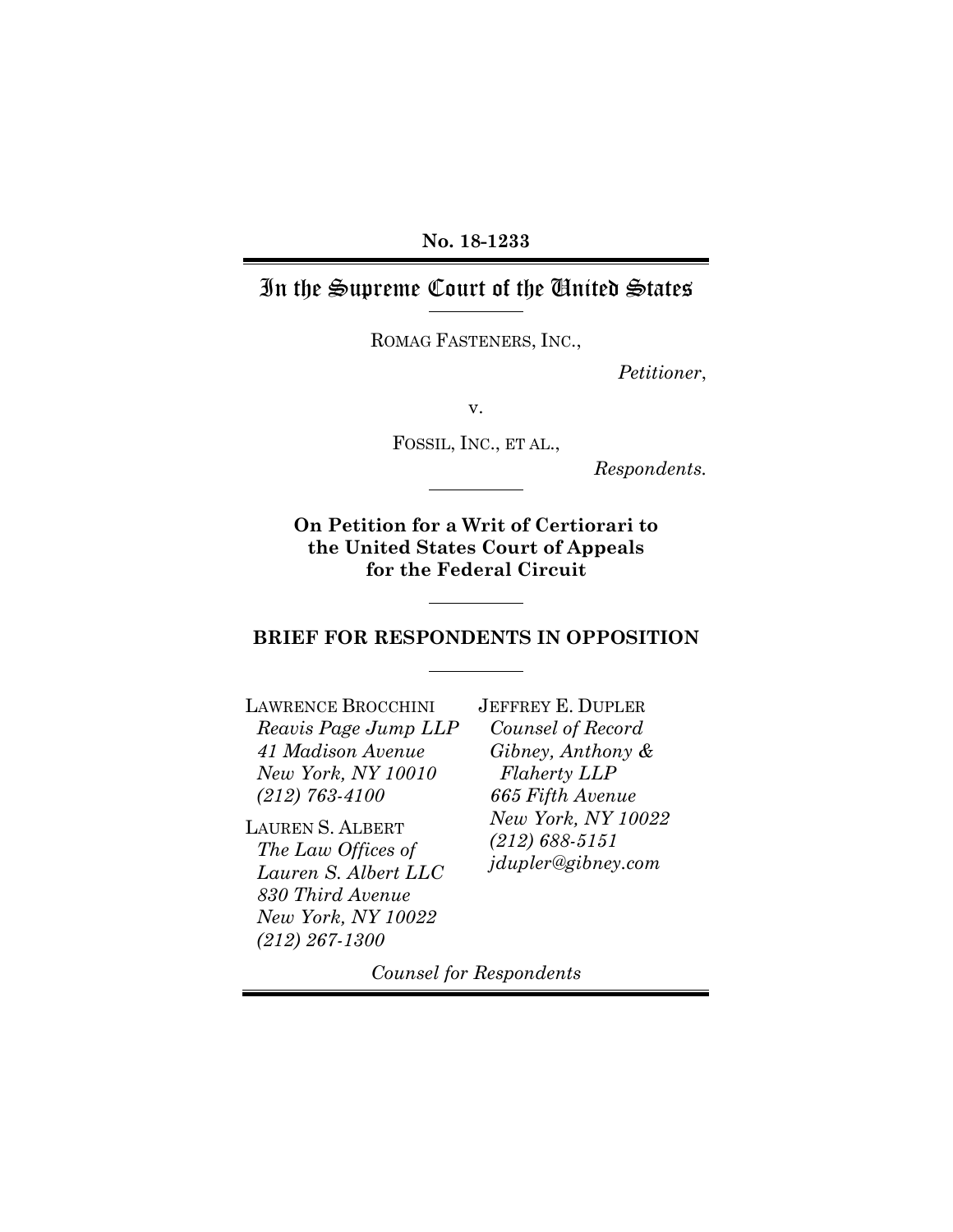#### **QUESTIONS PRESENTED**

Under the Lanham Act, an accounting of a defendant's profits attributable to the infringement is not automatic. Section 35 of the Act makes any such award "subject to the principles of equity." 15 U.S.C. 1117(a). In applying those principles, all courts assess the defendant's intent to determine whether equitable disgorgement is justified. Some courts hold that "the principles of equity" make willful infringement a prerequisite to disgorgement; other courts consider willfulness an important factor in the equitable determination. In practice both standards result in willful infringers disgorging their profits; and non-willful infringers not accounting for profits.

The question presented is:

Whether the Court should address the standard for an accounting of a defendant's profits even though (a) regardless of the different formulations of "principles of equity" invoked by lower courts, their application in the overwhelming majority of cases results in an accounting being ordered when the infringement was willful and denied when it was not; and (b) the trial court's findings in this case bar petitioner from recovering respondents' profits under either standard applied by the courts of appeals.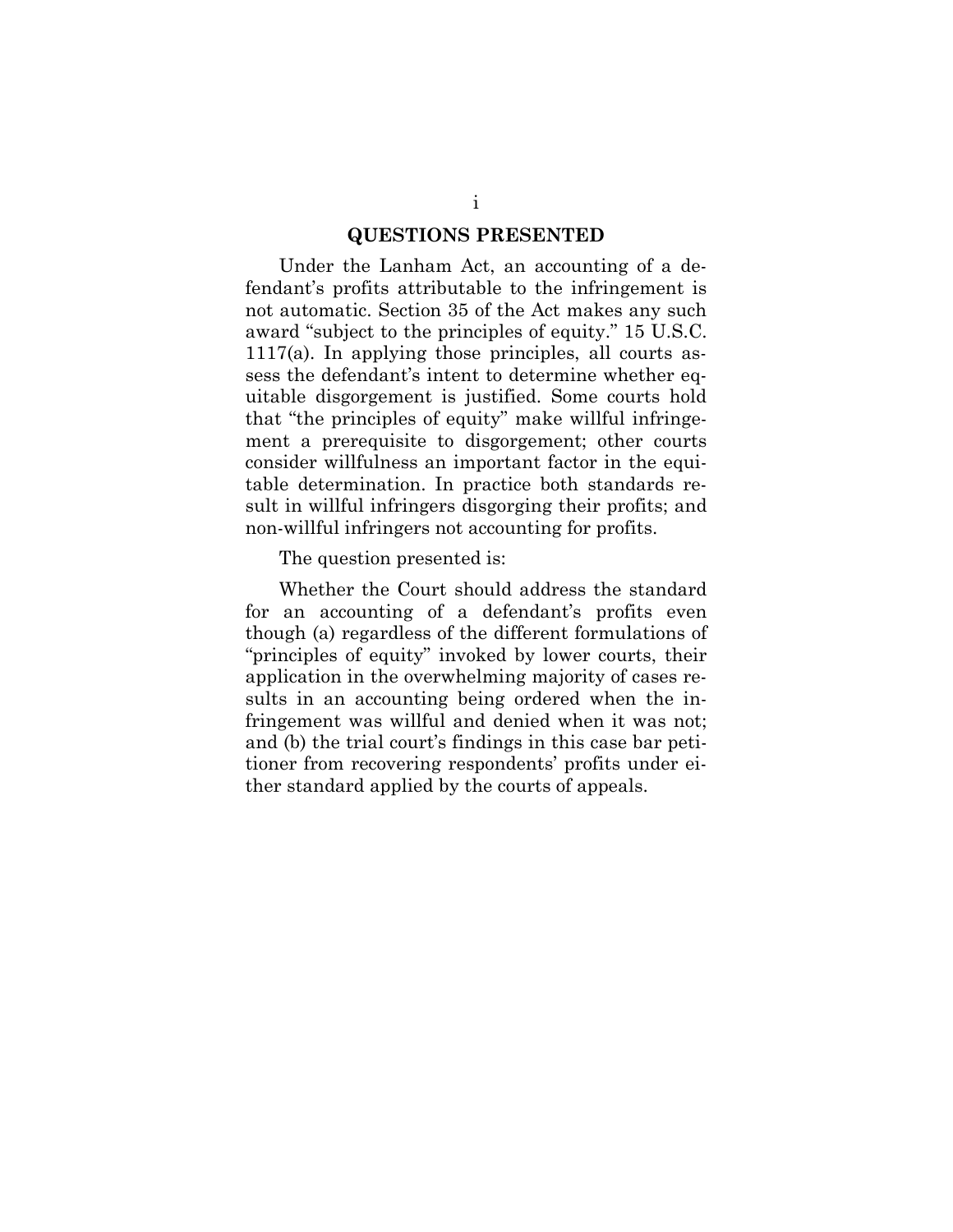#### **RULE 29.6 STATEMENT**

Fossil, Inc., which formally changed its name to Fossil Group, Inc. as of May 2013, has no parent corporation; publicly held BlackRock, Inc. holds 10% or more of its stock. Fossil Stores I, Inc. is a whollyowned subsidiary of publicly held Fossil Group, Inc.

Macy's, Inc. has no parent corporation and no publicly held corporation owns 10% or more of its stock. Macy's Retail Holdings, Inc. is a wholly-owned subsidiary of Macy's, Inc.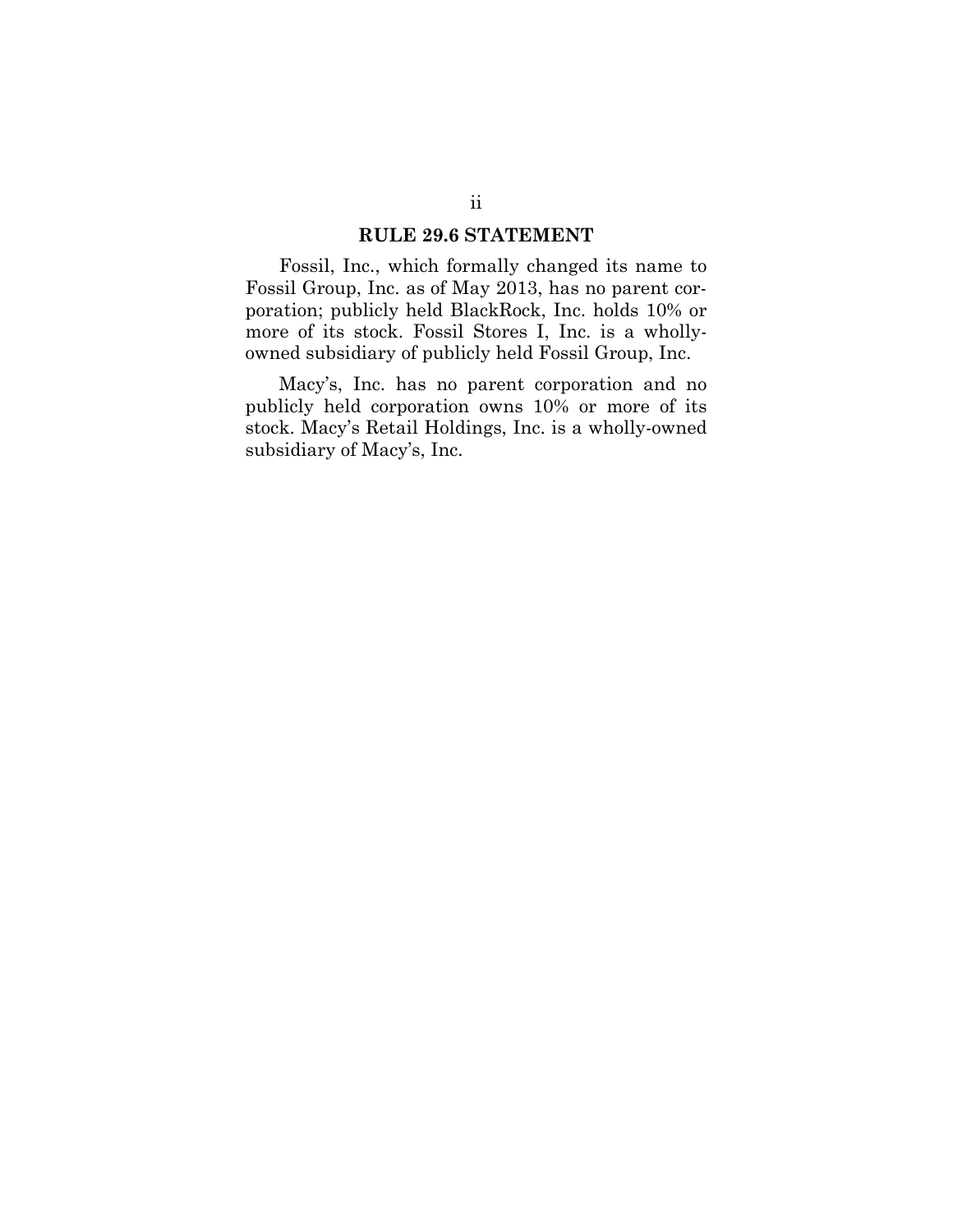# **TABLE OF CONTENTS**

| <b>COUNTER-STATEMENT</b>                                                             |
|--------------------------------------------------------------------------------------|
|                                                                                      |
|                                                                                      |
|                                                                                      |
|                                                                                      |
| D. The Federal Circuit's Romag I Decision  13                                        |
| E. The Court's GVR "For Further"<br>Consideration In Light Of" SCA 16                |
|                                                                                      |
| REASONS FOR DENYING THE PETITION 19                                                  |
| This Court Lacks Jurisdiction<br>I.<br>To Address The Profits Disgorgement Issue  19 |
| II. The Question Presented Does Not Warrant Re-                                      |
| A. There Is No Meaningful Conflict Among                                             |

iii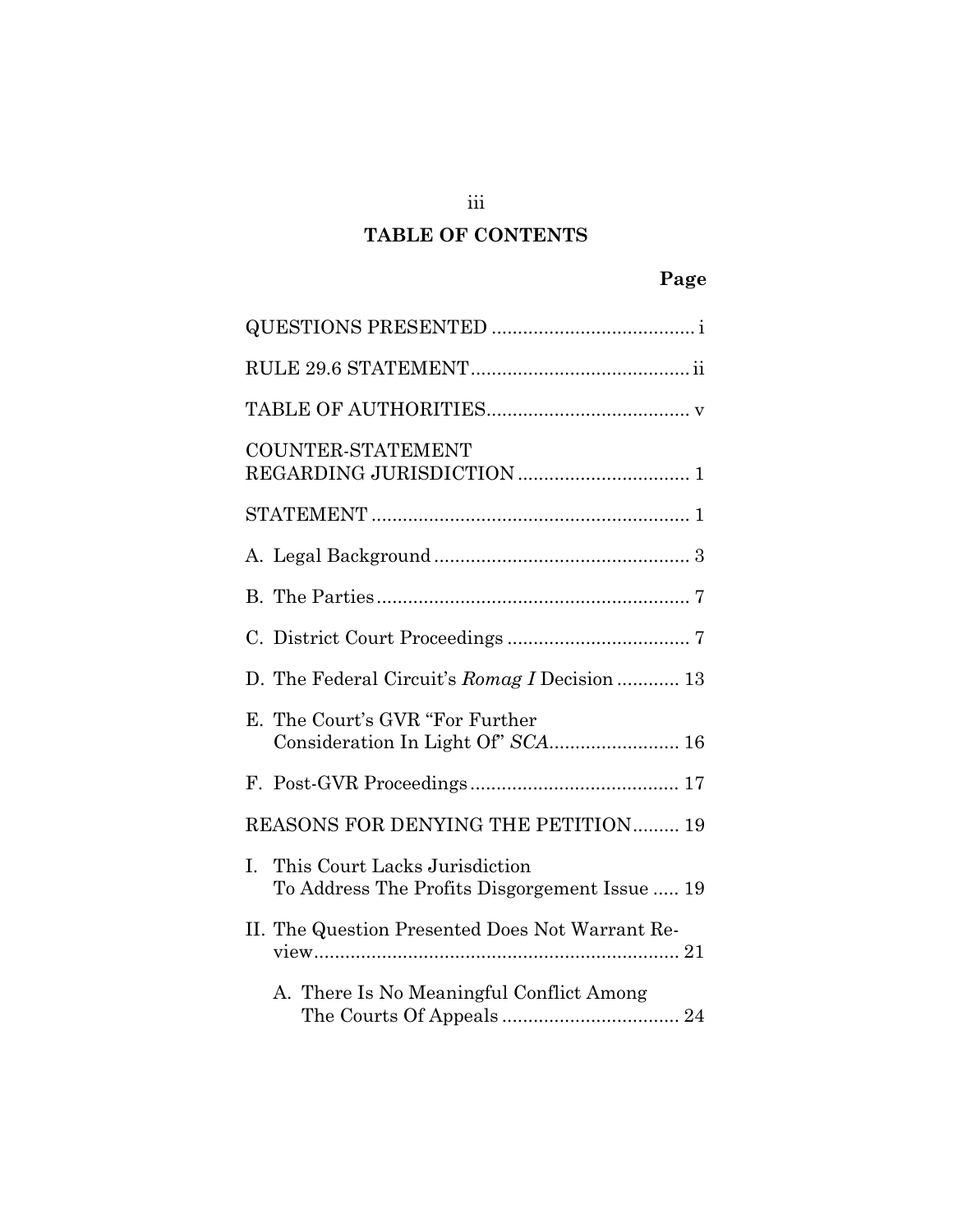## **TABLE OF CONTENTS—continued**

# **Page**

| B. This Case Is An Extremely Poor Vehicle<br>Because The District Court's Factual Find-<br>ings Bar An Equitable Accounting Of Defend-<br>ant's Profits Under Any Standard 27 |
|-------------------------------------------------------------------------------------------------------------------------------------------------------------------------------|
| C. The Court Of Appeals' Holding Is Correct31                                                                                                                                 |
| 1. Section 1117(a)'s "Principles Of Equity"<br>Expressly Incorporated A Willfulness                                                                                           |
| 2. The 1999 Amendment Did Not Alter The<br>Standard For An Accounting 34                                                                                                      |
|                                                                                                                                                                               |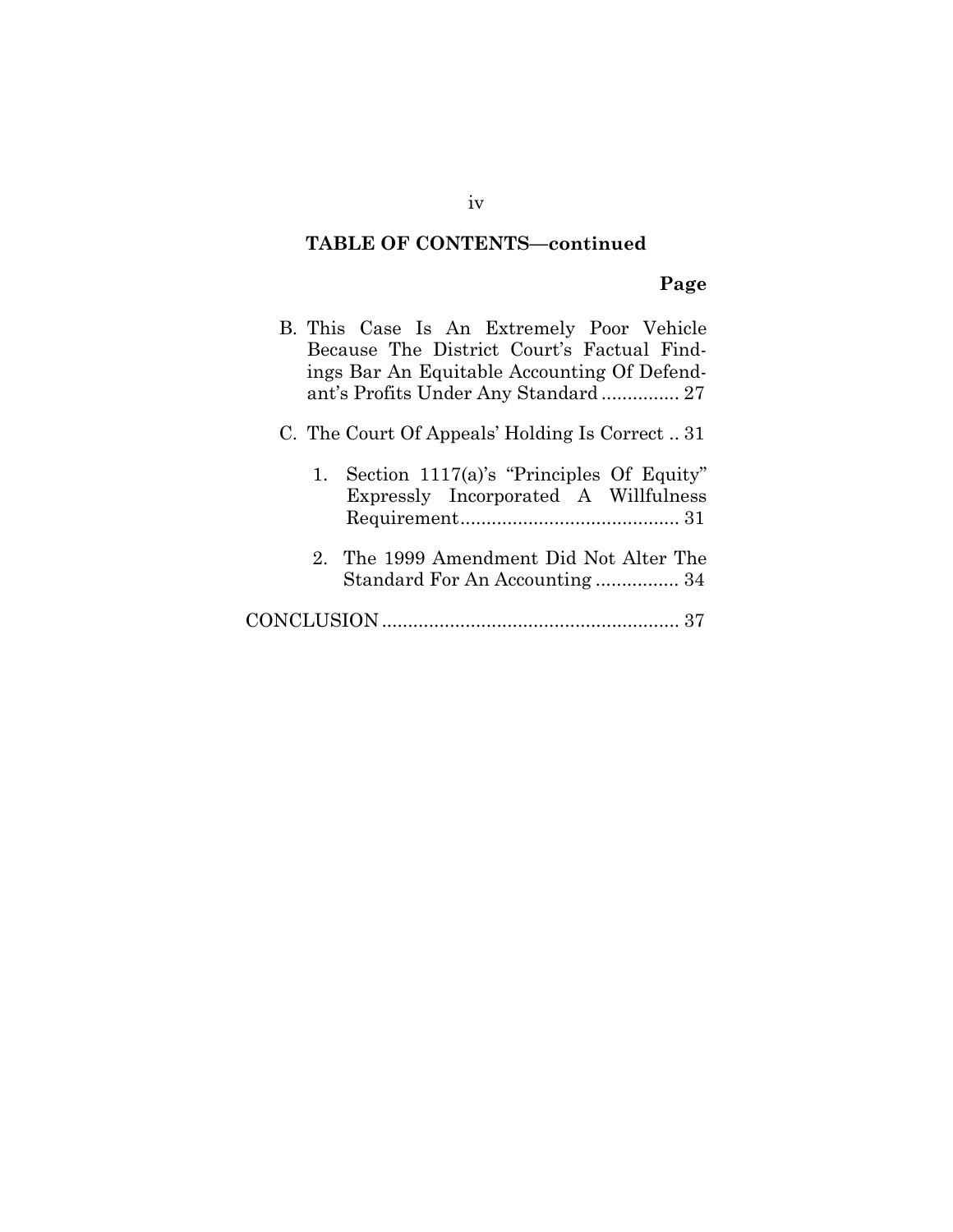## **TABLE OF AUTHORITIES**

### **Cases**

| ALPO Petfoods, Inc. v. Ralston Purina Co.,                          |
|---------------------------------------------------------------------|
|                                                                     |
| Banjo Buddies, Inc. v. Renosky,                                     |
| Beebe v. Tolerton & Stetson Co.,                                    |
| Bishop v. Equinox Int'l Corp.,                                      |
| Champion Spark Plug Co. v. Sanders,                                 |
| Contessa Food Prods. Inc. v. Lockpur Fish Pro-<br>cessing Co. Ltd., |
|                                                                     |
| Dep't of Banking, State of Neb. v. Pink,                            |
| Dir. of Revenue of Mo. v. CoBank ACB,                               |
| Dr. A. Reed Cushion Shoe Co. v. Frew,                               |
| FTC v. Minneapolis-Honeywell Regulator Co.,                         |
| George Basch Co. v. Blue Coral, Inc.,                               |
| George T. Stagg Co. v. Taylor,                                      |
| Globe-Wernicke Co. v. Safe-Cabinet Co.,                             |
|                                                                     |

v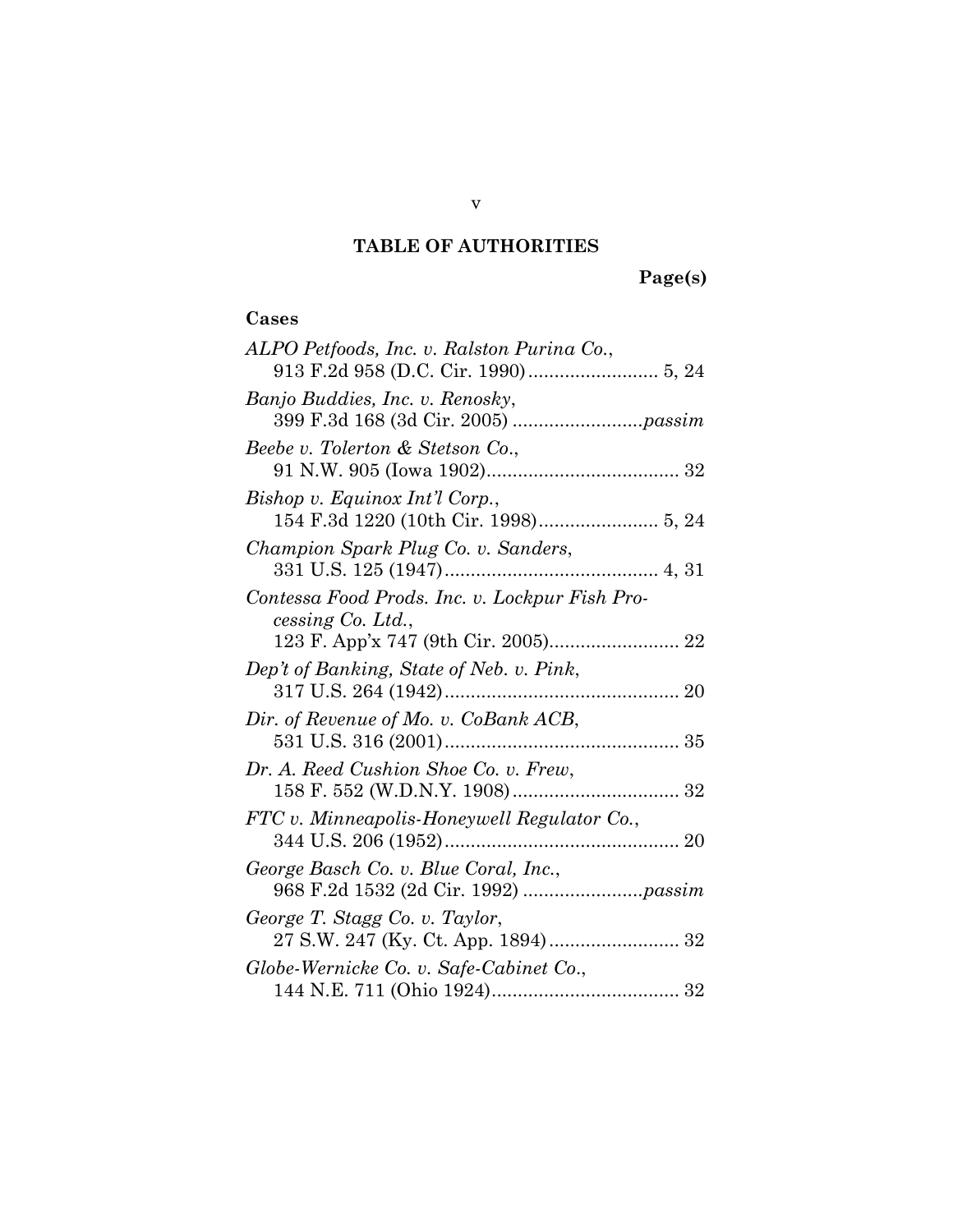# **Page(s)**

| Gucci Am., Inc. v. Daffy's Inc.,                                |
|-----------------------------------------------------------------|
| Halo Elecs. v. Pulse Elecs., Inc.,                              |
| Hamer v. Neighborhood Housing Servs. of<br>$Chi$ ,              |
|                                                                 |
| Hamilton-Brown Shoe Co. v. Wolf Bros. & Co.,                    |
| Horlick's Malted Milk Corp. v. Horluck's, Inc.,                 |
| Int'l Star Class Yacht Racing Ass'n v. Tommy<br>Hilfiger, Inc., |
|                                                                 |
| <i>Inwood Labs., Inc. v. Ives Labs., Inc.,</i>                  |
| Kickapoo Dev. Corp. v. Kickapoo Orchard Co.,                    |
| Kirtsaeng v. John Wiley & Sons, Inc.,                           |
| Liberty Oil Corp. v. Crowley, Milner & Co.,                     |
| Lindy Pen Co. v. Bic Pen Corp.,                                 |
| M2 Software Inc. v. Viacom Inc.,                                |
| Major League Baseball Players Ass'n v. Gar-<br>vey,             |
|                                                                 |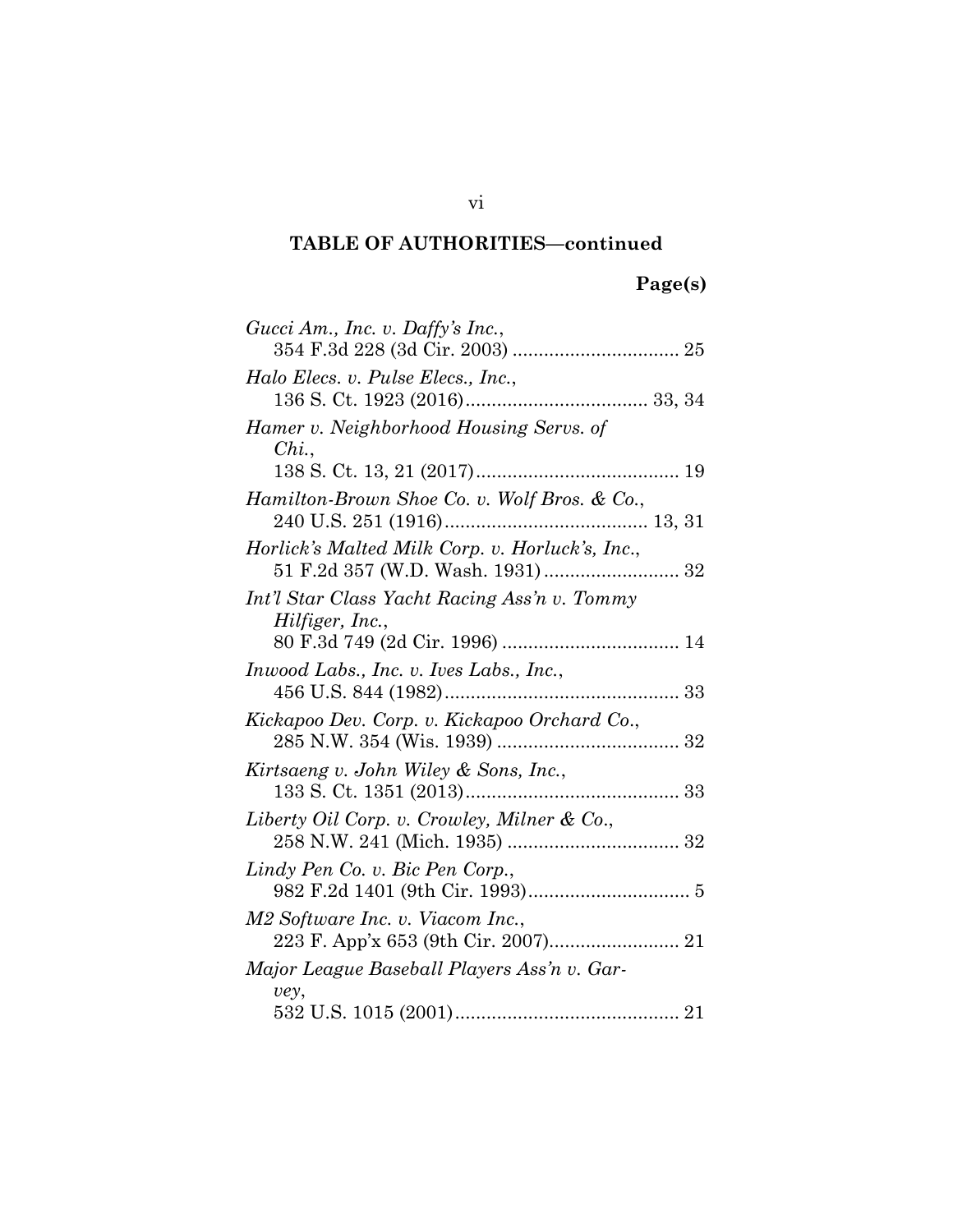# **Page(s)**

| McLean v. Fleming,                             |
|------------------------------------------------|
|                                                |
| Mercer v. Theriot,                             |
|                                                |
| Merck Eprova AG v. Gnosis S.p.A.,              |
|                                                |
| Minn. Pet Breeders, Inc. v. Schell & Kampeter, |
| Inc.,                                          |
|                                                |
| Mishawaka Rubber & Woolen Mfg. Co. v. S.S.     |
| Kresge Co.,                                    |
|                                                |
| N.K. Fairbank Co. v. Windsor,                  |
|                                                |
|                                                |
| Optimum Techs., Inc. v. Home Depot U.S.A.,     |
| Inc.,                                          |
|                                                |
| P.E. Sharpless Co. v. Lawrence,                |
|                                                |
| Pebble Beach Co. v. Tour 18 I Ltd.,            |
|                                                |
| Quick Techs., Inc. v. Sage Grp. PLC,           |
| 313 F.3d 338 (5th Cir. 2002) 24, 25, 28        |
| Regis v. Jaynes,                               |
|                                                |
| Roulo v. Russ Berrie & Co.,                    |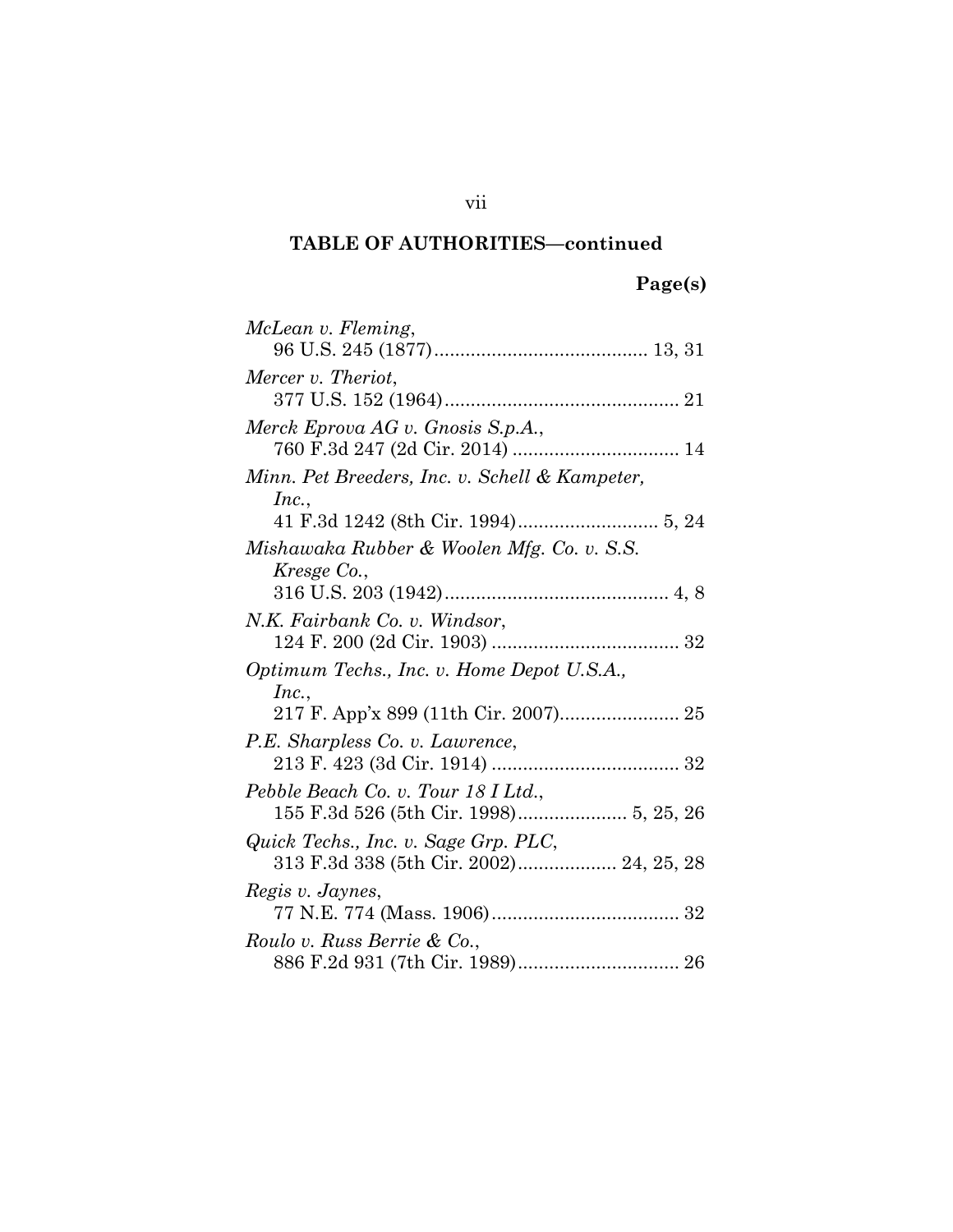# **Page(s)**

viii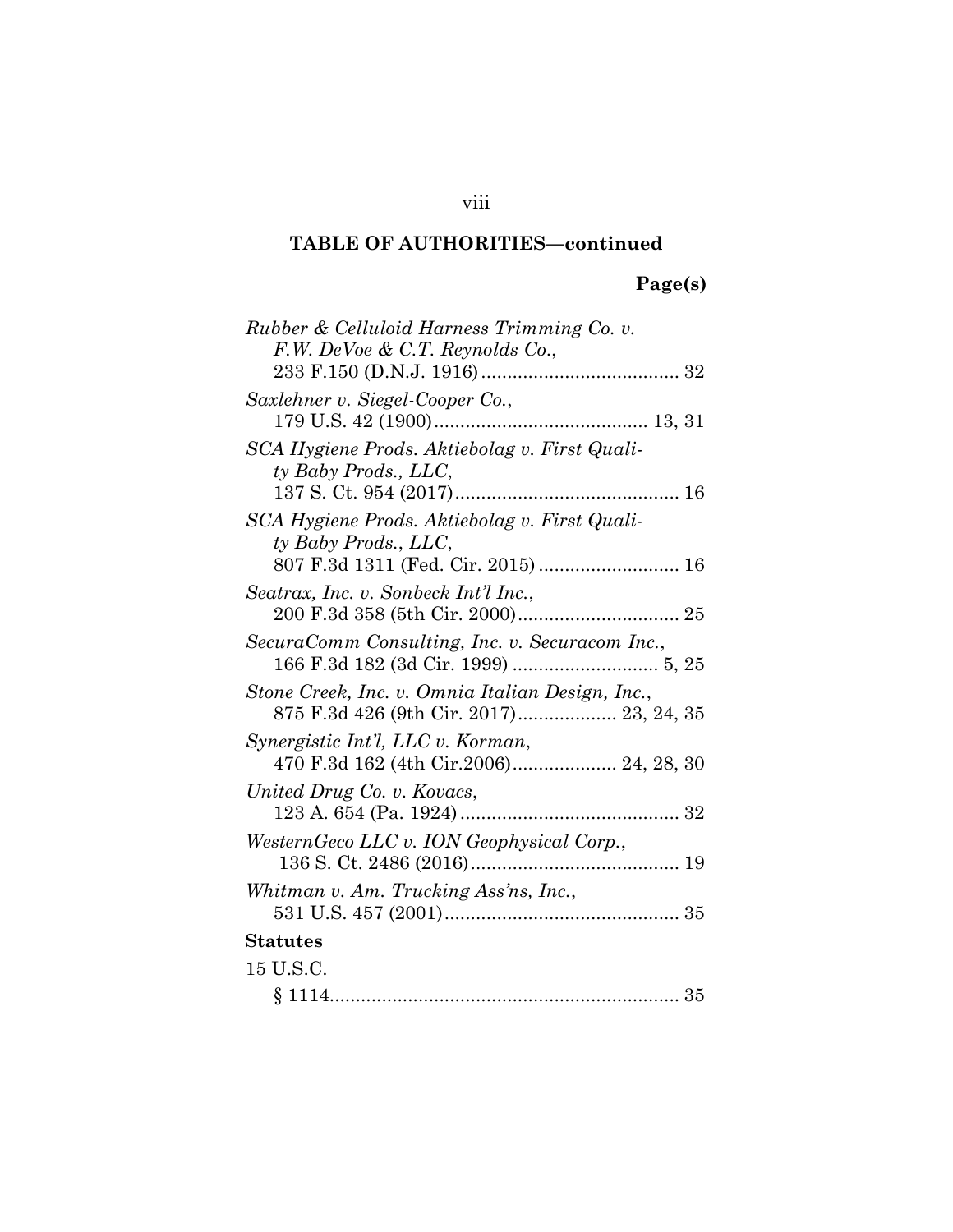# **Page(s)**

| 28 U.S.C.                                                                                                                           |
|-------------------------------------------------------------------------------------------------------------------------------------|
|                                                                                                                                     |
| <b>Miscellaneous</b>                                                                                                                |
| Hearings on H.R. 102, H.R. 5461, and S. 895<br>Before the Subcomm. on Trade-Marks of the<br>House Comm. on Patents, 77th Cong., 1st |
| H.R. Rep. 106-250, 106th Cong., 1st Sess.                                                                                           |
| Judicial Business of the U.S. Courts,<br>https://www.uscourts.gov/statistics/table/c-<br>2/staistical-tables-federal-               |
| J. Thomas McCarthy, McCarthy on Trade-<br>marks and Unfair Competition § 30:62 (5th                                                 |
| J. Thomas McCarthy, Trademarks and Unfair<br>Competition § 25:3 (Sept. 2016 Update) 30                                              |
| Matthew Sag, IP Litigation in U.S. District<br>Courts: 1994 to 2014, 101 Iowa L. Rev.                                               |

ix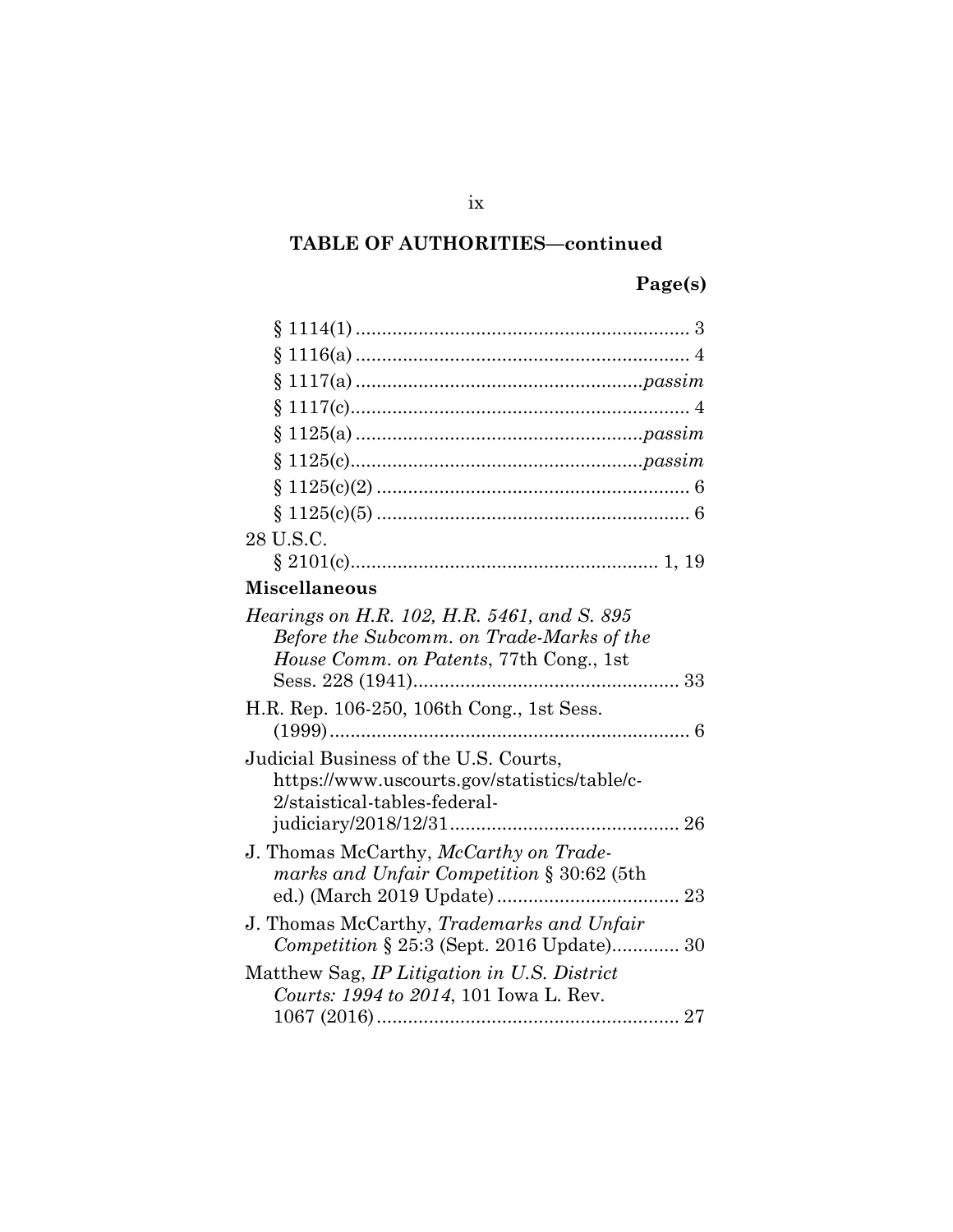# **Page(s)**

| <i>Restatement (First) of Torts</i> § 747 Profits  |  |
|----------------------------------------------------|--|
|                                                    |  |
| <i>Restatement (Third) of Unfair Competition §</i> |  |
| Restatement (Third) of Unfair Competition          |  |
| (Tent. Draft No. 3, 1991) § 37(2) cmt. f 28        |  |
|                                                    |  |
| Trevor Little, Is the Trademark Litigation         |  |
| Slump Over? 2018 Trends and Predictions,           |  |
| World Trademark Review (May 9, 2018) 27            |  |
|                                                    |  |

x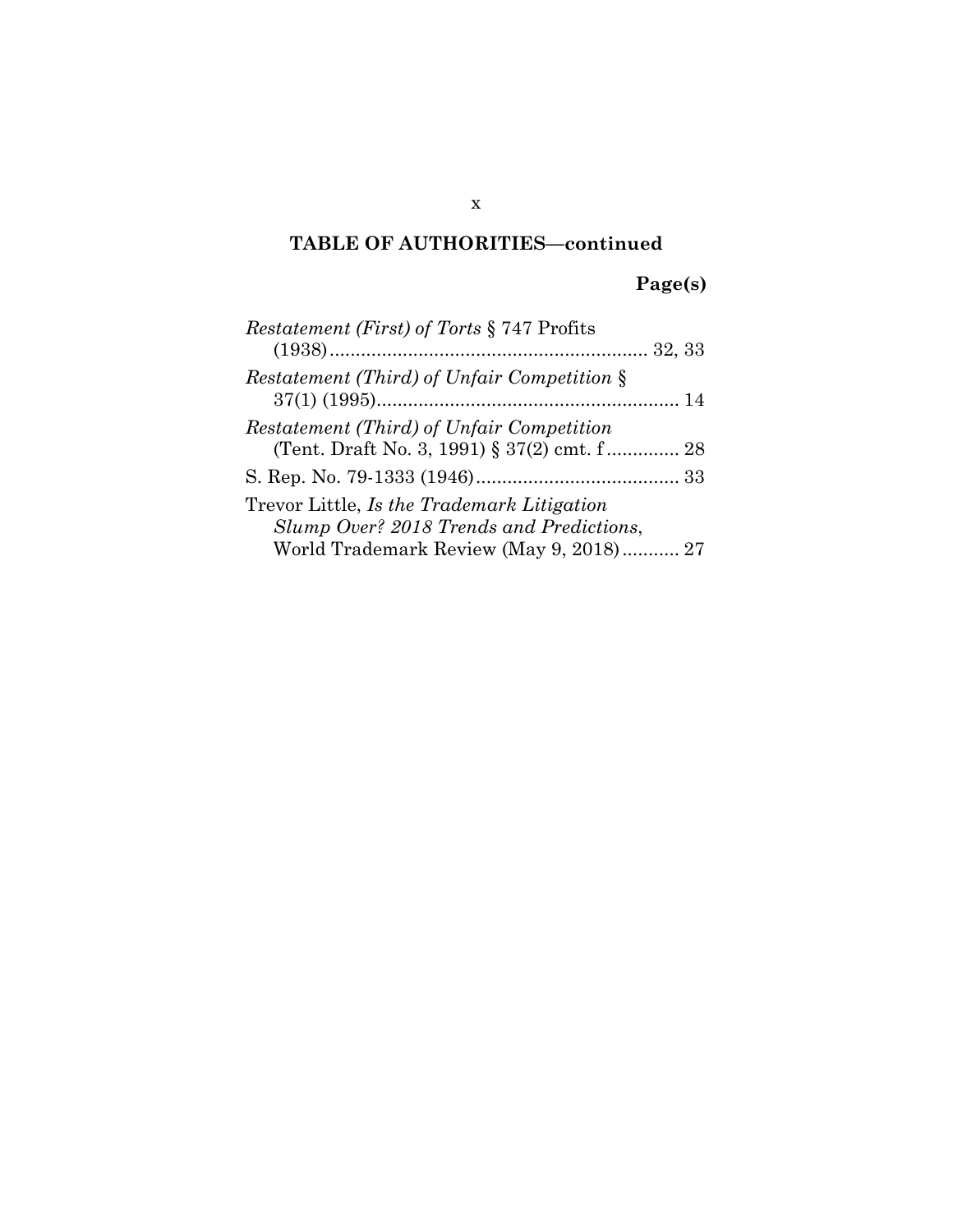#### **BRIEF IN OPPOSITION**

### **COUNTER-STATEMENT REGARDING JURISDICTION**

The Federal Circuit finally and fully adjudicated the issue presented—whether petitioner was entitled to an award of defendant's profits—in its May 3, 2017 order expressly "reinstat[ing]" that court's March 31, 2016 decision and judgment "affirming the district court's judgment declining to award Fossil's [trademark] profits." (Pet. App. 13a-15a). The court of appeals limited its remand to the separate issue of the laches determination's effect on the patent damages award (*id*. at 14a). The court's February 2019 order expressly rejected petitioner's attempt to relitigate the profits issue (*id*. at 3a). Because petitioner failed to seek review by this Court within ninety days of the entry of the May 2017 order that finally determined the issue presented, the petition is outof-time. *See* 28 U.S.C. § 2101(c).

#### **STATEMENT**

The petition should be denied for multiple reasons in addition to the Court's lack of jurisdiction.

*First*, no meaningful conflict exists.

Disgorgement of an infringer's profits has never been automatic. Rather, before and after passage of the Lanham Act, the law made that extraordinary and often draconian windfall remedy "subject to the principles of equity." The lower courts all agree that equity requires scrutiny of a trademark infringer's intent in determining whether equitable disgorgement is permissible. Some courts hold that equity *requires* willful infringement before other equitable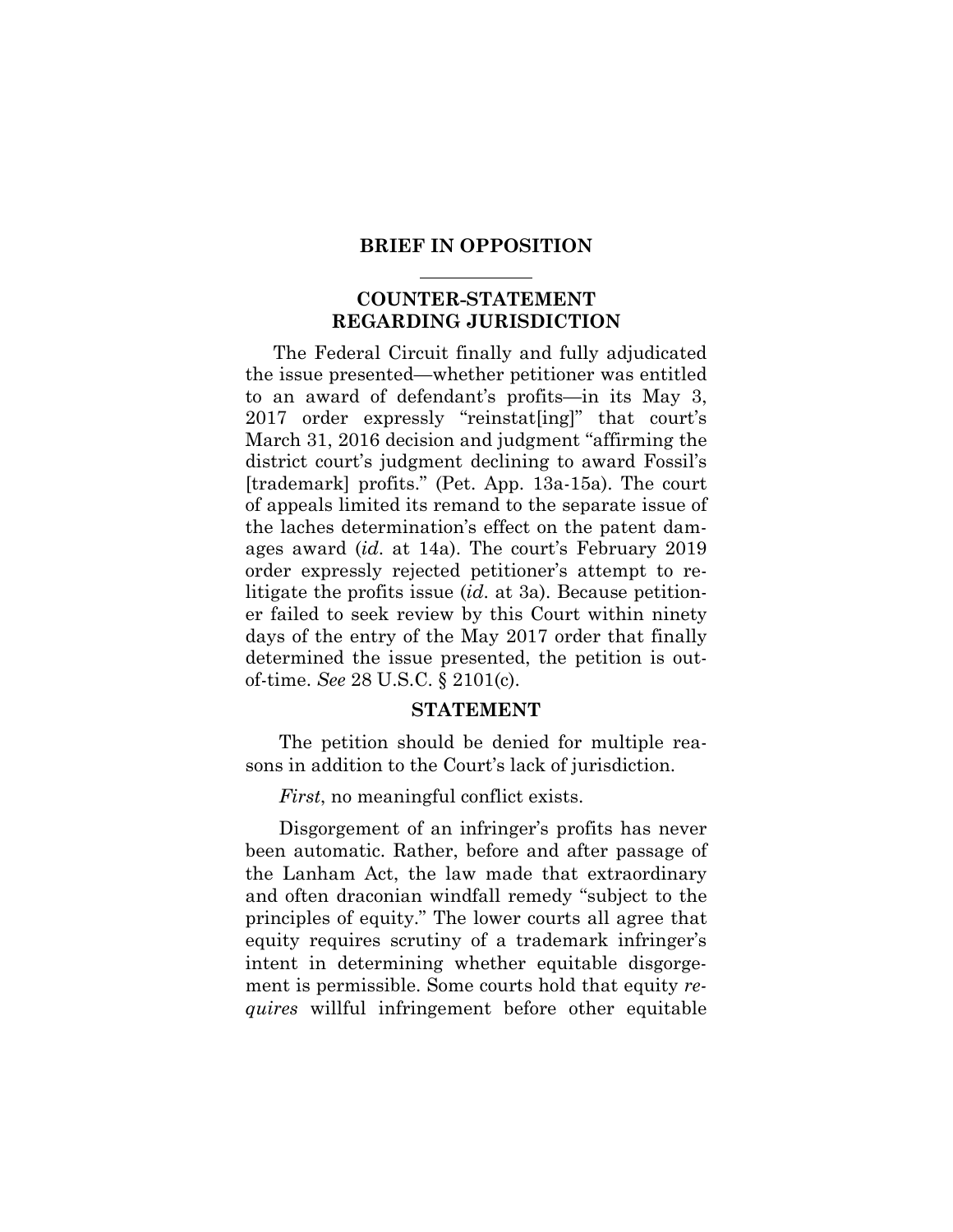factors are evaluated; others hold that willfulness is *important*, but not a prerequisite. But these differing standards in practice produce similar results: even where willfulness is "important" but not a prerequisite, the overwhelming majority of decisions upholding defendant's profits awards involve intentional, willful misconduct. And "important factor" courts almost never award profits absent willfulness.

Litigants' behavior confirms this conclusion. Trademark plaintiffs continue to file most trademark cases in the Second and Ninth Circuits, both of which require proof of willfulness. And the absence of amicus support for the petition—even though associations representing trademark owners regularly file briefs addressing questions they deem important confirms the lack of meaningful conflict and the unimportance of the issue presented.

*Second*, this case is a poor vehicle for addressing the question presented. The jury found that Fossil did not act willfully and the district court found that the evidence at most could show negligence, not reckless disregard, willful blindness, or actual knowledge. Those determinations, together with every other relevant "principle of equity," would preclude an equitable accounting of Fossil's profits to Romag under any standard.

Romag's inequitable acts—misrepresentations, purposeful and prejudicial delay and unclean hands—also preclude award of the equitable disgorgement remedy here. The district court specifically found that Romag inequitably delayed filing this action until the holiday shopping season to inflict maximum economic pressure on defendants including the inability to sell \$4 million in merchan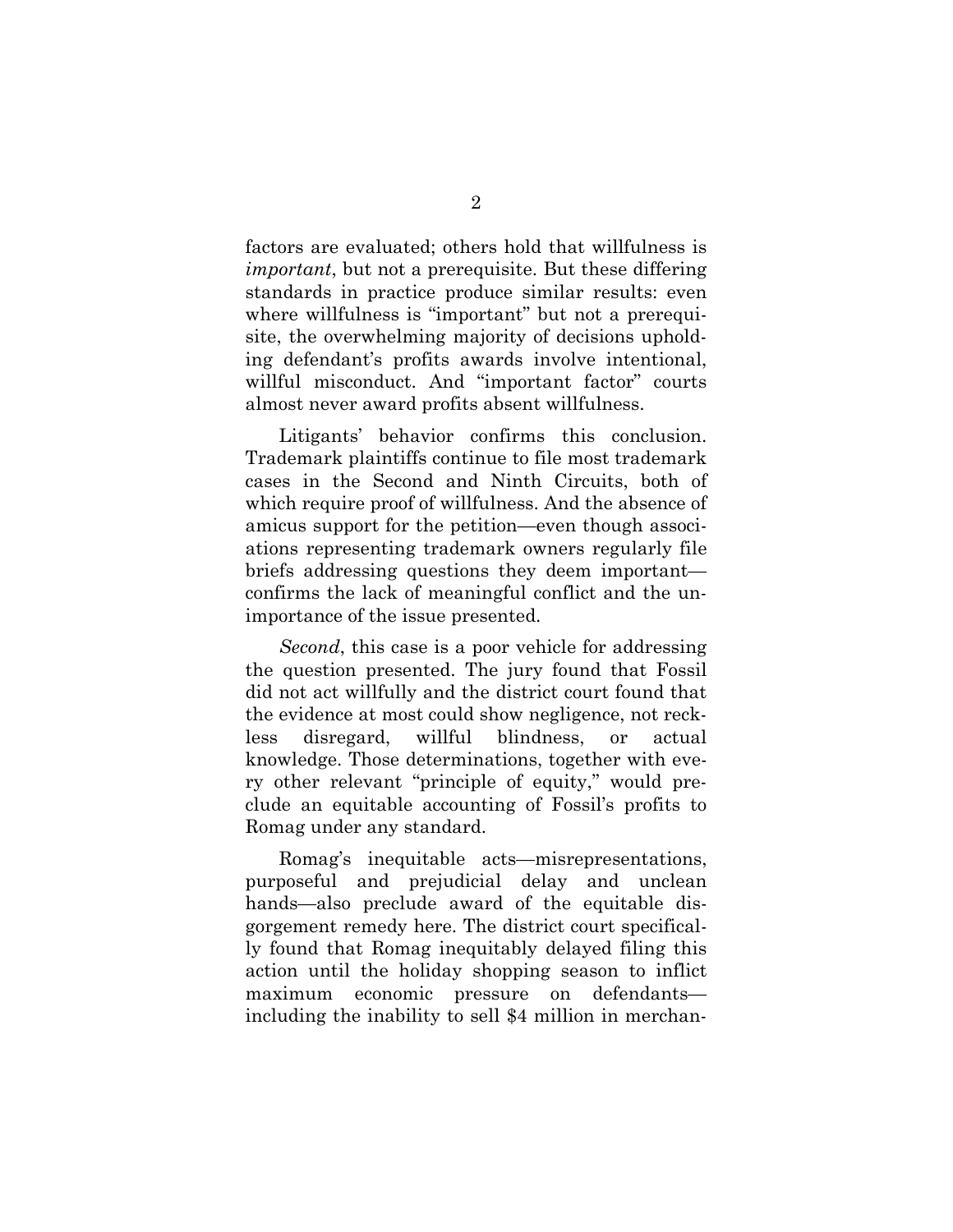dise—in a failed effort to force defendants to settle on terms favorable to Romag. It also found that Romag mislead the district court in its TRO filing, preventing the district court from accurately applying the governing legal standard.

Moreover, the remedies Romag did obtain were substantial. It obtained powerful and costly (to Fossil) preliminary and permanent injunctive relief, a remedy that courts have held satisfies the equities where the infringement is non-willful. Romag also recovered nearly double its actual damages of \$37,000, when the jury awarded it roughly \$66,000 in patent royalties. Romag, however, rejected statutory damages up to \$200,000 in favor of a hoped-for massive windfall of all defendants' handbag profits exceeding \$26 million. That is more than *700 times* Romag's actual loss. Principles of equity preclude just that kind of punitive windfall.

*Third*, the decision below was correct. The common law required willfulness for an award of an infringer's profits. Section 1117(a)'s reference to "the principles of equity"—which has remained unchanged despite subsequent amendments incorporated that common-law rule. And, as the Federal Circuit correctly concluded, nothing in a 1999 technical, conforming amendment altered that standard.

### **A. Legal Background.**

Section 32 of the Lanham Act, 15 U.S.C. § 1114(1), makes infringement of a federally registered trademark actionable. Section 43(a), 15 U.S.C. § 1125(a), creates a cause of action for false designation of origin.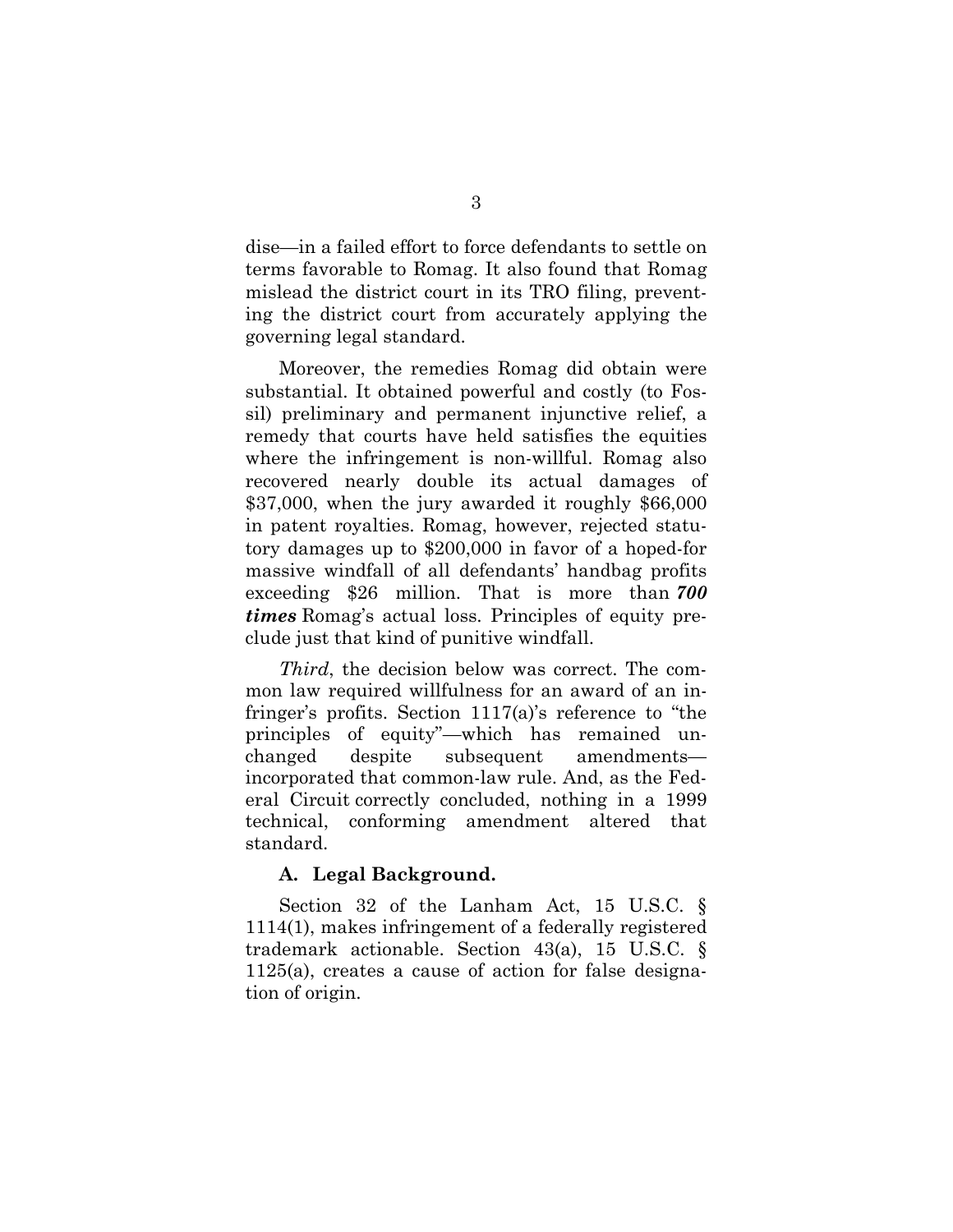The statute authorizes a range of possible remedies, including injunctions (*see* 15 U.S.C. § 1116(a)); statutory damages (*id*. § 1117(c)); actual damages (*id*. § 1117(a)); defendant's profits (*ibid*.); and reasonable attorneys' fees (*ibid*.).

The standards governing monetary remedies in infringement and false designation actions are specified in Section 35(a), 15 U.S.C.  $\S$  1117(a). Prior to 1999, that provision stated that a plaintiff establishing a violation of either provision

shall be entitled \* \* \* subject to the principles of equity, to recover (1) defendant's profits, (2) any damages sustained by the plaintiff, and (3) the costs of the action.

It specified that if a recovery based on profits "is either inadequate or excessive," the court "may in its discretion enter judgment for such sum as the court shall find to be just, according to the circumstances of the case." *Ibid*. Also, such an award "shall constitute compensation and not a penalty." *Ibid*.

An equitable accounting of a defendant's profits is not automatic. This Court explained—in a case under the Lanham Act's statutory predecessor, the Trademark Act of 1905—"that an accounting will [not] be ordered merely because there has been an infringement." *Champion Spark Plug Co. v. Sanders,*  331 U.S. 125, 131 (1947), discussing *Mishawaka Rubber & Woolen Mfg. Co. v. S.S. Kresge Co.*, 316 U.S. 203 (1942). "[W]here an injunction will satisfy the equities of the case," an award of the defendant's profits has been denied. *Ibid.* In *Champion*, there was "no showing of fraud or palming off" and "the likelihood of damage to [the plaintiff] or profit to [the defendants] due to any misrepresentation seem[ed]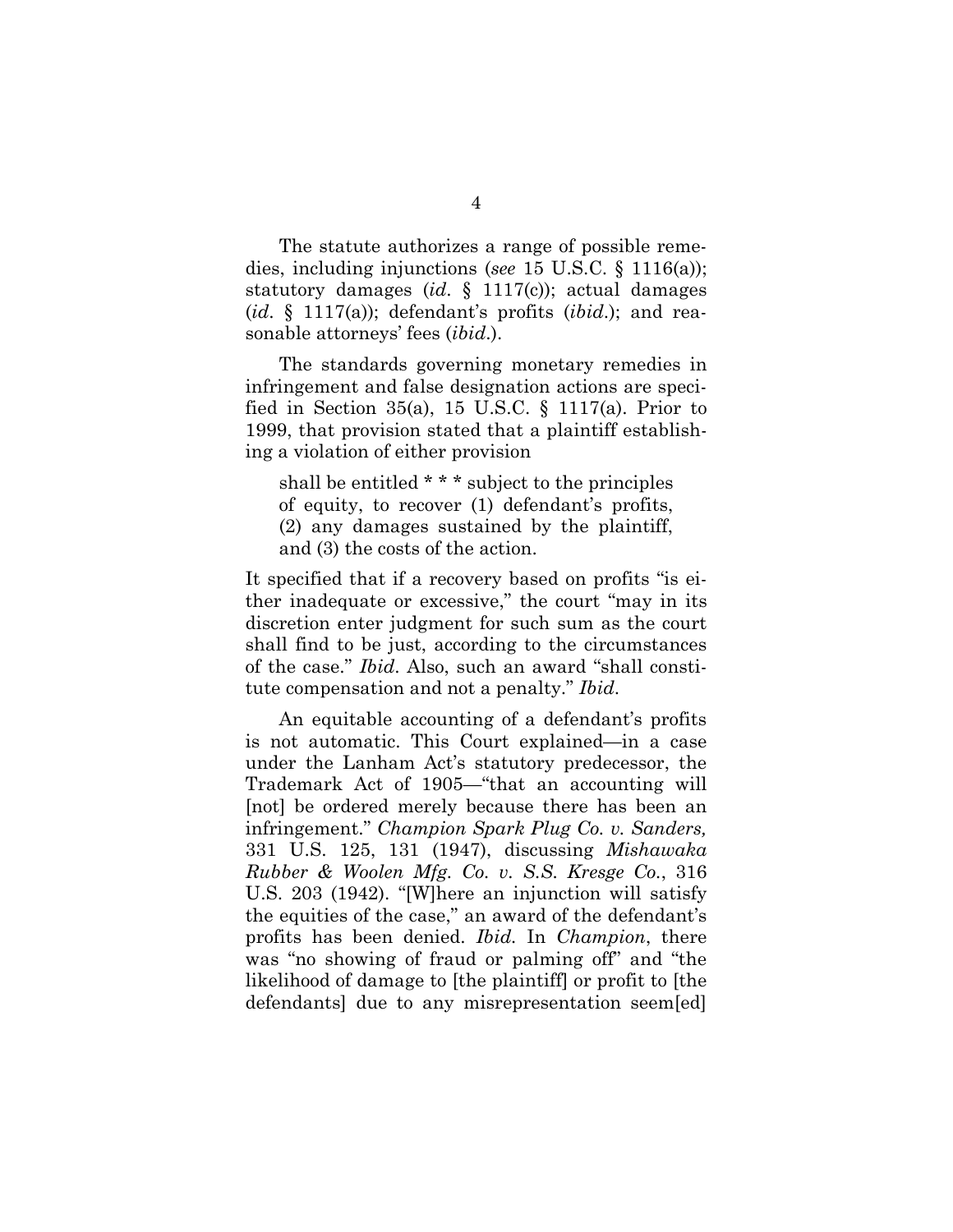slight"; the Court held that the grant of the injunction by itself therefore "satisf[ied] the equities of the case." *Ibid*.

All courts of appeals agree that under Section 1117(a)'s "principles of equity" the infringer's intent is at the minimum an important factor in determining disgorgement.

Some courts of appeals require a showing of willfulness before considering an accounting of defendant's profits. *See*, *e.g*., *George Basch Co. v. Blue Coral, Inc.*, 968 F.2d 1532, 1537, 1540 (2d Cir.), *cert. denied*, 506 U.S 991 (1992); *SecuraComm Consulting, Inc. v. Securacom Inc.*, 166 F.3d 182, 190 (3d Cir. 1999) (Alito, J.) ("a plaintiff must prove that an infringer acted willfully before the infringer's profits are recoverable"), *overruled on other grounds*, *Banjo Buddies, Inc. v. Renosky*, 399 F.3d 168, 175 (3d Cir. 2005); *Minn. Pet Breeders, Inc. v. Schell & Kampeter, Inc.*, 41 F.3d 1242, 1247 (8th Cir. 1994) (profits award possible only for "willful, deliberate infringement or deception"); *Bishop v. Equinox Int'l Corp.*, 154 F.3d 1220, 1223 (10th Cir. 1998); *Lindy Pen Co. v. Bic Pen Corp.*, 982 F.2d 1401, 1405 (9th Cir. 1993); *ALPO Petfoods, Inc. v. Ralston Purina Co.,* 913 F.2d 958, 961, 965, 969 (D.C. Cir. 1990) (Thomas, J.) (profits award "proper only in a case involving actions that evince willfulness or bad faith, such as passing off a product as another seller's product").

Other courts have concluded that "principles of equity" made willfulness an important consideration, but not a prerequisite. *E.g*., *Pebble Beach Co. v. Tour 18 I Ltd.*, 155 F.3d 526, 554 (5th Cir. 1998).

In 1996, fifty years after enacting Section 1117(a), Congress amended another provision of the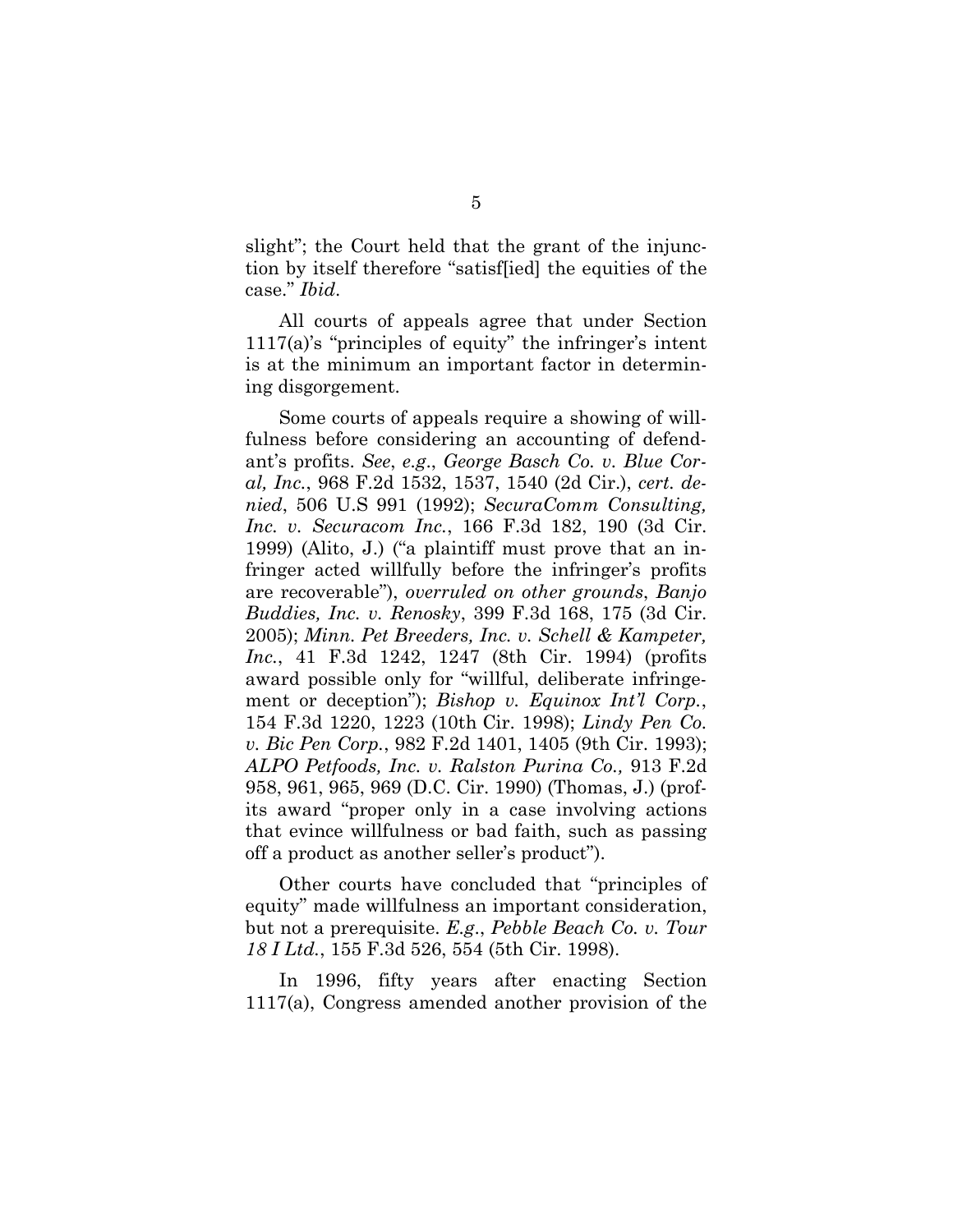Lanham Act to add a new cause of action for trademark dilution, specifying that a prevailing plaintiff would be entitled only to injunctive relief unless a defendant also "willfully intended to trade on the owner's reputation or to cause dilution of the famous mark." 15 U.S.C.  $\S$  1125(c)(2). A plaintiff that made that showing would also "be entitled to the [monetary] remedies set forth in section  $1117(a)$  \* \* \* subject to the discretion of the court and the principles of equity*.*" *Id.* § 1125(c)(5).

However, the 1996 amendment created uncertainty, because Congress failed to amend Section 1117(a) to reference the new dilution cause of action. As Congress explained, it therefore amended the statute again in 1999

[t]he language of the [1996 amendment] presented to the President for signing did not include the necessary changes to [Section 1117(a)]  $* * *$ . Therefore, in an attempt to clarify Congress' intent and to avoid any confusion by courts trying to interpret the statute, section three makes the appropriate changes to [Section 1117(a)]  $* * *$  to allow for \* \* \* damages.

H.R. Rep. 106-250, 106th Cong., 1st Sess., at 6 (1999).

The 1999 amendment altered Section 1117(a) as follows (added text in italics):

When a violation of any right of the registrant of a mark registered in the Patent and Trademark Office, or a violation under section 1125(a), *a violation under section 1125(a), or a willful violation under section 1125(c), of this title* shall have been estab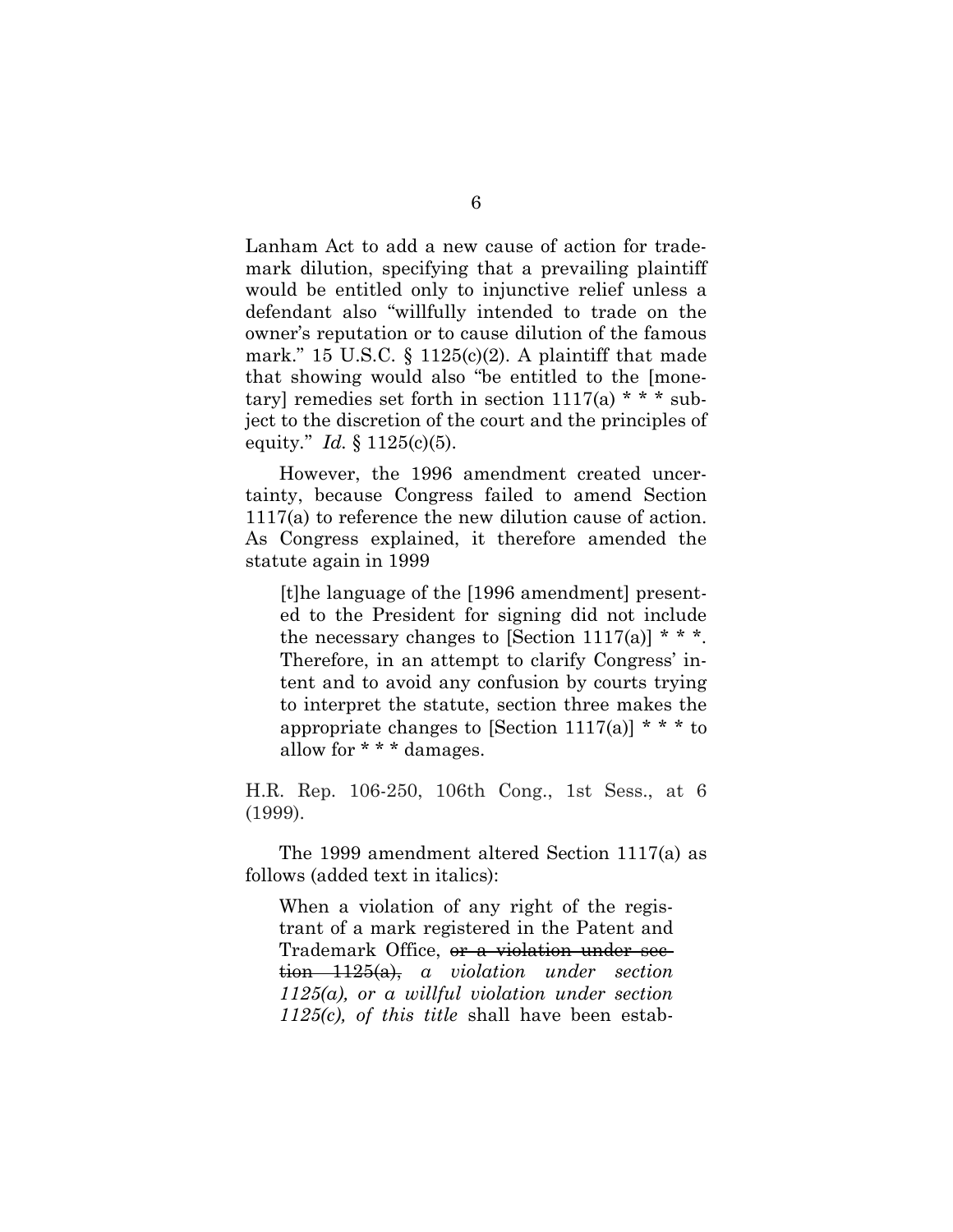lished in any civil action arising under this chapter, the plaintiff shall be entitled, \* \* \* subject to the principles of equity, to recover (1) defendant's profits, (2) any damages sustained by the plaintiff, and (3) the costs of the action.[1]

#### **B. The Parties.**

Romag owns a patent for a type of magnetic snap fastener and the registered trademark ROMAG. Pet. App. 64a. Romag's snaps are manufactured in China by Romag's factory, Wing Yip, which sells them and pays Romag a five-cent per snap royalty. *Ibid*.

Fossil sells consumer fashion accessories, including handbags, both directly and through retailers such as Macy's. Pet. App. 65a-66a. Fossil does not manufacture the handbags it sells; it contracts with third-parties—in this case Superior Leather Limited, which manufactured the bags using components, including snaps, that it purchased. Pet. App. 66a.

#### **C. District Court Proceedings.**

Romag commenced this trademark and patent action on November 22, 2010, three days before

<sup>1</sup> The current version reads:

When a violation of any right of the registrant of a mark registered in the Patent and Trademark Office, a violation under section 1125(a) or (d) of this title, or a willful violation under section 1125(c) of this title, shall have been established in any civil action arising under this chapter, the plaintiff shall be entitled, \* \* \* subject to the principles of equity, to recover (1) defendant's profits, (2) any damages sustained by the plaintiff, and (3) the costs of the action.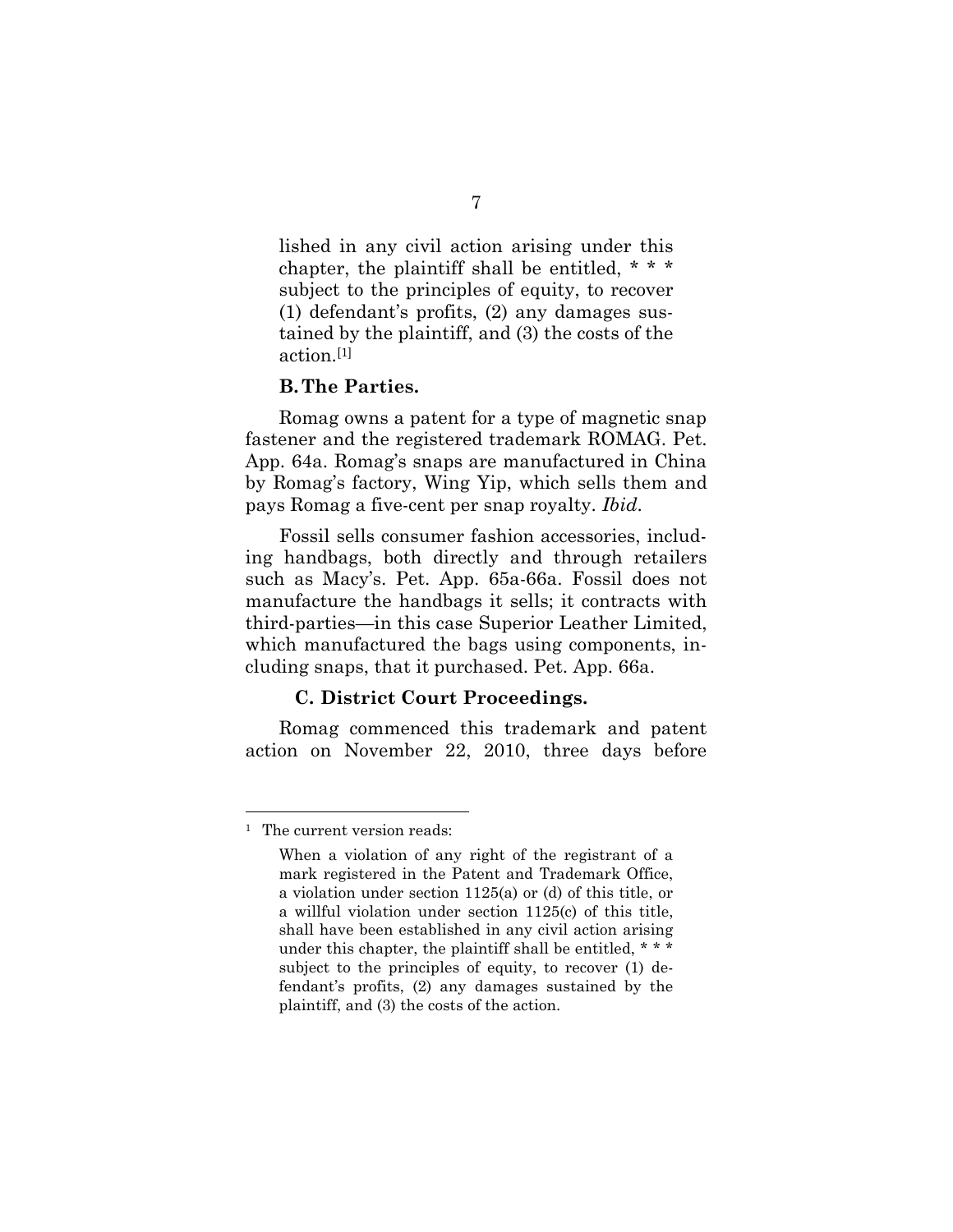Thanksgiving. The district court granted a TRO on November 30, 2010. Pet. App. 71a.

Romag sought injunctive relief and defendants' profits, but not actual or statutory trademark damages. District Ct.'s Jury Charge, ECF No. 410, at 22; Pet. 8. Romag sought an award of all defendants' handbag profits—totaling approximately \$26 million, Plaintiff Exhibit. 263—which it wanted trebled, Romag Complaint, at 11.

1. Following trial, the jury found Fossil and Macy's liable for patent infringement; determined that neither willfully infringed; and awarded royalty damages of roughly \$66,000. Pet. App. 34a-35a.

On Romag's trademark-related claims, the jury found Fossil liable but again determined Fossil had not willfully infringed. Based on a jury instruction Fossil objected to—and conditionally cross-appealed from—the jury made an advisory award of Fossil's profits. Pet. App. 34a, 58a-59a.

The jury determined that use of the Romag mark "accounted for approximately 1% of Fossil's profits on the accused handbags." Pet. App. 59; *see Mishawaka Rubber*, 316 U.S. at 206 ("[t]he plaintiff \* \* \* is not entitled to profits demonstrably not attributable to the unlawful use of his mark"). The district court upheld that determination. *Id.* at 50a-58a*.*

2. The district court held a bench trial with respect to Romag's claims for equitable relief.

It held that Romag "had sufficient knowledge \* \* \* by June 2010 to bring suit," Pet. App. 85a, but unreasonably and inexcusably delayed filing:

Plaintiff carefully timed this suit to take advantage of the imminent holiday shopping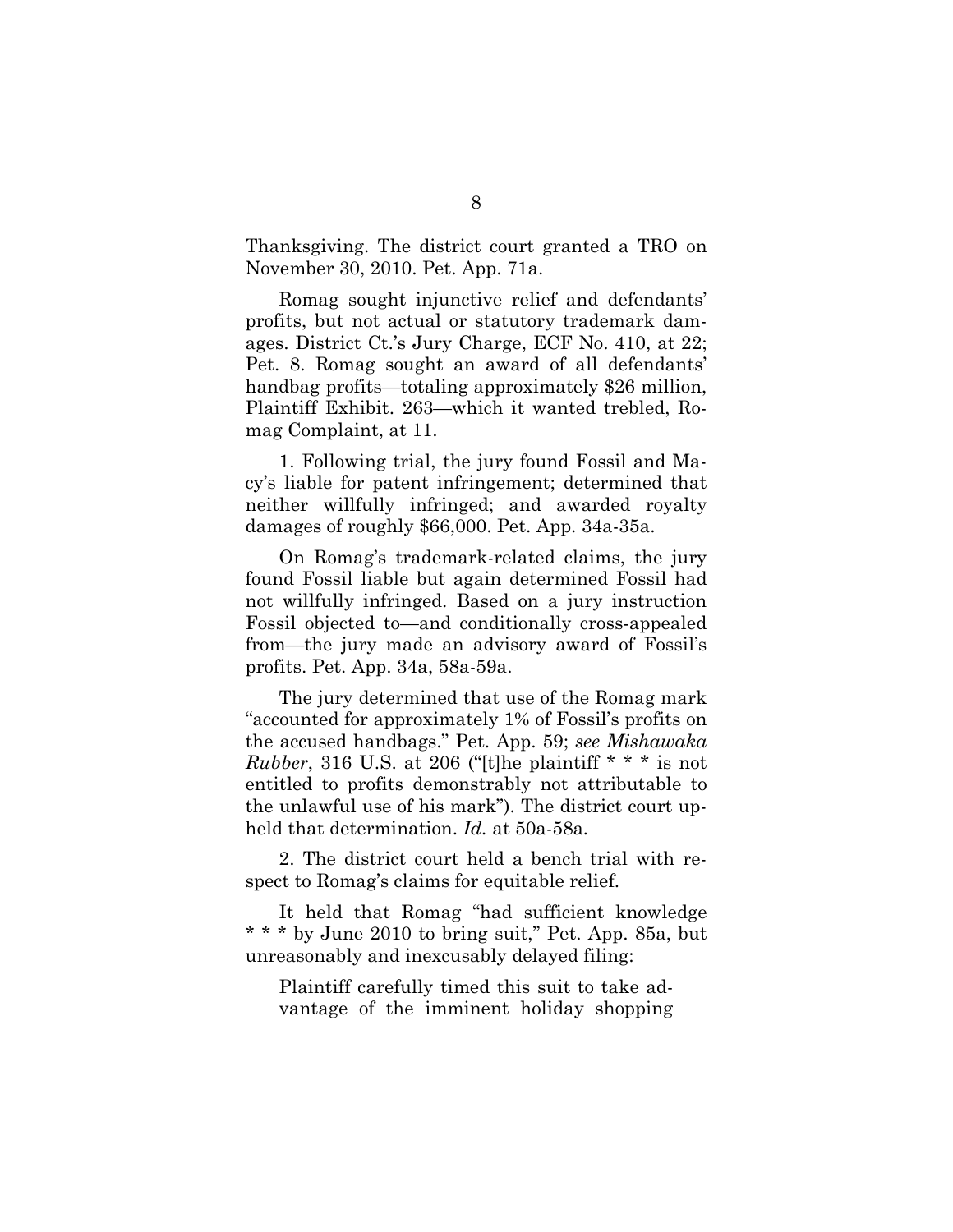season to be able to exercise the most leverage over Defendants in an attempt to extract a quick and profitable settlement, as it had done twice before in the past three years. Furthermore, Plaintiff, in filing for emergency relief, relied on misleading representations that obfuscated the months of delay, where full disclosure would have undermined its claim of irreparable harm.

Pet. App. 81a.

In support of this conclusion, the court found that:

- Romag had twice before—in November 2007 and 2009—"issu[ed] cease and desist letters and [sought] emergency relief on the eve of Black Friday [the first shopping day after Thanksgiving], a time that is an obvious pressure point for retailer defendants." Pet. App. 80a.<sup>2</sup>
- Howard Reiter, Romag's president, received an email from China in May 2010 alleging that Superior was using counterfeit snaps; contacted his IP counsel the next day; had information in his files showing that Superior manufactured handbags for Fossil; and obtained Fossil bags that his wife (the company's general counsel and petitioner's co-counsel) and

<sup>2</sup> The district court observed that although Romag's president claimed at trial "not to know what Black Friday was, he made note of the holiday selling season in his own declaration in support of the TRO in this case." Pet. App. 80a.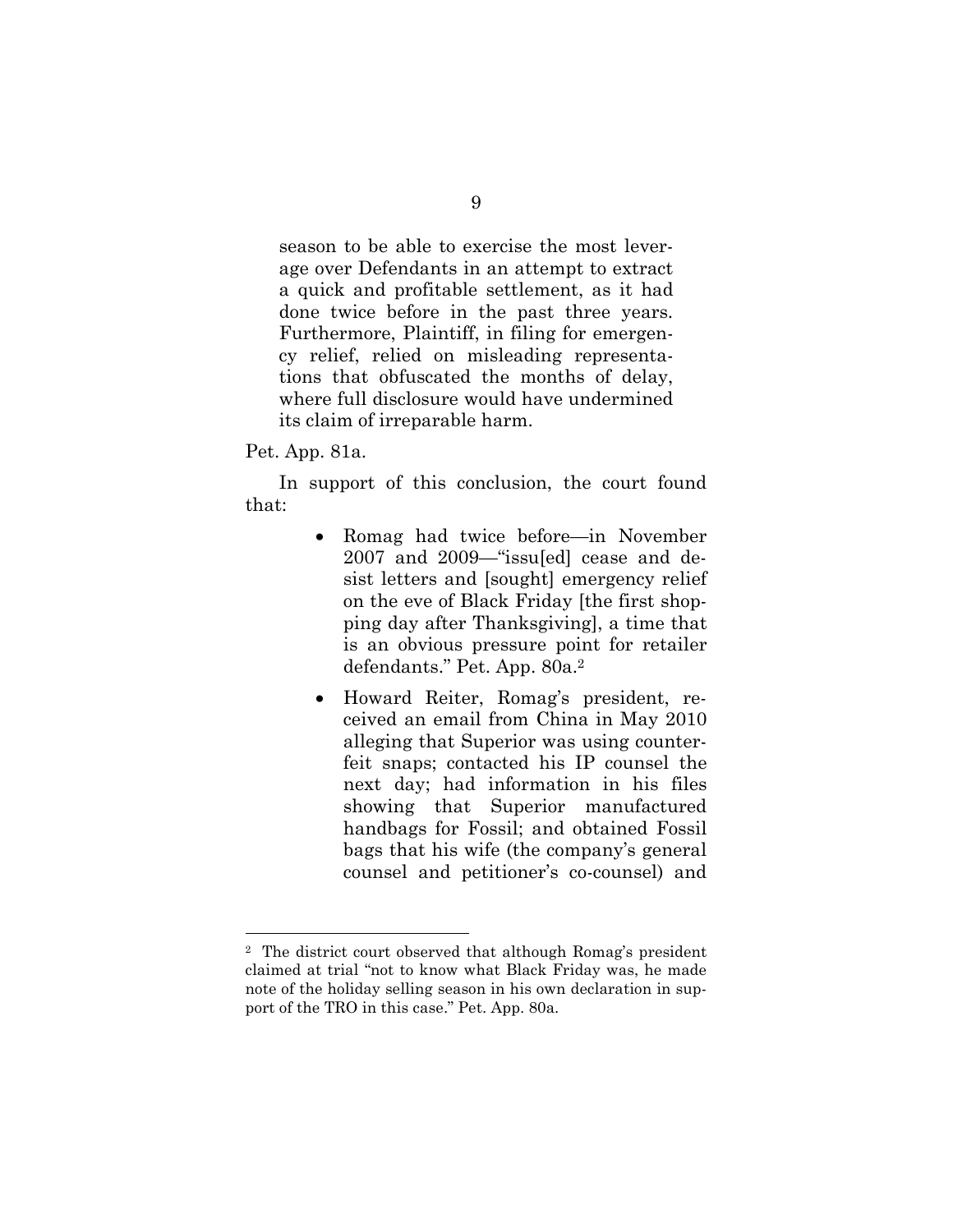sister bought suspecting they might have counterfeit snaps. Pet. App. 68a-69a.

- The court found "inexplicabl[e]" Reiter's testimony that—with all this occurring "within one week"—he "drew no connection between his wife's concerns regarding the Fossil bags and the email alleging that Superior was purchasing counterfeit snaps." Pet. App. 79a. Reiter failed to investigate the information about counterfeiting then or during his July 2010 trip to China, and he "offered no explanation" for failing to do so. *Ibid*.
- Also "not ring[ing] true" to the district court was Reiter's testimony that he "had an epiphany in late October, the trigger for which he could not recall, that led him to finally make the connection between the Fossil bags and the Superior invoices." Pet. App. 79a-80a.

The district court determined that Romag's purposeful delay economically prejudiced Fossil, compelling it to remove merchandize worth more than \$4 million from stores; and "[i]f the TRO had been sought and entered in May or June, when Romag first had a basis for asserting its infringement claims, Fossil's inventory would have been much smaller and half as valuable as its November inventory." Pet. App. 81-82.

Because Romag failed to "offer[] any excuse for its delay in this case, beyond Mr. Reiter's discredited claim that he had no idea of Fossil's infringement until October 2010," the district court found laches applied. Pet. App. 82a-83a.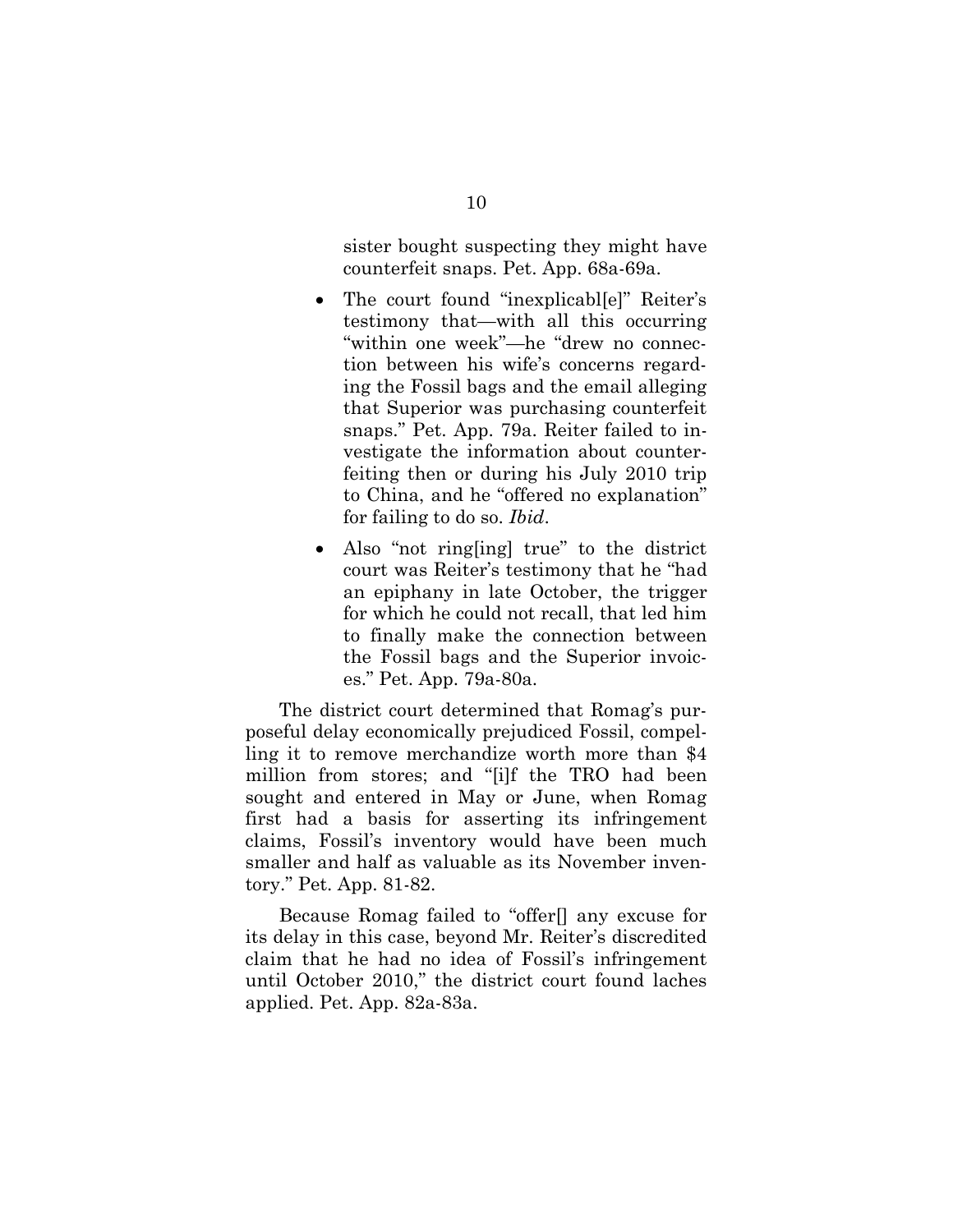The district court next sanctioned Romag for its misleading and delayed TRO filings. Pet. App. 90a-93a. It found Howard Reiter's sworn declaration underlying Romag's TRO application "misleading in several respects." *Id*. at 91a. "Its limited contents conveyed the impression that Mr. Reiter had just discovered the counterfeit ROMAG snaps [on a November visit to Macy's] and only by mere happenstance" and "contrary to his sworn trial testimony that he went to Macy's \* \* \* with the express purpose of confirming his suspicions." *Ibid*.

"More troubling," the district court stated, was "the absence in the declaration of any reference to Mr. Reiter's knowledge about this counterfeiting prior to his November shopping trip, particularly because he acknowledged at trial that by late October he had strong suspicions" of counterfeit snaps in Fossil bags. Pet. App. 91a.

Because a plaintiff's delay in bringing suit vitiates the presumption of irreparable harm in a trademark infringement action, "Romag's sparse and misleading representations deprived [the district court] of the ability to accurately apply the appropriate standard in considering Romag's request for emergency injunctive relief." Pet. App. 92a.

In addition, Romag delayed in bad faith its TRO filing until the holiday shopping season:

Given Romag's unmistakable pattern of relying on the pressure point of the holiday season when seeking to enforce its intellectual property rights, it is evident that Romag intentionally sat on its rights between late May 2010 and late November 2010 to orchestrate a strategic advantage and improperly obtain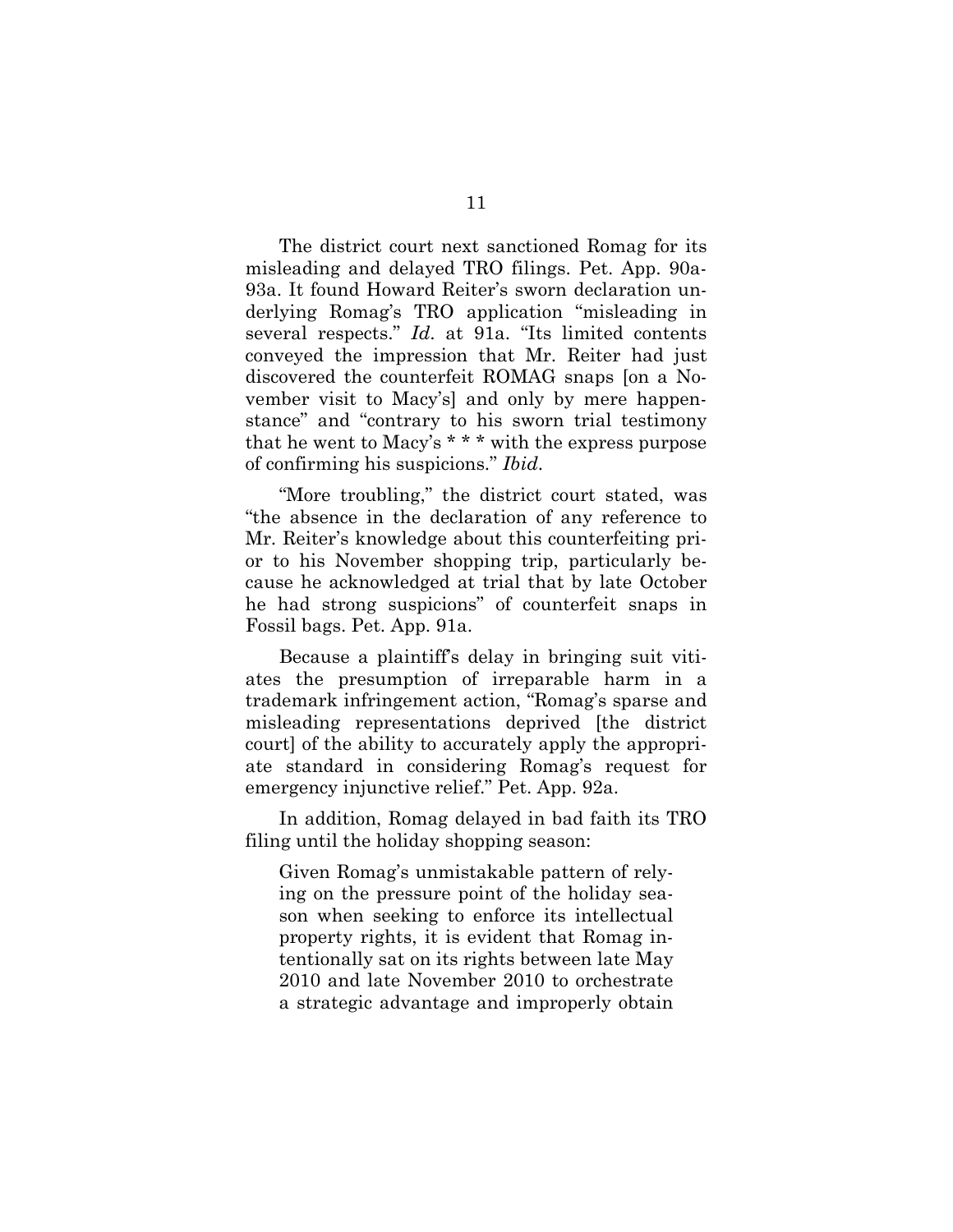emergency injunctive relief on a timetable of its choosing, not on the irreparability of its harm.

Pet. App. 93a.

Next, the district court denied Romag an accounting of defendants' trademark profits, because willful infringement was necessary for such an award. Pet. App. 93a-102a. It also entered a permanent injunction against Fossil. Pet. App. 102a-104a.

3. Romag moved for a new trial on the willfulness issue, arguing that the district court erred by refusing to include reckless conduct in its jury instructions defining willfulness. The district court denied the motion, finding that Romag had waived the issue because it "did not object to this instruction, and actually requested the charge given"; and that the instructions were correct. Pet. App. 42a-50a.

The district court further held that Romag would not be entitled to a new trial in any event, because "the evidence at trial at most could have supported a finding that Fossil was negligent, not that it acted in reckless disregard, with willful blindness, or with actual knowledge of Superior's purchases of counterfeit snaps." Pet. App. 47a (footnote omitted).

The court found that "the evidence at trial established that":

> "Fossil paid full price for the snaps used by Superior, that it had never been informed of any specific instances of Superior using counterfeit snaps, and that it '[d]idn't believe that counterfeits were being used.'"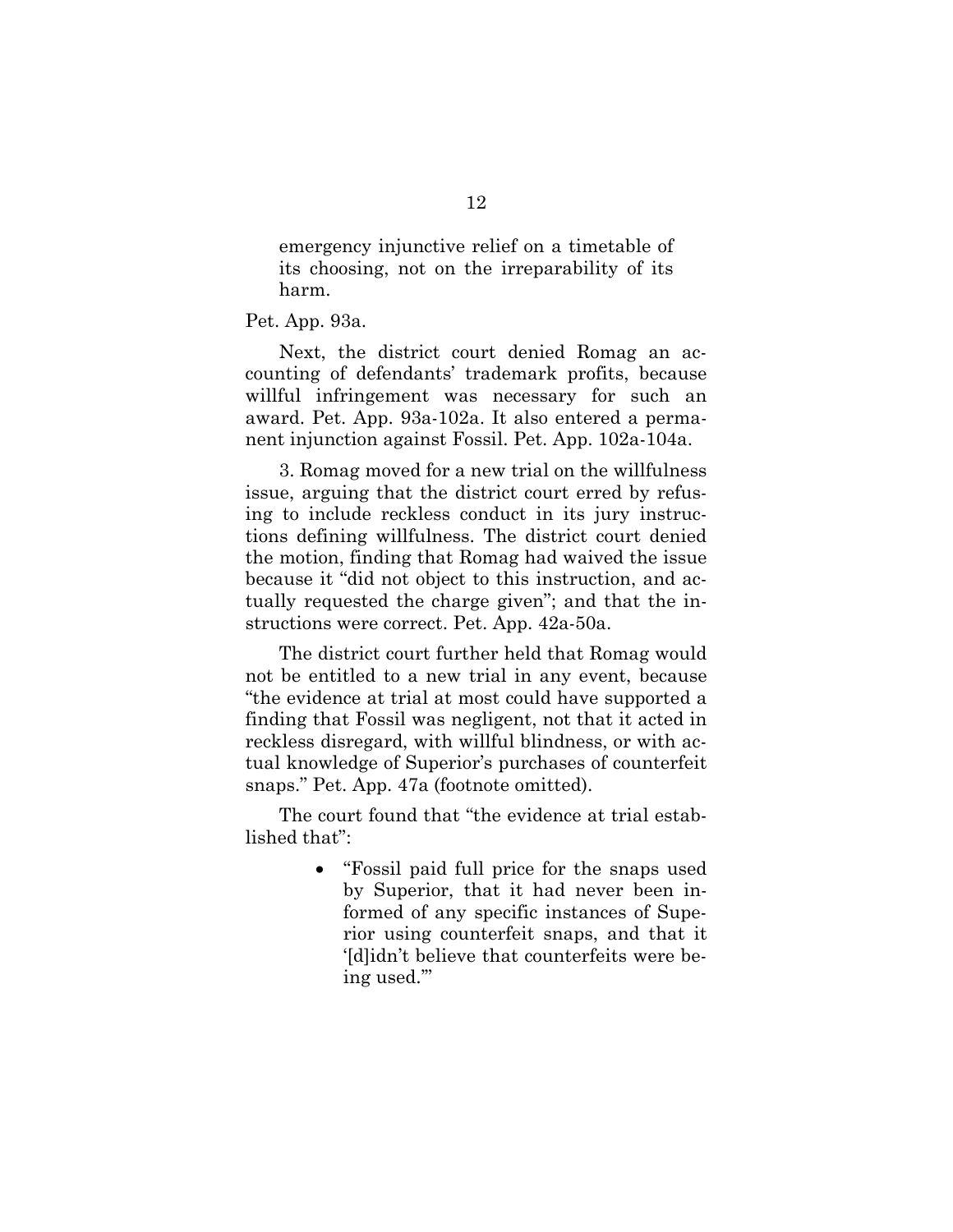- "There was no other evidence to support a finding that Fossil knew or suspected there was a risk that Superior was using counterfeit snaps."
- "[A]bsent evidence of such suspicions, Fossil's failure to investigate Superior more generally amounts to no more than negligence by Fossil."

Pet. App. 49a. Therefore, the district court concluded, "there was no evidence that Fossil acted recklessly, with willful blindness, or with actual knowledge of a risk of counterfeit snaps." *Id*. at 49a-50a.

#### **D. The Federal Circuit's** *Romag I* **Decision.**

Romag appealed on two distinct issues: denial of an award of defendants' profits on the trademark claim and reduction of patent damages based on Romag's laches.

1. The court of appeals unanimously affirmed the district court's holding that willfulness is required for an accounting of a defendant's trademark profits. Pet. App. 20a-33a.

It began by observing that this Court—in pre-Lanham Act opinions applying the common law stated that an award of profits was not proper when a defendant "acted in good faith," was an "innocent infringer," or where there was a "want of fraudulent intent." Pet. App. 20a-21a (quoting *Saxlehner v. Siegel-Cooper Co.*, 179 U.S. 42, 42-43 (1900); *Hamilton-Brown Shoe Co. v. Wolf Brothers & Co.*, 240 U.S. 251, 261 (1916); *McLean v. Fleming*, 96 U.S. 245, 257 (1877)). The court of appeals also cited the *Restatement of Unfair Competition*, which requires proof of intentional wrongdoing—imposing liability for the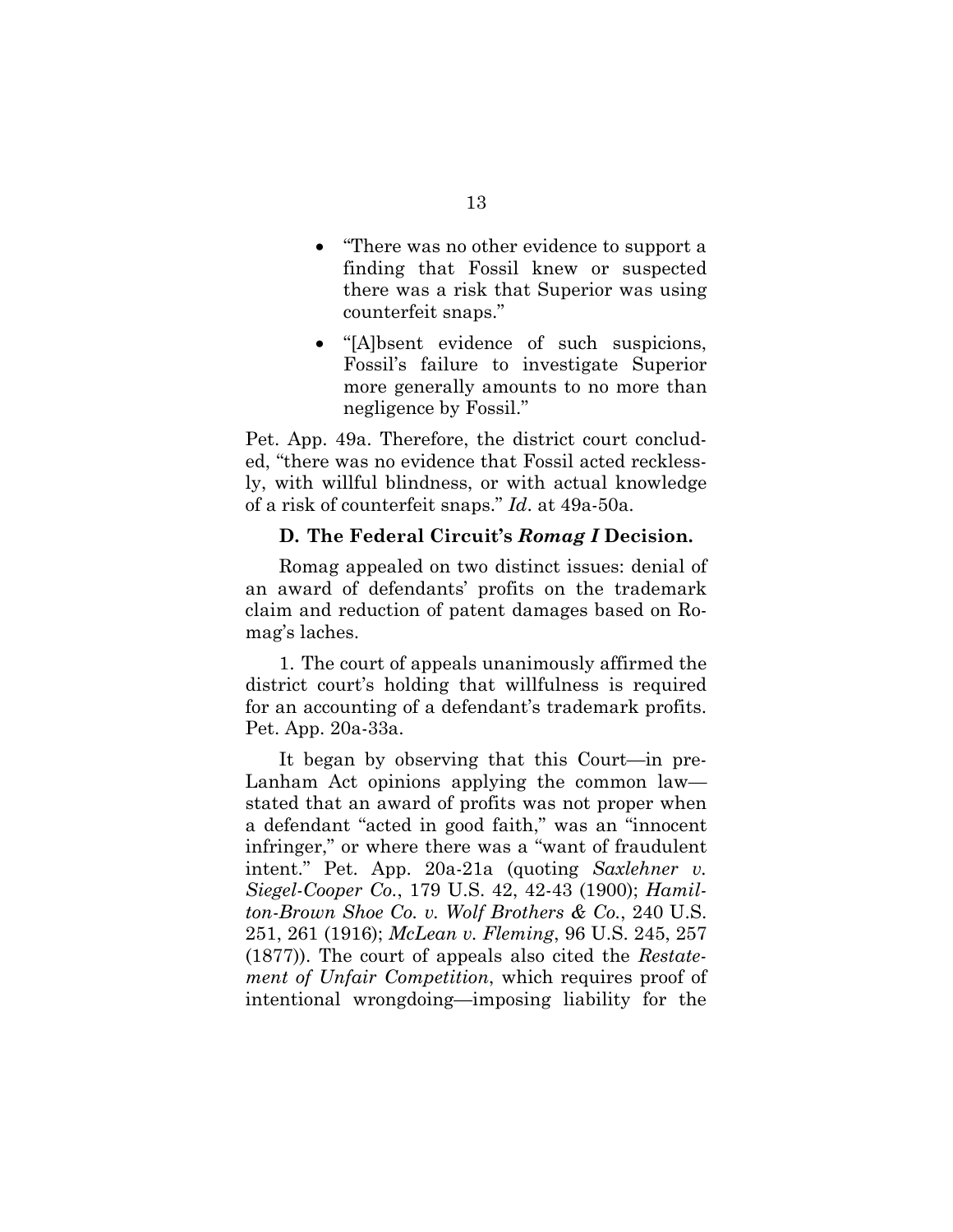defendant's profits resulting from trademark infringement "only if \* \* \* the actor engaged in the conduct with the intention of causing confusion or deception." Pet. App. 21a, citing *Restatement (Third) of Unfair Competition* § 37(1) (1995)*.* 

The Federal Circuit noted the pre-1999 circuit conflict on whether Section 1117(a)'s "principles of equity" require willfulness. It then addressed Romag's argument that the 1999 amendment clarifying that monetary recovery under Section 1117(a) was available for "a willful violation under section  $1125(c)$ "—eliminated any willfulness requirement for claims under Section 1125(a). Pet. App. 21a-24a.

The Federal Circuit observed that applicable Second Circuit trademark precedent required willfulness for an award of profits both before and after the 1999 amendment. Pet. App. 21a-22a; 28a (citing *George Basch Co.,* 968 F.2d at 1540; *Int'l Star Class Yacht Racing Ass'n v. Tommy Hilfiger, U.S.A., Inc.*, 80 F.3d 749, 753 (2d Cir. 1996), *cert. denied,* 531 U.S. 873 (2000); and *Merck Eprova AG v. Gnosis S.p.A.,* 760 F.3d 247 (2d Cir. 2014)).

The court of appeals found "nothing in the 1999 amendment" permitting it "to declare that the governing Second Circuit precedent is no longer good law." Pet. App. 28a-32a.

First, it found that "the limited purpose of the 1999 amendment was simply to correct an error in the 1996 Dilution Act" relating to claims under Section 1125(c). Pet. App. 29a. Congress did not contemplate or intend "any change to the willfulness requirement for violations of § 1125(a)." *Ibid*. "Given the alleged significance of the purported change, one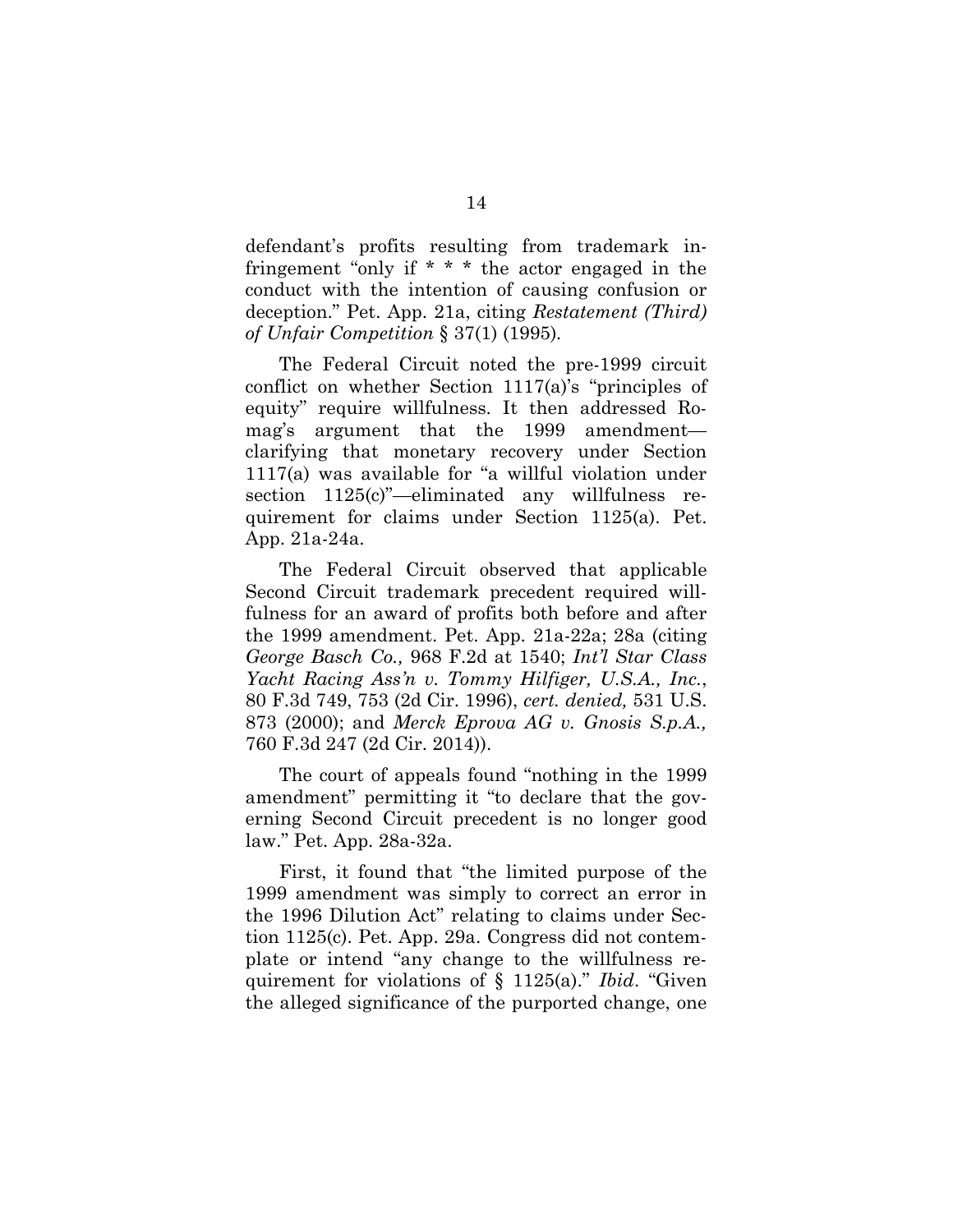would have expected to see an acknowledgement or discussion from Congress of the courts of appeals cases in the relevant area if Congress had intended to resolve the circuit conflict." *Id*. at 30a.

Second, the source of the willfulness requirement for awards of a defendant's profits is the statutory text "subject to principles of equity," and Congress did not change those words in 1999. By adding "willful violation under section 1125(c)" Congress could not change the meaning of a preexisting statutory term that it did not amend. Pet. App. 30a.

The court of appeals reasoned that the inserted language "does not create a negative pregnant that willfulness is always required in dilution cases but never for infringement," because "[t]he cases relied on by Romag where a negative pregnant was inferred involve statutory provisions enacted at the same time." Pet. App. 31a. "We do not think that Congressional intent can be inferred from an amendment passed years after the fact to address a drafting error." *Ibid*.

Third, the "willful violation" language serves two important purpose s wholly unrelated to Section 1125(a) claims. Because damages (not profits) are available in trademark infringement cases without proof of willfulness—but Congress wanted to limit all monetary remedies, including damages, in dilution claims to cases of willful misconduct—the language was necessary to distinguish between the two types of claims. And "even with respect to awards of profits in dilution cases, the addition of 'willful violation' was necessary to establish a uniform rule" to prevent courts from applying their infringement-related precedents to award profits in dilution cases without willfulness. Pet. App. 31a-32a.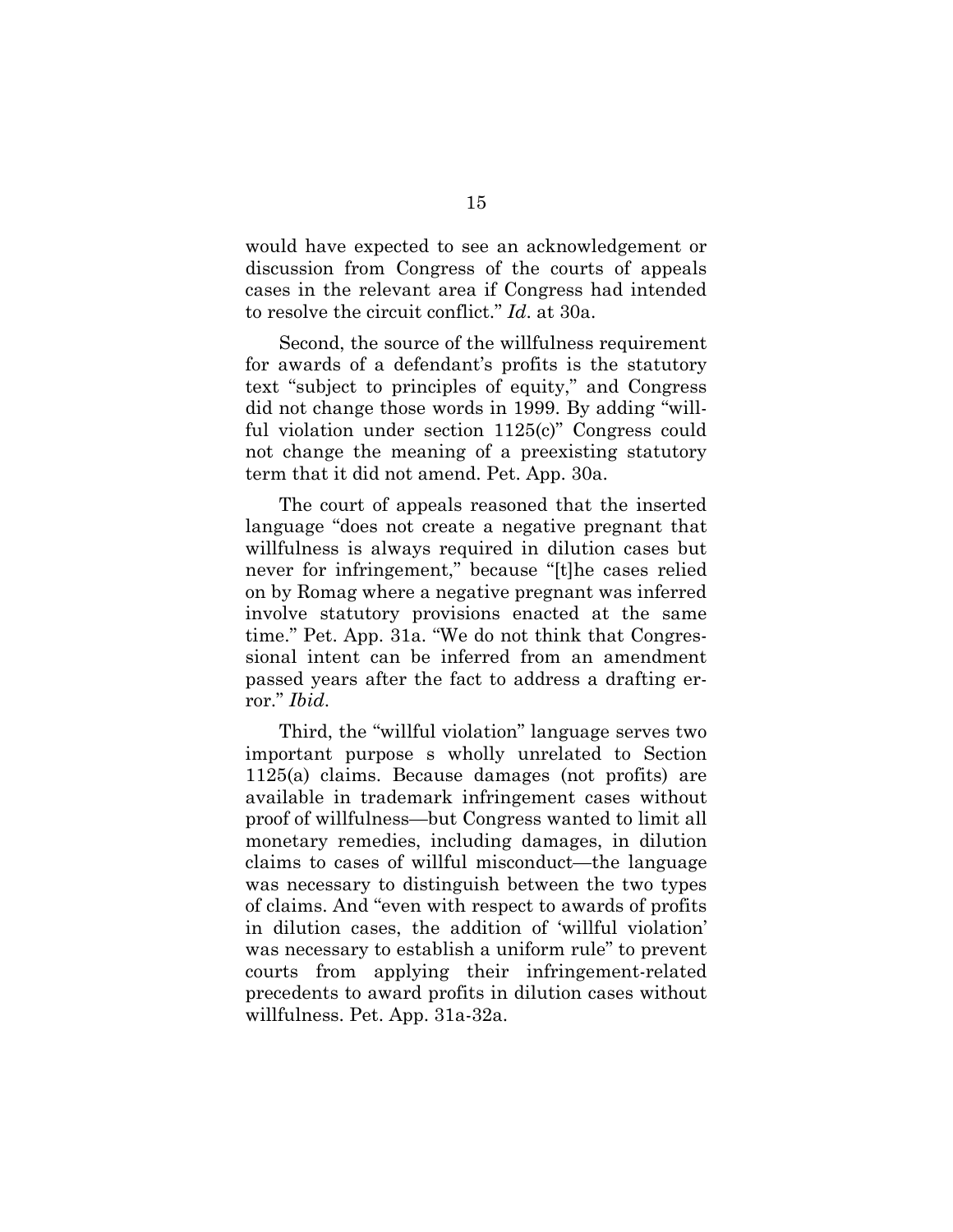The appellate court therefore found no basis for "depart[ing] from Second Circuit precedent requiring willfulness for the recovery of profits in infringement cases." Pet. App. 32a.

2. The court of appeals in *Romag I* also affirmed the application of laches to reduce patent damages based on its prior decision in *SCA Hygiene Products Aktiebolag v. First Quality Baby Products*, *LLC*, 807 F.3d 1311, 1321 (Fed. Cir. 2015) (en banc), *vacated in part by*, 137 S. Ct. 954 (2017). Pet. App. 19a-20a.

### **E. The Court's GVR "For Further Consideration In Light Of"** *SCA.*

Romag petitioned for certiorari on the issues of trademark profits and patent laches. After the Court decided *SCA*, holding that laches does not limit patent damages within the statute of limitations, it granted the certiorari petition, vacated *Romag I* and remanded "for further consideration in light of" *SCA*. *Romag Fasteners, Inc. v. Fossil, Inc.,* 137 S. Ct. 1373 ((2017) (mem).

On the limited scope of the patent laches remand under *SCA*, Romag acknowledged the separateness of the profits and laches issues, stating that the trademark profits issue arose under a different statute; was "entirely separate and independent from the patent question," and, thus, *SCA* "has no bearing" on it; and that a laches remand would "not affect the remainder of the [*Romag I*] judgment, rejecting an award of defendants' profits for trademark infringement because Romag failed to establish Fossil willfully infringed." March 21, 2017, Petitioner's Supplemental Brief, 2-3, Case No. 16-202.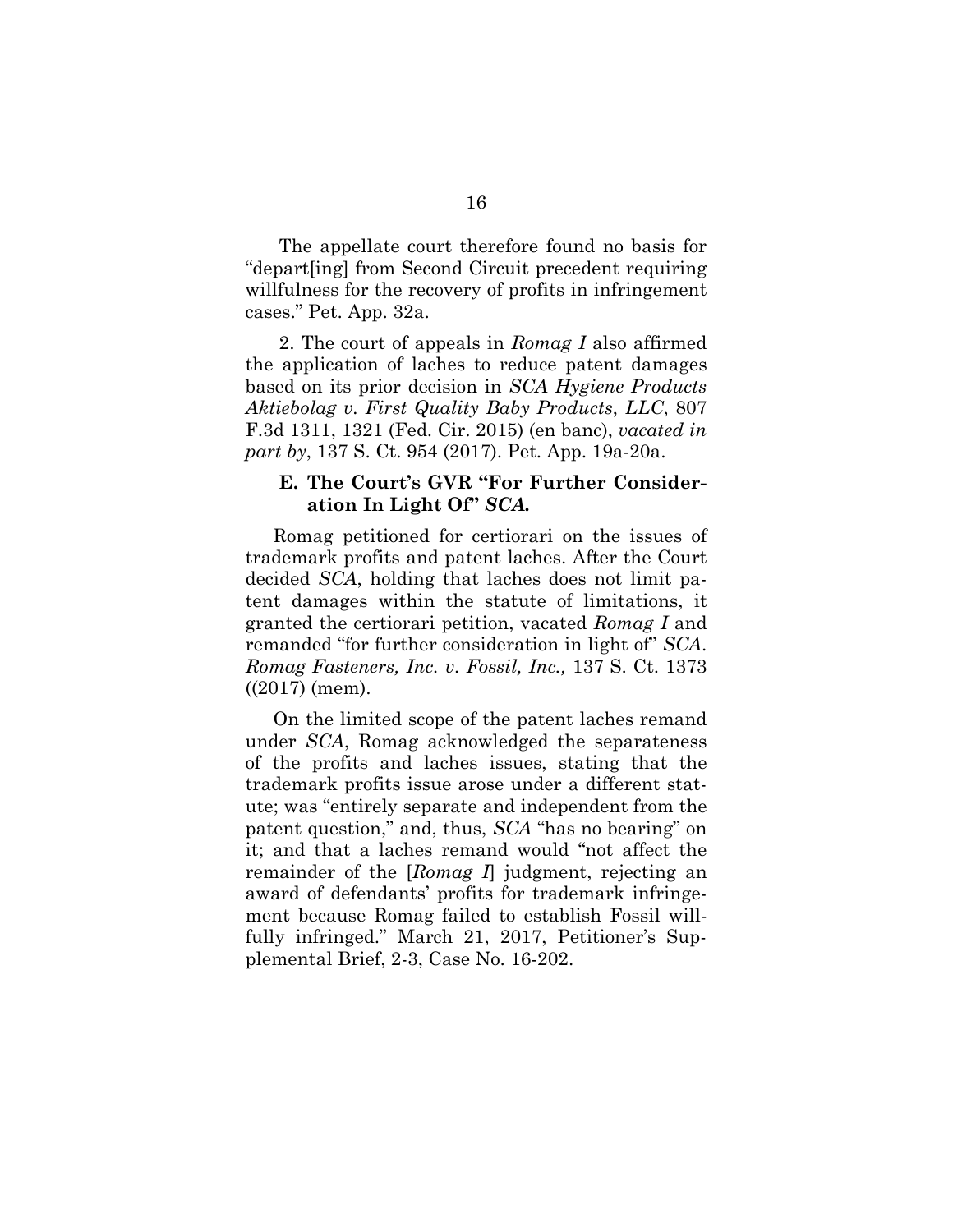#### **F. Post-GVR Proceedings***.*

1. In response to this Court's GVR order, the Federal Circuit on May 3, 2017, issued its *Romag II*  order. Pet. App. 13a-15a.

First, the appellate court recognized that this Court's GVR order limited the remand to the laches issue decided in *SCA* and, therefore, did not affect other aspects of its earlier *Romag I* opinion. Pet. App. 14a. The Federal Circuit therefore expressly reinstated *Romag I's* affirmance of the district court's denial of an accounting of Fossil's trademark profits to Romag:

(4) We hereby reinstate those aspects of our earlier decision and judgment set forth in sections II-III of our earlier opinion, [*Romag I*], affirming the district court's judgment declining to award Fossil's profits [under the Lanham Act], which were not affected by the Supreme Court's order.

#### Pet. App. 15a.

Romag did not file a petition for certiorari seeking review of *Romag II* within 90 days of entry of the Federal Circuit's judgment.

2. The court of appeals' laches remand narrowly directed the district court "to correct the damages judgment amount consistent with the Supreme Court's opinion." Pet. App. 14a.

On remand, Romag acknowledged that *Romag II*  reaffirmed and reinstated the *Romag I* trademark profits decision and bound the district court. Joint Status Report, Dkt. 536, dated October 11, 2017, at 14. Nonetheless, trying to revive its right to seek review of the trademark profits issue, Romag urged the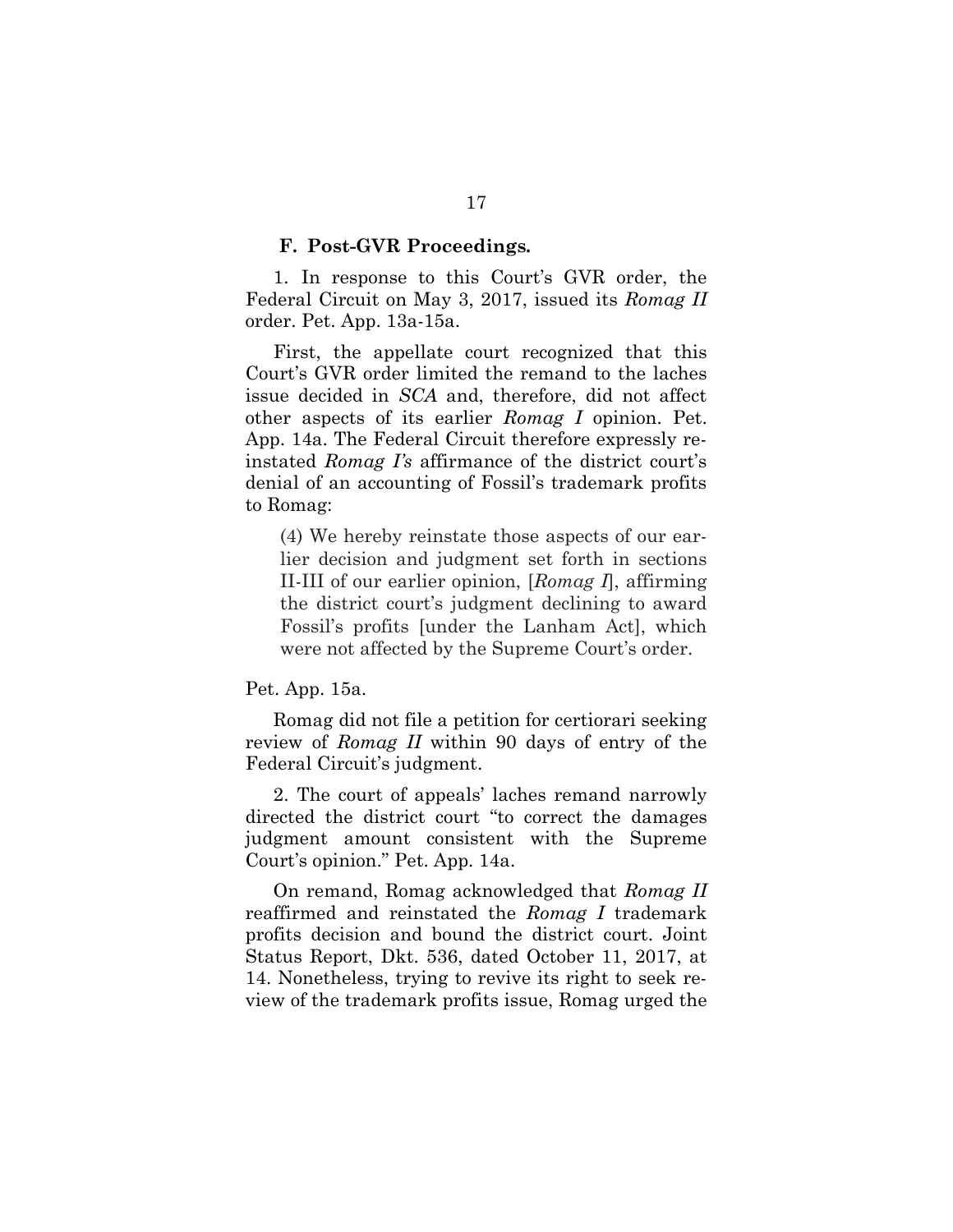district court to go outside the mandate. It began by explaining that "Romag raise[d] this issue again in order to preserve it for another expected petition for certiorari" on the trademark profits issue. *Ibid.*  Then, "*Romag request[ed] that the [district c]ourt's decision on remand clearly and explicitly preserve that issue for ultimate review by the Supreme Court*." *Ibid.* (emphasis added). Fossil objected, *id*. at 14-16, and the district court rejected Romag's invitation to violate the court of appeals' mandate, November 8, 2017 Scheduling Order, Dkt. 538 at 1 (declining briefing on profits).

The parties stipulated to the amount of patent damages and the form of judgment. The October 15, 2018 Second Amended Final Judgment reflecting the stipulated patent damages amount expressly acknowledges that it addresses only recalculation of patent damages, and it confirms that *Romag II* reinstated the *Romag I* decision and judgment declining to award Fossil's profits. Pet. App. 5a-7a.

Romag filed a notice of appeal, but it did not appeal from any issue decided on remand. Rather, Romag sought review again of the trademark profits determination*.* 

Because the affirmed and reaffirmed trademark profits decision was not the subject of remand, Fossil moved to dismiss Romag's attempted re-appeal. The court of appeals agreed, precluding Romag from challenging "the district court's trademark profits determination, and in particular its assertion that *George Basch* no longer remains good law after the 1999 Amendments." Pet. App. 3a. The Federal Circuit acknowledged that briefing on an issue affirmed and reaffirmed was "improper and unnecessary," particularly because it "did not direct any further proceed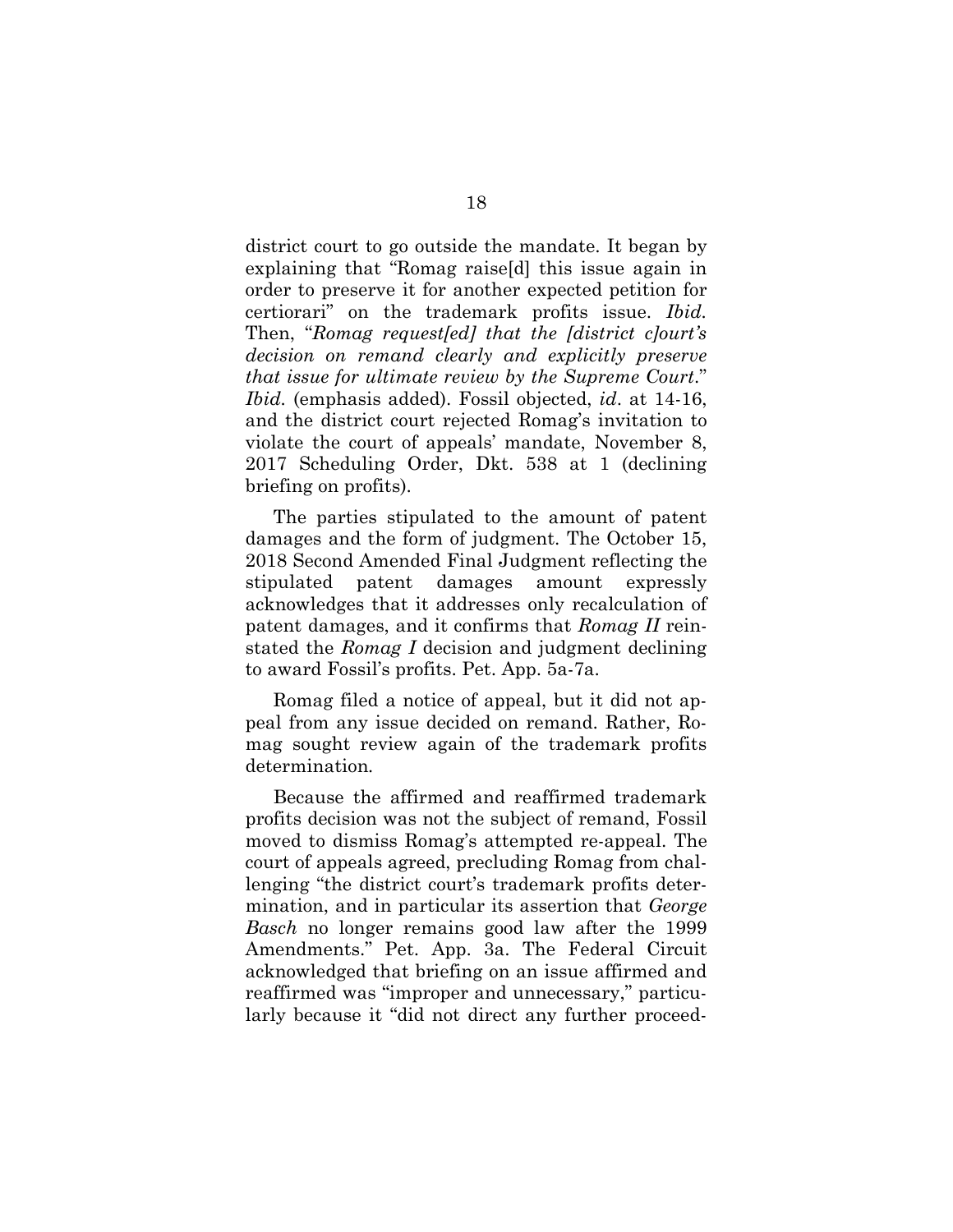ings on this issue, and the district court took no further action." *Ibid.* Thereafter, it summarily affirmed the district court's remand proceedings, which did not include the issue of trademark profits.

#### **REASONS FOR DENYING THE PETITION**

#### **I. This Court Lacks Jurisdiction To Address The Profits Disgorgement Issue***.*

The Court has jurisdiction to review the Federal Circuit's February 2019 order, but the Federal Circuit itself made clear that the profits disgorgement issue presented for review was excluded from that order. Rather, that issue was finally determined in the court of appeals' May 3, 2017 order—which the Federal Circuit itself characterized as "reinstat[ing] those aspects of our earlier decision and judgment \* \* \* affirming the district court's judgment declining to award Fossil's profits, which were not affected by the Supreme Court's order." Pet. App. 15a.

Congress limited this Court's certiorari jurisdiction to petitions filed within 90 days of entry of judgment for which a petitioner seeks review. 28 U.S.C. § 2101(c). The Court has repeatedly held that this filing period for civil cases is jurisdictional and mandatory. *See Hamer v. Neighborhood Housing Servs. of Chi.*, 138 S. Ct. 13, 21 (2017).

Here, the certiorari petition was not filed within 90 days of the May 2017 order. The Court therefore lacks jurisdiction to address the profits disgorgement issue.<sup>3</sup>

<sup>3</sup> Romag could have petitioned for review of the reinstated *Romag II* decision within the 90-day statutory time period. *See WesternGeco LLC v. ION Geophysical Corp.*, 136 S. Ct. 2486 (2016) (mem.) (during post-GVR remand, granting petition for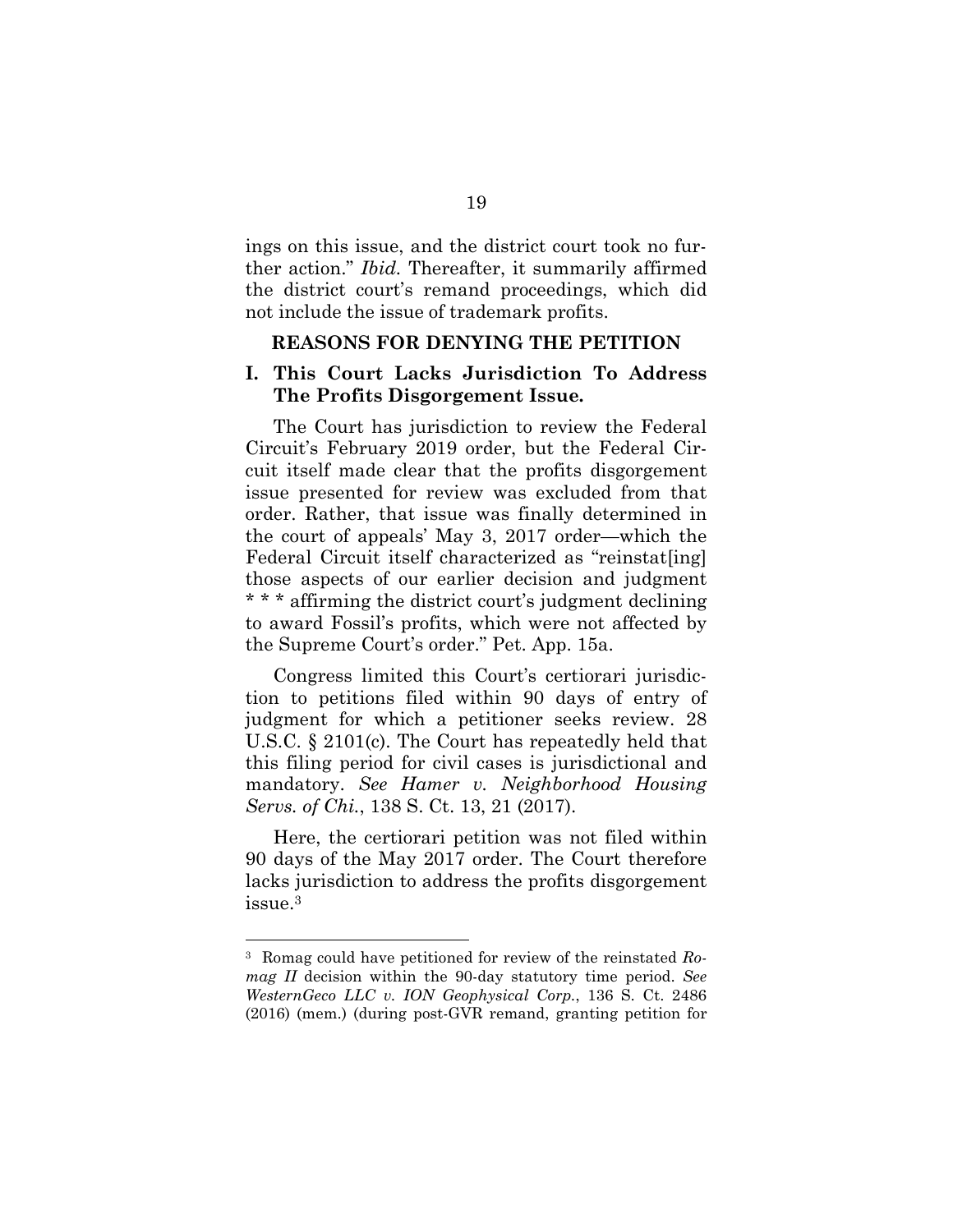Romag cannot overcome this fatal jurisdictional flaw by citing the post-*Romag II* district court laches remand proceeding; or seeking review of the February 2019 Federal Circuit order. The court of appeals in May 2017 made clear that further proceedings in the district court and the court of appeals had nothing to do with the trademark profits issue.

Under the Court's precedent, the fact that the post-GVR remand resulted in entry of a new judgment on patent damages, but did not address trademark profits, did not reset the time for Romag to seek review. *See FTC v. Minneapolis-Honeywell Regulator Co.*, 344 U.S. 206, 211-12 (1952) (It is only if the lower court "changes matters of substance or resolves a genuine ambiguity in a judgment previously rendered [that] the period within which an appeal must be taken or petition for certiorari begins to run anew."); *accord Dep't of Banking, State of Neb. v. Pink*, 317 U.S. 264, 267-68 (1942) (denying jurisdiction where subsequent order did not alter rights, and thus, did not toll 90-day period). "The test is a practical one. The question is whether the lower court, in its second order, has disturbed or revised legal rights and obligations which, by its prior judgment, had been plainly and properly settled with finality." *Minneapolis-Honeywell* at 212.

As Romag itself acknowledged and the court of appeals made abundantly clear, the Federal Circuit's May 2017 order "reinstat[ing]" that court's earlier "decision and judgment" (Pet. App. 15a) fully and finally determined the parties' trademark profit

review of separate issue the court of appeals reinstated). Romag concedes that it could have sought review, *see* Romag's Opposition to Motion to Dismiss, Fed. Cir. Case No 18-2417, Dkt. 30 at 13 (December 21, 2018); inexplicably, it choose not to do so.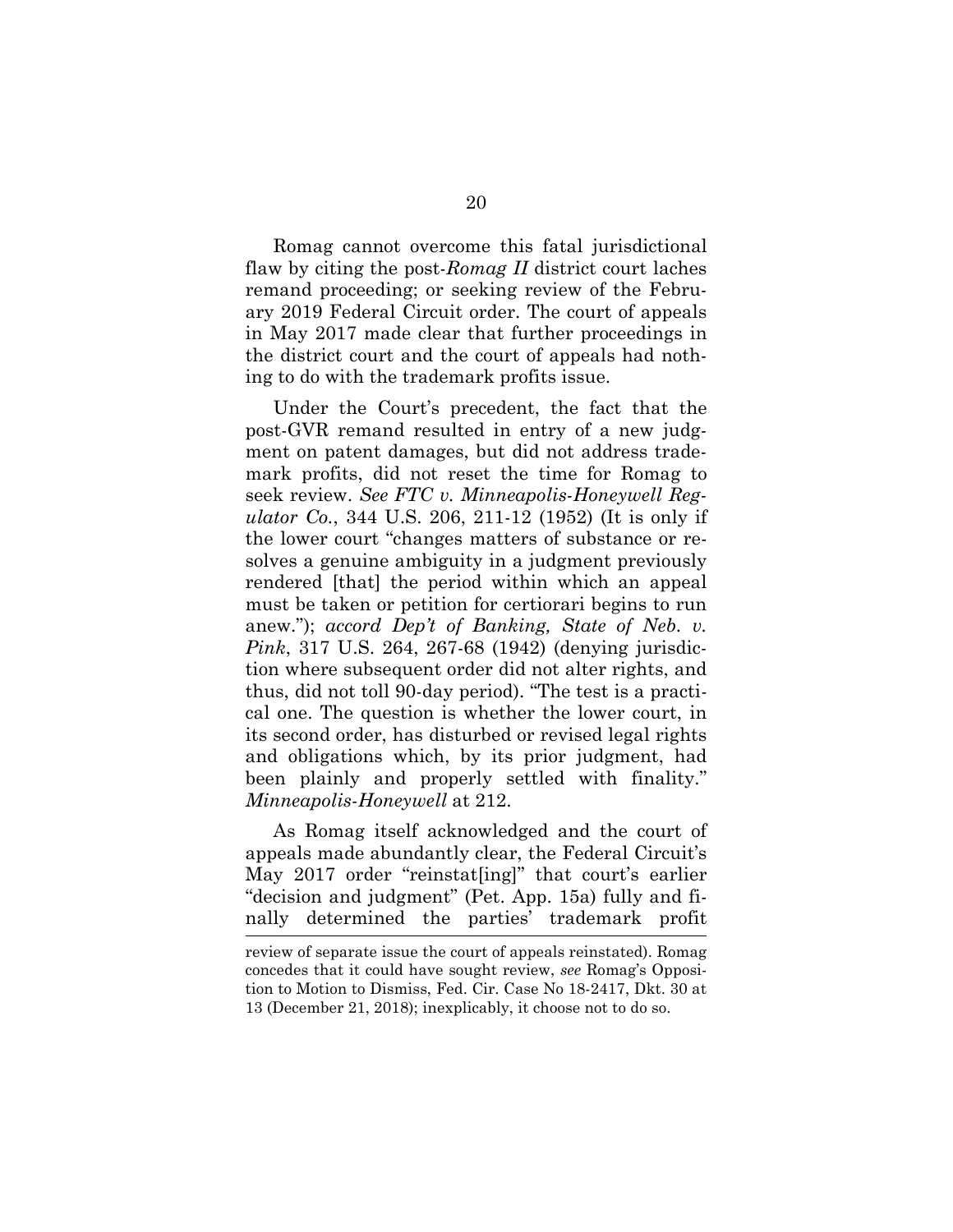rights. The post-GVR remand to the district court was limited to the wholly-unrelated patent laches issue. Consistent with the limited remand mandate, neither the court of appeals nor the district court acted to "disturb" or "revise legal rights and obligations" which had been "plainly and properly settled with finality" by the Federal Circuit's May 2017 order. And, of course, the February 2019 order *dismissing* Romag's attempted re-appeal on the profits issue did not disturb or revise the parties' rights. Rather, the court of appeals expressly refused to address the issue that had been finally determined in its May 2017 order.

Romag's authorities do not support a contrary conclusion. None of Romag's cases involve the express reinstatement by a court of appeals of its prior decision and judgment, and thereby expressly excluding the issue from remand. To the contrary, each involved remand proceedings—unlike here—where the rights of the parties on a particular point continued to be adjudicated and remained in flux. *See Mercer v. Theriot*, 377 U.S. 152 (1964) (allowing certiorari where the parties' rights under a judgment were not fully and finally adjudicated in the first decision); *Major League Baseball Players Ass'n v. Garvey*, 532 U.S. 1015 (2001) (same where outcome of the arbitration proceeding remained in flux during remand).

### **II. The Question Presented Does Not Warrant Review.**

The Court has several times, including most recently in this case, denied review of the question presented here regarding the role of willfulness in claims for an accounting of defendant's profits in trademark infringement actions. *See*, *e.g.*, *M2 Software Inc. v. Viacom Inc.*, 223 F. App'x 653 (9th Cir.),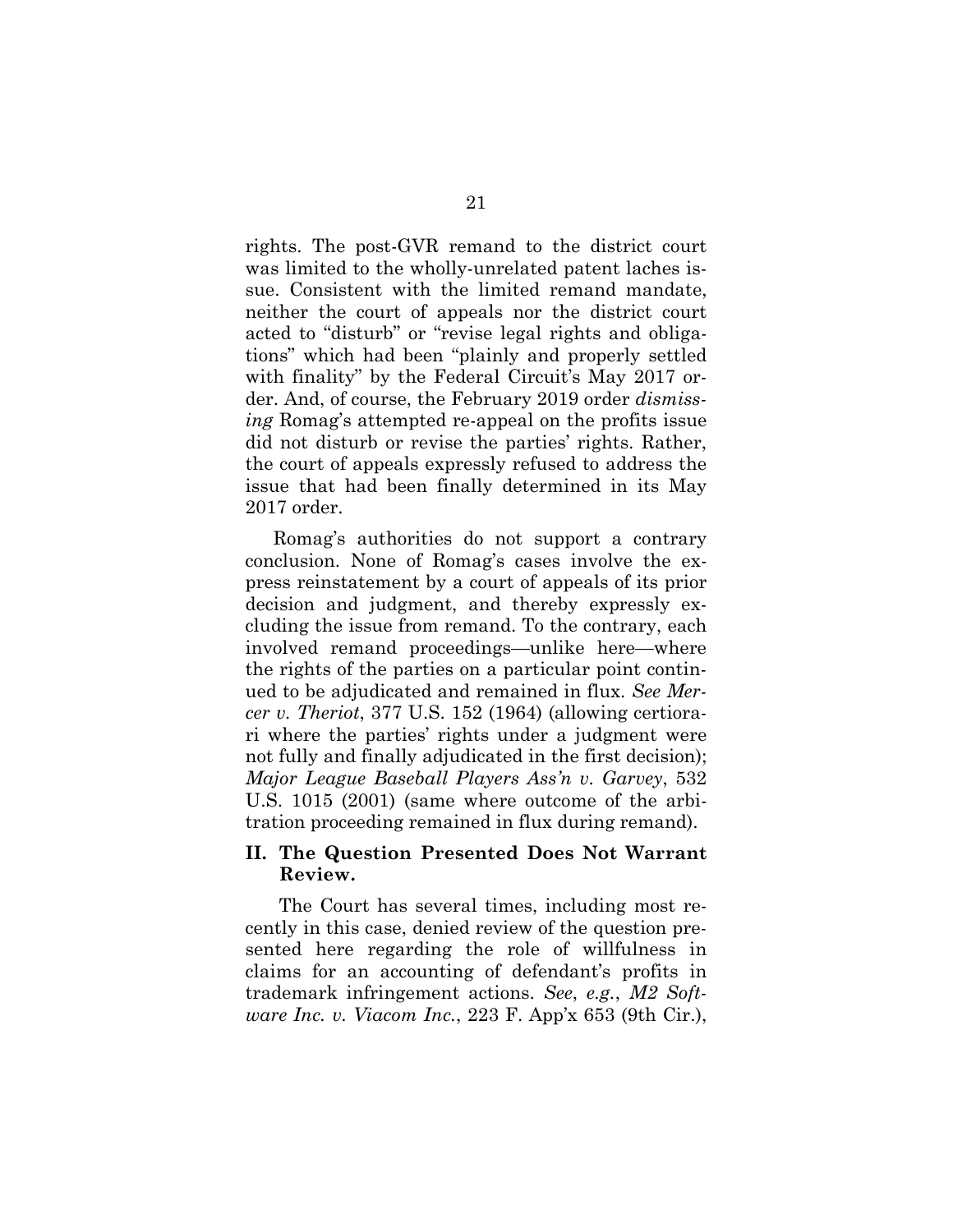*cert. denied*, 552 U.S. 1038 (2007); *Contessa Food Prods. Inc. v. Lockpur Fish Processing Co. Ltd.*, 123 F. App'x 747 (9th Cir. 2005), *cert. denied*, *sub. nom. Contessa Premium Foods, Inc. v. Berdex Seafood, Inc.*, 546 U.S. 957 (2005).

The Court should reach the same conclusion here. *First*, there is no meaningful conflict among the courts of appeals. Although the lower courts apply different formulations of the standard for ordering an accounting of an infringer's profits, all agree that the presence or absence of willful infringement is, at minimum, an "important" factor. In the overwhelming majority of cases decided by courts applying the latter test, willfulness is present when an accounting of profits is ordered.

The lack of practical importance is confirmed by the actions of trademark owners, who can exercise considerable discretion in choosing where to sue. If the difference in standards had real-world consequences, one would expect to see a large number of cases filed in the circuits holding that willful misconduct is important, but not required. That has not occurred. To the contrary, most cases are filed in the Second and Ninth Circuits, both of which require willfulness.

*Second*, this case is a poor vehicle, because the legal standard urged by petitioner will not change the result. The district court found "the evidence at trial at most could have supported a finding that Fossil was negligent, not that it acted in reckless disregard, with willful blindness, or with actual knowledge of Superior's purchases of counterfeit snaps." Pet. App. 47a (footnote omitted). And the district court found that Romag had engaged in misconduct warranting the application of laches and an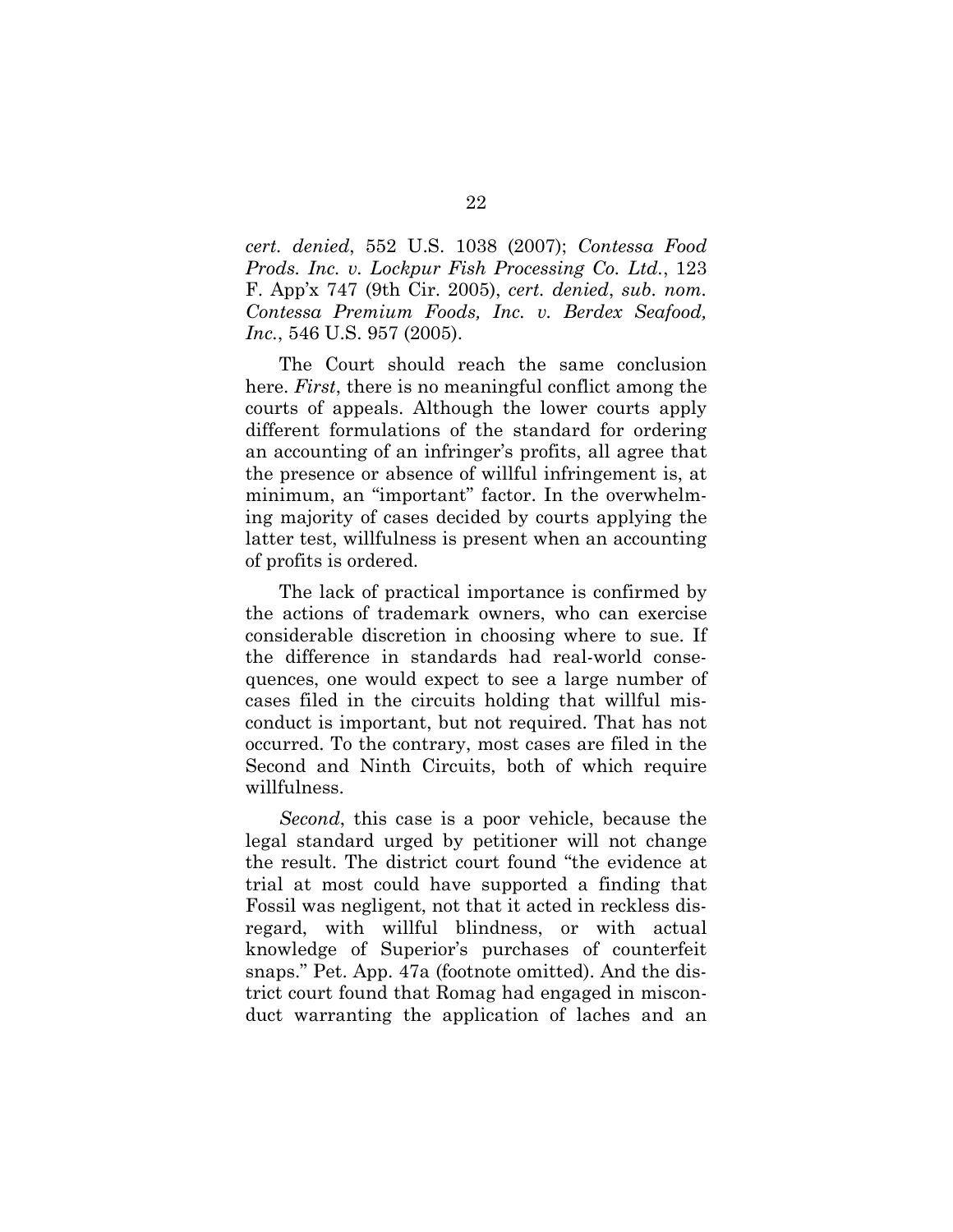award of sanctions. "[T]he principles of equity" (15 U.S.C. § 1117(a)) do not permit an accounting of profits in those circumstances.

These deep flaws likely explain the absence of even a single *amicus* brief in support of either this petition or Romag's initial petition. Strong trade associations protect the interests of IP owners, appearing frequently as *amici* before the Court. Their absence speaks volumes about the lack of practical importance of the issue and the problems with this case as a vehicle for addressing it.

Finally, the court of appeals' determination is correct. Its analysis in *Romag I* of the effect of the 1999 amendment is the first comprehensive assessment by any court. *See* J. Thomas McCarthy, *McCarthy on Trademarks and Unfair Competition* § 30:62 (5th ed.) (March 2019 Update) (agreeing with the *Romag I* decision and noting analytical shortcomings of contrary decisions).

Indeed, the only court of appeals to address the issue since the Federal Circuit's ruling on the profits disgorgement issue—the Ninth Circuit—agreed with the Federal Circuit that willfulness remains a prerequisite under the principles of equity to an accounting of defendant's profits. *Stone Creek, Inc. v. Omnia Italian Design, Inc.*, 875 F.3d 426, 439-42 (9th Cir. 2017), *cert. denied* 138 S. Ct. 1984 (2018) (noting that circuits that had ruled the other way failed to "look [] at the back story of the remedies provision"; and finding that history "illuminating"). Continued percolation may well eliminate the court of appeals' differing standards.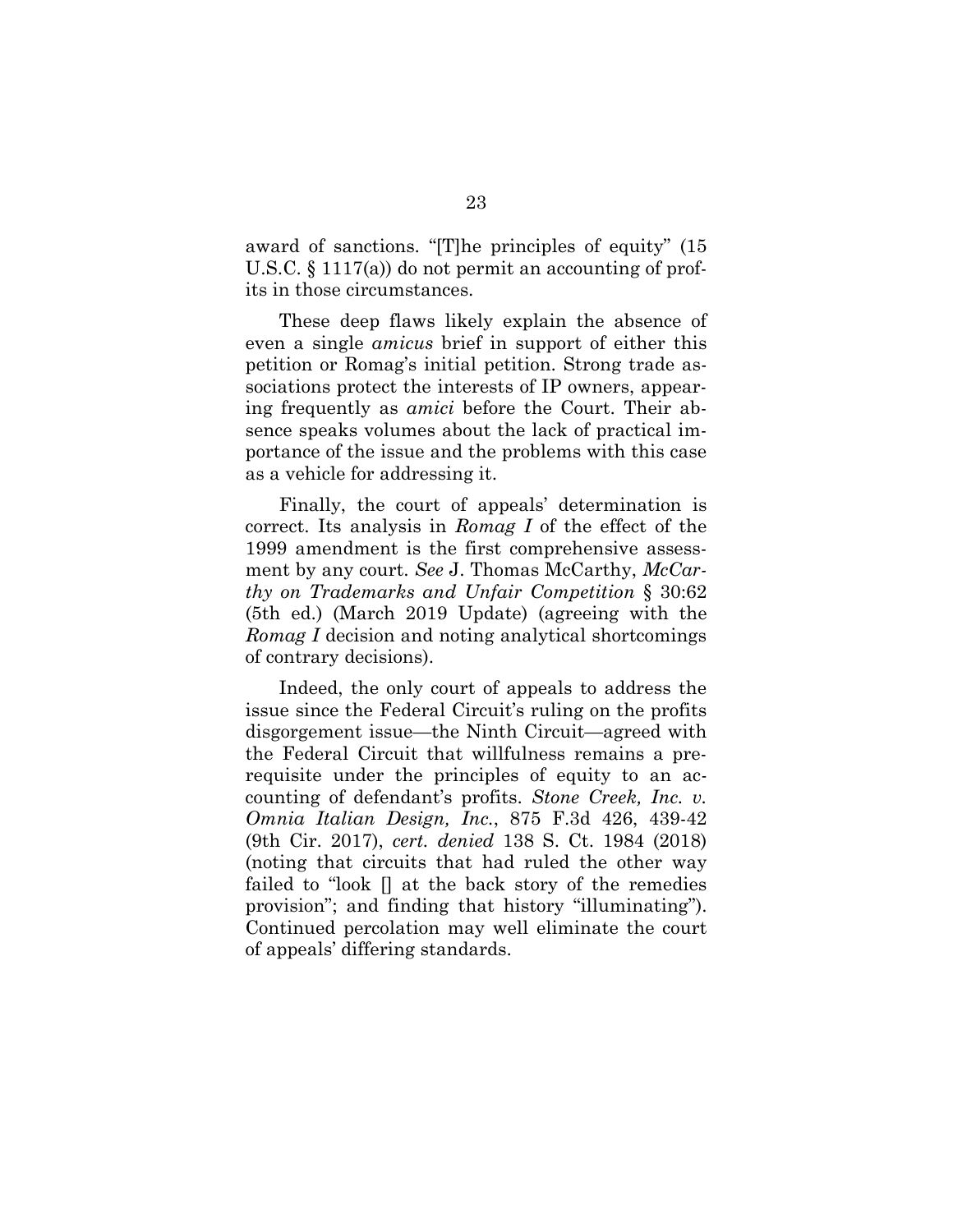#### **A. There Is No Meaningful Conflict Among The Courts Of Appeals.**

Whether the infringement was committed willfully or in bad faith is an important factor in every circuit's application of Section 1117(a)'s "principles of equity" to decide whether an accounting of an infringer's profits is warranted. The only difference is the weight accorded to the willfulness factor—and that difference has little real-world significance because willful misconduct is present in the overwhelming majority of cases in which the courts of appeals permit recovery of the defendant's profits.

Some courts hold that bad faith must be present before an infringer's profits may be awarded. *E.g.*, *George Basch Co.*, 968 F.2d at 1537 (Second Circuit; "a finding of defendant's willful deceptiveness is a prerequisite for awarding profits"); *ALPO,* 913 F.2d at 961, 965, 969 (D.C. Cir.); *Minn. Pet Breeders*, 41 F.3d at 1247 (Eighth Cir.); *Stone Creek, Inc.*, 875 F.3d at 442 (Ninth Circuit); *Bishop*, 154 F.3d at 1223 (Tenth Cir.).

Others hold that bad faith is an "important" factor to consider. *E.g.*, *Synergistic Int'l, LLC v. Korman,* 470 F.3d 162, 175 (4th Cir. 2006) (agreeing with "the Third and Fifth Circuits" that "willfulness" is a proper and important factor"); *Quick Techs., Inc. v. Sage Group PLC,* 313 F.3d 338, 349, 350 (5th Cir. 2002), *cert. denied*, 540 U.S. 814 (2003) (concluding "[i]t is obvious from our cases that willful infringement is an important factor which must be considered"); *Banjo Buddies*, 399 F.3d at 171 ("[w]e hold that willfulness [sic] is an important equitable factor").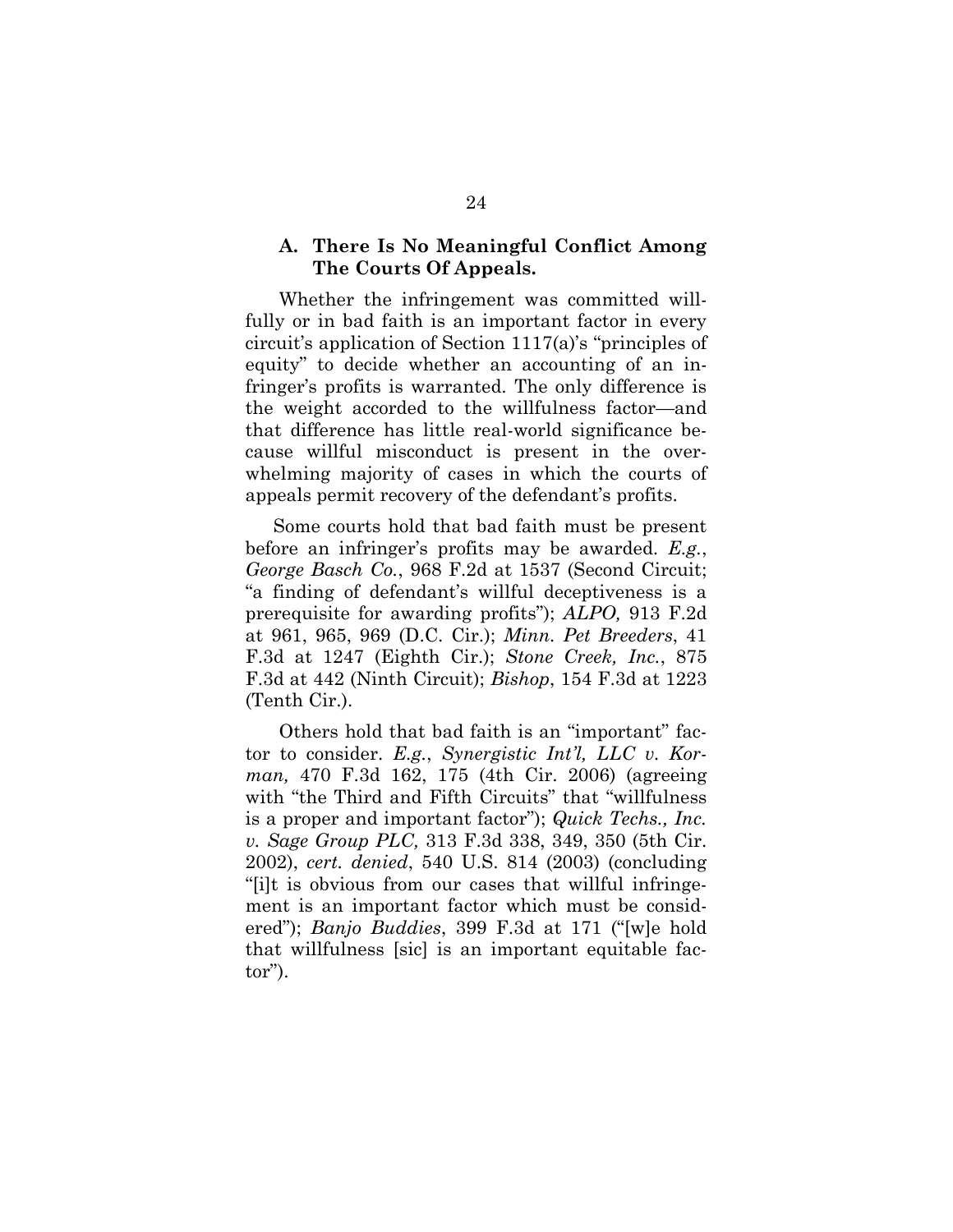The difference in formulations has little practical importance. Every court views willfulness at least as an important factor, and the differences between them result in minimal inter-circuit variation in outcomes—in the overwhelming majority of cases in which an accounting is ordered, willfulness is present.

Indeed, the cases cited by Romag to demonstrate the circuit conflict (Pet. 13, 14) confirm that accountings are regularly denied in circuits applying the "important factor" formulation when willful infringement is not proven. *See*, *e.g.*, *Quick Techs.*, 313 F.3d at 343, 350 (jury found no willfulness; court of appeals held that jury instruction requiring willfulness was error, but went on to uphold denial of profits under multi-factor test); *Optimum Techs., Inc. v. Home Depot U.S.A., Inc.*, 217 F. App'x 899, 903 (11th Cir. 2007) (finding Home Depot's actions not willful," and that the "district court did not abuse its discretion in finding an accounting of Home Depot's profits was not an appropriate remedy"); *see also Gucci Am., Inc. v. Daffy's Inc.*, 354 F.3d 228, 231, 241-43 (3d Cir. 2003) (in case involving nonwillful infringement decided prior to adoption of multi-factor test in *Banjo Buddies*, analyzing profits entitlement under both *SecuraComm's* willfulness requirement and *Quick Technologies'* multi-factor approach and finding denial of profits proper under both standards); *Seatrax, Inc. v. Sonbeck Int'l Inc.*, 200 F.3d 358, 372 & n.9 (5th Cir. 2000) (applying factors; affirming district court denial of accounting where jury found no willful infringement; and stating that court's independent research does not "reveal[] any cases from this circuit where an accounting of profits has been awarded without a finding of willfulness"); *Pebble Beach*, 155 F.3d at 555 (articu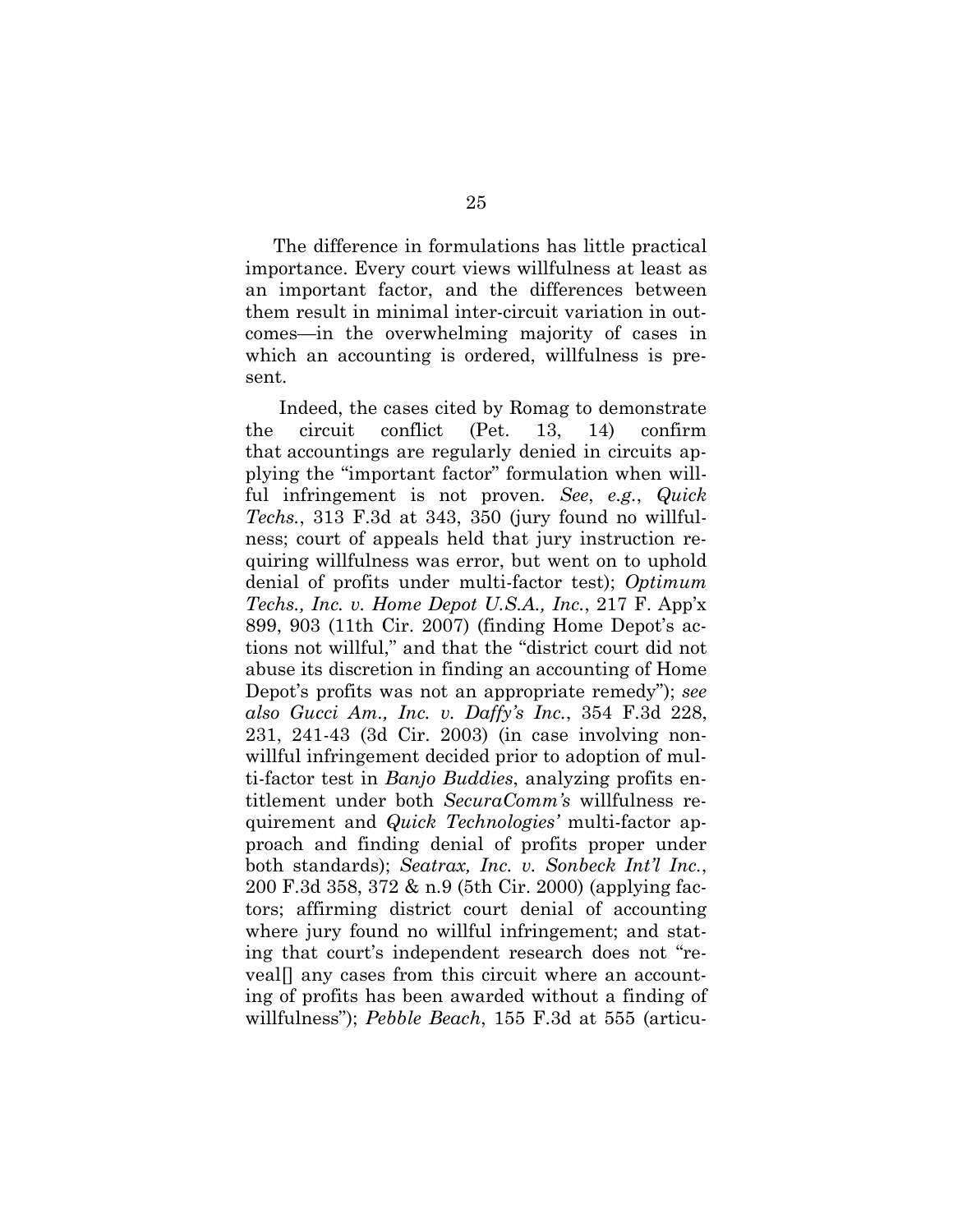lating factors and affirming denial of accounting where there was no palming off and implicitly finding that infringement was not willful).

Similarly, in circuits not requiring willfulness, egregious, bad faith infringers will, subject to consideration of other equitable factors, be made to account for profits attributable to their infringement. *See Banjo Buddies*, 399 F.3d at 176 (affirming accounting of profits where infringer "palmed off" trademarked product); *Roulo v. Russ Berrie & Co.*, 886 F.2d 931, 941 (7th Cir. 1989) ("Given the evidence of intentional imitation and the substantial similarity between the two card lines," district court properly instructed the jury that an award of profits would be appropriate).

The difference among the circuits is not only insignificant, but Romag also fails to support its claim that the circuit divergence arises persistently. Romag cites several cases in support of that contention. Pet. 18-19. Most of those opinions, however, simply refer to an accounting of profits without addressing the issue raised here. Regardless, Romag's roughly 15 cases equal less than one-half of one percent of the roughly 3,000 trade-mark cases filed annually. *See* Judicial Business of the U.S. Courts, https://www.uscourts.gov/statistics/table/c-2/statistical-tables-federal-judiciary/2018/12//31

(2,934 and 3,221 trademark cases filed respectively in 2017 and 2018).

The actions of trademark plaintiffs weigh heavily against Romag's claim of importance. They have not shied away from circuits—like the Second and Ninth—requiring willfulness. Those venues remain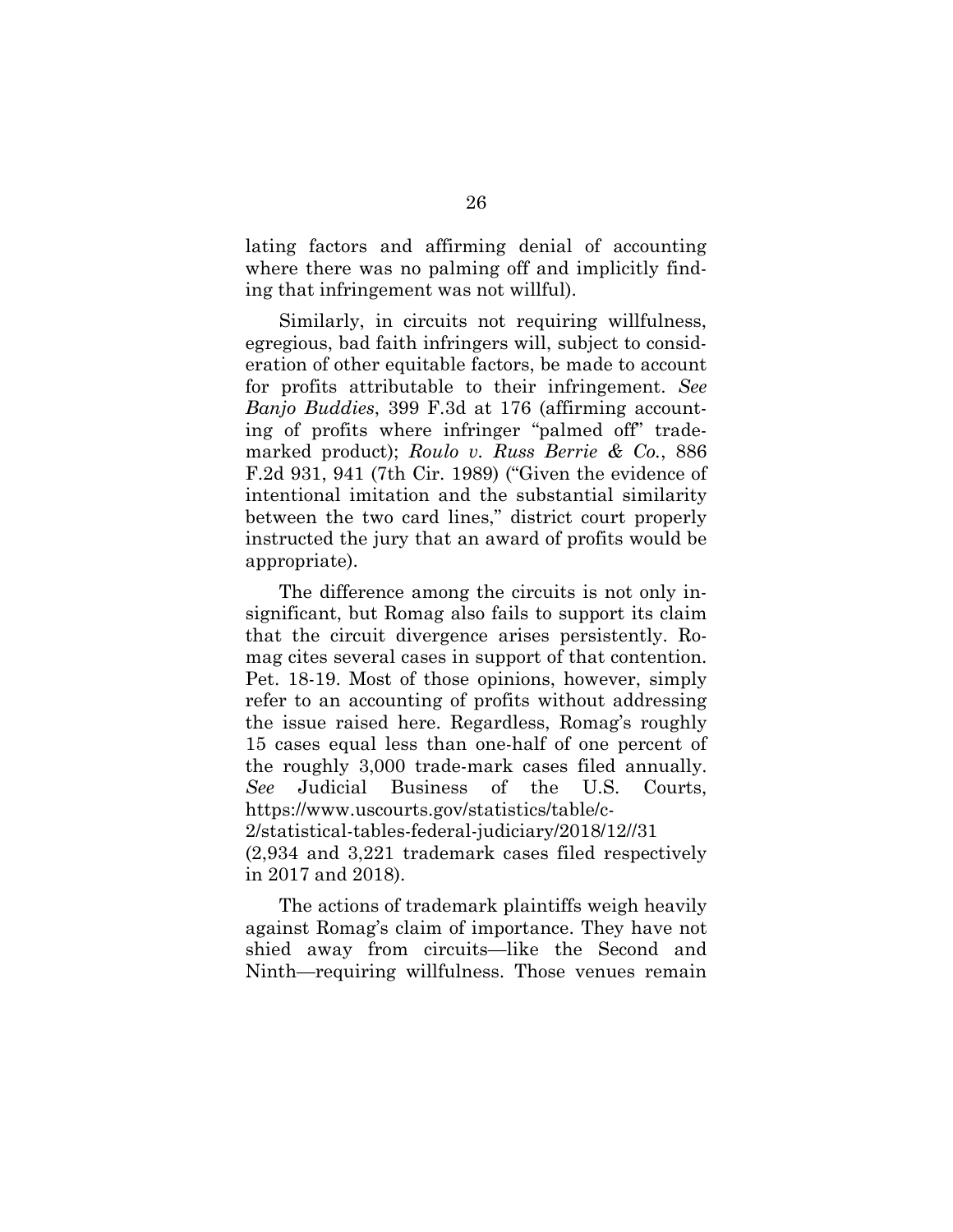the most popular.4 If the standard applied was truly determinative, plaintiffs would seek out circuits with the perceived lowest hurdle to recovery. They have not done so, because in practice the presence or absence of willfulness yields the same result in any circuit.

### **B. This Case Is An Extremely Poor Vehicle Because The District Court's Factual Findings Bar An Accounting Of Defendant's Profits Under Any Legal Standard.**

A ruling in Romag's favor on the legal issue presented will not change the outcome. The district court's factual findings preclude an award of profits under the standard Romag supports. That makes this case a poor vehicle for resolving the question the Court instead should await a case in which the legal standard might affect the outcome.

<sup>4</sup> For example, from 1994 to 2014, the federal district courts in California (14,602 filings) and New York (8,594) consistently ranked as plaintiffs' most popular trademark venues, regularly outstripping filings in venues without the willfulness requirement, such as Florida (5,549), Texas (4,088), Illinois (3,644), Pennsylvania (2,223), and New Jersey (2,614). Matthew Sag, *IP Litigation in U.S. District Courts: 1994 to 2014*, 101 Iowa L. Rev. 1067, 1108 app. B tbl.8 (2016). Most recently, in the ten most active districts for trademark filings in 2017 and 2018, where a total of 2,621 cases were filed, 58% of the cases were filed within districts in the Second and Ninth Circuits, both of which require willfulness, and the balance were filed within circuits holding willfulness as an important factor. Trevor Little, *Is the Trademark Litigation Slump Over? 2018 Trends and Predictions*, World Trademark Review (May 9, 2018), https://www.worldtrademarkreview.com/enforcement-andlitigation/trademark-litigation-slump-over-2018-trends-andpredictions.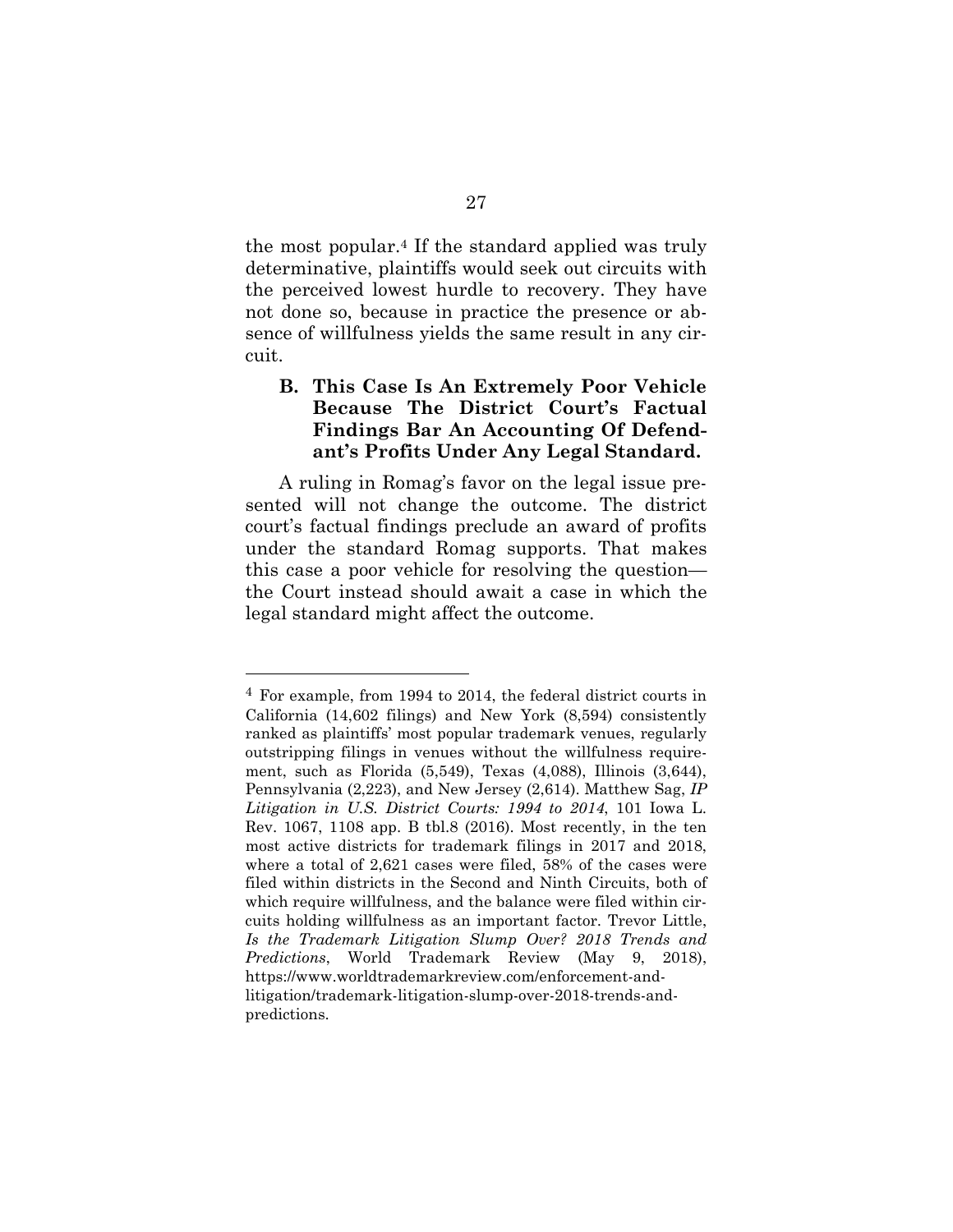Under the legal standard that Romag prefers, the question of willfulness does not vanish from the scene. Rather, "willful infringement is an important factor which must be considered." *Quick Techs.*, 313 F.3d at 349, 350.

Courts canvass a variety of factors, including:

- (1) whether the defendant had the intent to confuse or deceive, which "addresses whether there has been a willful infringement on the trademark rights of the plaintiff, or whether the defendant has acted in bad faith";
- (2) whether sales have been diverted;
- (3) the adequacy of other remedies;
- (4) any unreasonable delay by the plaintiff in asserting his rights;
- (5) the public interest in making the misconduct unprofitable; and
- (6) whether the case involves palming off.

*Synergistic*, 470 F.3d at 175 (citing *Quick Techs.*, 313 F.3d at 349); *accord Banjo Buddies,* 399 F.3d at 175; *see also George Basch*, 968 F.2d at 1540 (citing the following factors from the *Restatement (Third) of Unfair Competition* (Tent. Draft No. 3, 1991) § 37(2) cmt. f.: "(1) the degree of certainty that the defendant benefited from the unlawful conduct; (2) [the] availability and adequacy of other remedies; (3) the role of a particular defendant in effectuating the infringement; (4) plaintiff's laches; and (5) plaintiff's unclean hands").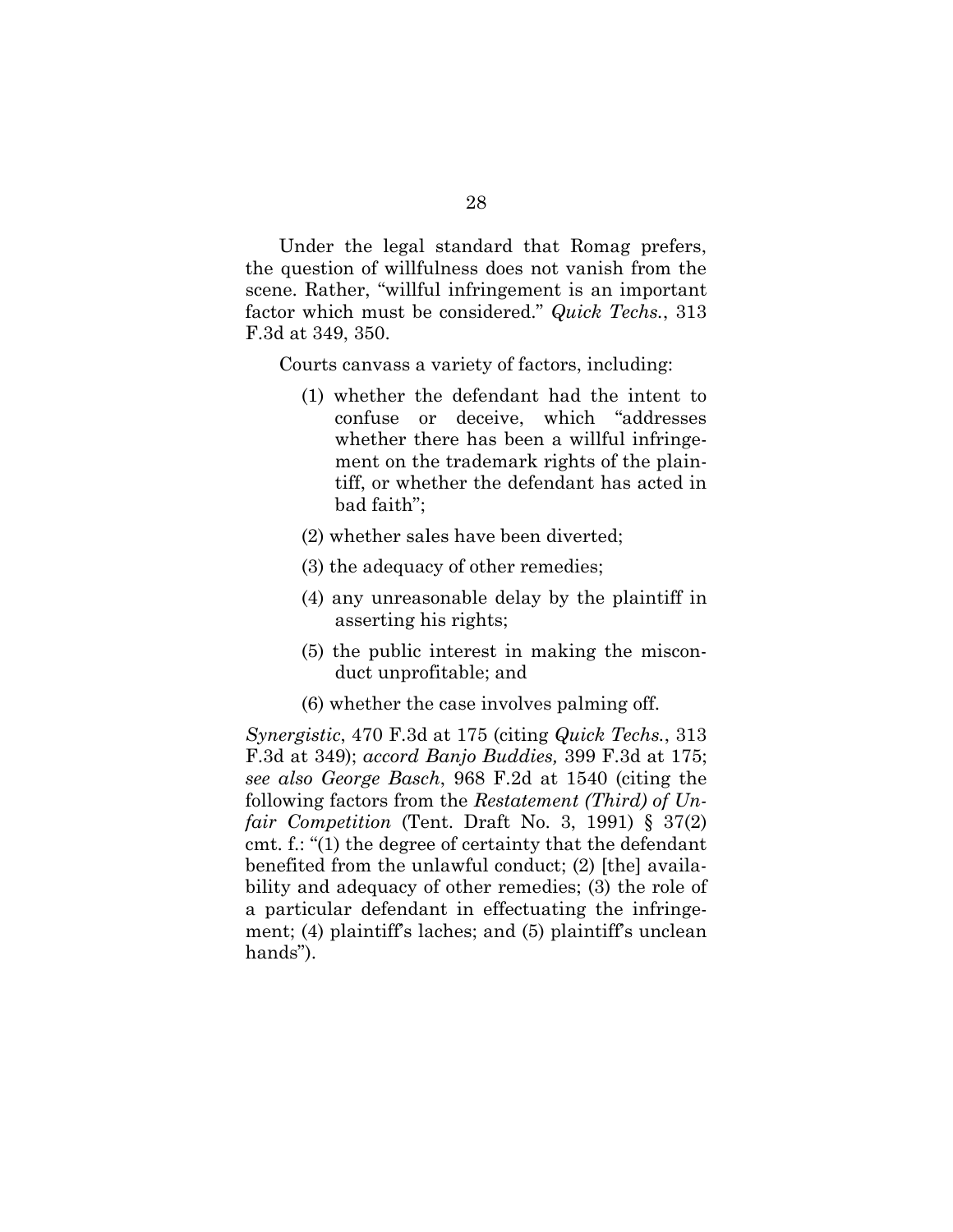Here, analysis of these factors based on the district court's uncontested findings leaves no doubt that Romag could not receive a profits award.

**Fossil was not willful**. The district court—like the jury that found no willful infringement expressly found that "the evidence at trial at most could have supported a finding that Fossil was negligent, not that it acted in reckless disregard, with willful blindness, or with actual knowledge of Superior's purchases of counterfeit snaps." Pet. App. 47a (footnote omitted).

**Fossil did not divert sales.** Fossil and Romag are not competitors, and no sales were diverted from Romag to Fossil.

**Other remedies were available and adequate, and an accounting would be an inequitable windfall.** Fossil, a non-willful infringer, was subject to an injunction from the inception of the case, a powerful remedy with strong deterrent effect. The preliminary relief that Romag obtained through the injunction rendered millions of dollars of Fossil inventory worthless and eliminated Fossil's holiday handbag sales. In addition, Romag has been awarded a 9¢ per-snap reasonable royalty, nearly doubling the 5¢ per-snap royalty it normally earned, and Romag elected not to seek statutory trademark damages. The injunction and more than \$66,000 royalty payment are more than sufficient remedies for Fossil's non-willful and non-beneficial infringement.

**Romag's purposeful and prejudicial delay strongly supports denying an accounting**. The district court found that (1) Romag unreasonably delayed filing this action to gain a tactical settlement advantage; and (2) Romag's conduct cost Fossil mil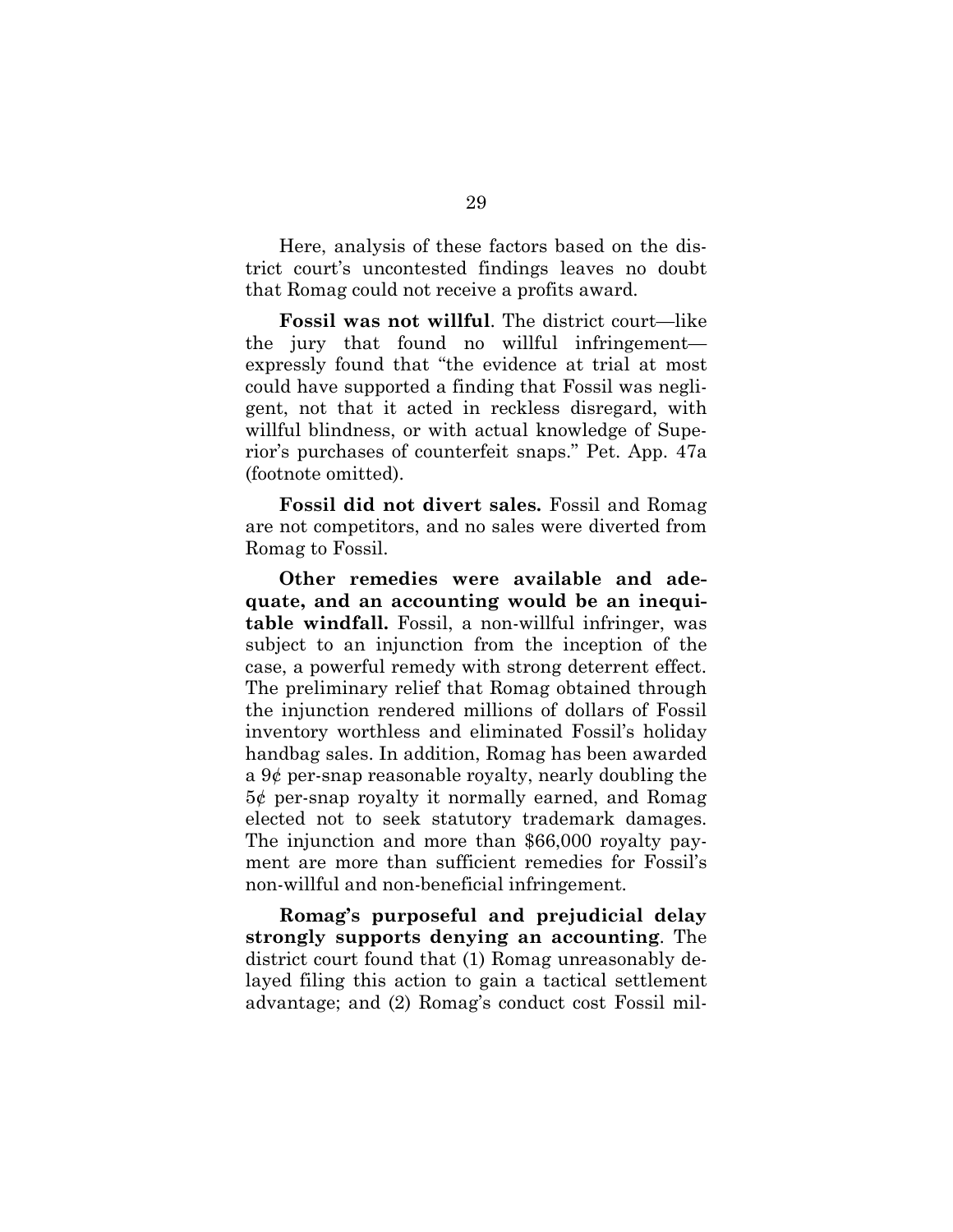lions of dollars in lost inventory and lost profits. These findings strongly support denying Romag an equitable accounting of Fossil's profits.

**The public interest strongly favors Fossil.**  This factor "addresses the balance that a court should strike between a plaintiff's right to be compensated for the defendant's trademark infringement activities, and the statutory right of the defendant to not be assessed a penalty." *Synergistic*, 470 F.3d at 176. Here, Romag was more than compensated for its 5¢ per-snap royalty, and it did not seek statutory damages, which might have provided additional compensation for Fossil's non-willful infringement. Conversely, an award of Fossil's profits would be a windfall far beyond any notion of compensation, and would punish Fossil, particularly in light of (a) the district court's finding that Fossil did not know about or benefit from the infringement, and (b) the undisputed fact that Romag's snap mark did not drive Fossil's handbag profits—demonstrated by the jury's allocation of only 1% of Fossil's profits.

**Fossil Did Not Palm Off.** "Palming off" means use of the trademark by a "defendant subjectively and knowingly intended to confuse buyers." J. Thomas McCarthy, *Trademarks and Unfair Competition* § 25:3 (Sept. 2016 Update). Fossil's use was unknowing, without intent to confuse, and, as the jury's attribution of only 1% of Fossil's profits to the infringement shows, did not confuse buyers.

**Romag's unclean hands preclude an equitable accounting**. The *Restatement* and *George Basch Co.* factors also require consideration of a plaintiff's unclean hands. The district court's findings that Romag acted in bad faith, engaged in sanctionable delaying tactics, and proffered a misleading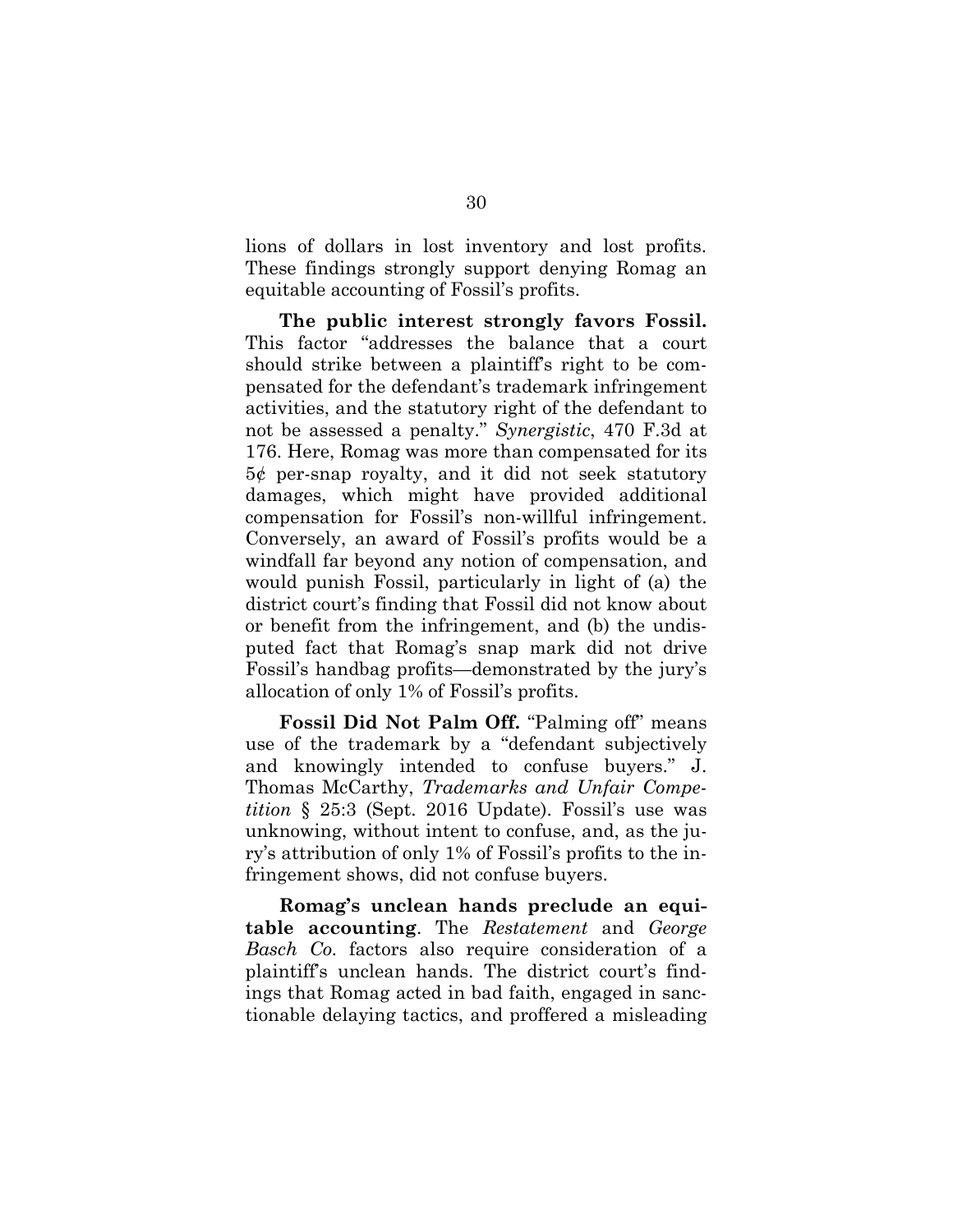declaration strongly militate against Romag and its claim for an equitable profits award.

In sum, every factor weighs heavily against an award of profits—so Romag would not obtain such an award even under its preferred legal test.

#### **C. The Court Of Appeals' Holding Is Correct.**

Willfulness is a prerequisite to an award of the defendant's profits in a trademark infringement action.

### *1. Section 1117(a)'s "Principles Of Equity" Expressly Incorporated A Willfulness Requirement.*

Proof of willfulness was required at common law. The Court, in *Saxlehner*, held that "an injunction should issue against [three trademark infringers], but that, as [one defendant] appears to have acted in good faith, and the sales of the other[] [defendants] were small, they should not be required to account for gains and profits." 179 U.S. at 42-43. By contrast, the Court affirmed an accounting of the infringer's profits where the "defendant [did] not stand as an innocent infringer." *Hamilton-Brown Shoe Co. v. Wolf Bros. & Co.,* 240 U.S. 251, 261 (1916); *see also McLean*, 96 U.S. at 257 (explaining that an accounting is "constantly refused \* \* \* in case[s] of acquiescence or want of fraudulent intent") (citing cases); *Champion Spark Plug*, 331 U.S. at 131-32 (holding in a case under the Trade-Mark Act of 1905 that an injunction satisfied the equities in that case, as there had been no "fraud or palming off").

Numerous pre-Lanham Act lower court decisions likewise restricted the equitable accounting reme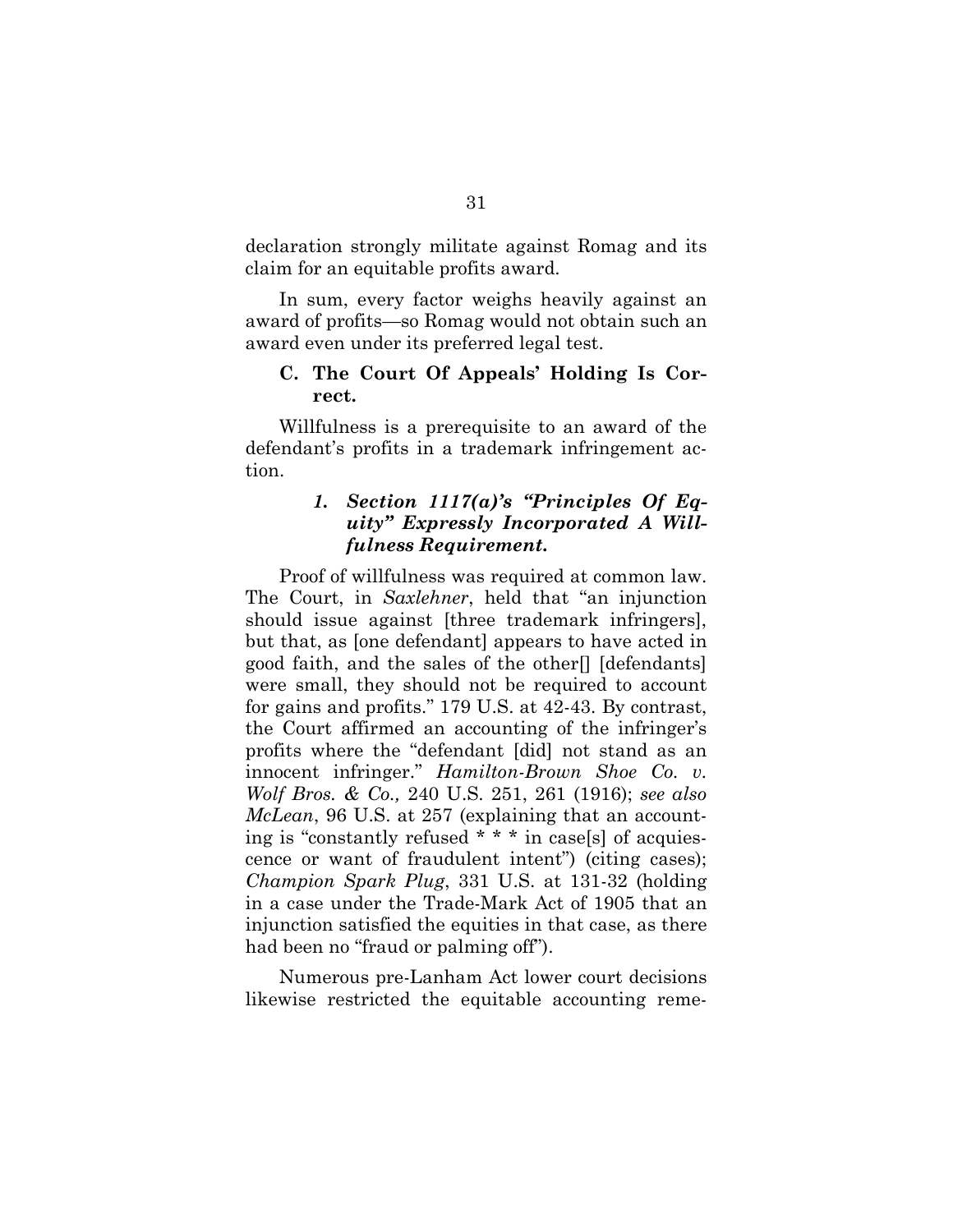dy—the common-law mechanism for awarding defendant's profits—to cases in which willful infringement had been established.<sup>5</sup> Synthesizing this authority, the 1938 *Restatement* authorized an award of profits "if, but only if, (a) [a defendant] engaged in his conduct *with the purpose of securing the benefit of the reputation* in the market of the other." *Restate-*

<sup>5</sup> *See, e.g*., *N.K. Fairbank Co. v. Windsor*, 124 F. 200, 202 (2d Cir. 1903) ("in all cases where there has been recovery [of profits], intentional fraud has been found"); *P.E. Sharpless Co. v. Lawrence*, 213 F. 423, 428 (3d Cir. 1914) (awarding profits where unfair competition was "willful and fraudulent"); *Horlick's Malted Milk Corp. v. Horluck's, Inc*., 51 F.2d 357, 359 (W.D. Wash. 1931) (requiring "willful fraud"), *aff'd in part on other ground*s, 59 F.2d 13 (9th Cir. 1932); *Rubber & Celluloid Harness Trimming Co. v. F.W. DeVoe & C.T. Reynolds Co*., 233 F.150, 160 (D.N.J. 1916) (same); *Dr. A. Reed Cushion Shoe Co. v. Frew*, 158 F. 552, 556 (W.D.N.Y. 1908) (accounting rests on defendant's intentional fraud and plaintiff's loss of business), *rev'd on other grounds and affirmed on denial of accounting*, 162 F. 887 (2d Cir. 1908); *Kickapoo Dev. Corp. v. Kickapoo Orchard Co*., 285 N.W. 354, 359-60 (Wis. 1939) (recovery of profits allowed where mark was intentionally simulated); *Liberty Oil Corp. v. Crowley, Milner & Co*., 258 N.W. 241 (Mich. 1935) (denying accounting where sales made without knowledge of plaintiffs' rights); *Globe-Wernicke Co. v. Safe-Cabinet Co*., 144 N.E. 711, 713 (Ohio 1924) (citing "many authorities" limiting accounting to deliberate and willful infringement); *United Drug Co. v. Kovacs*, 123 A. 654, 655 (Pa. 1924) (holding defendants liable for their profits, but stating that "[a] different question would arise if its imitation had been an innocent one); *Regis v. Jaynes*, 77 N.E. 774, 776 (Mass. 1906) (but finding "weight of modern authority" denies accounting for use of mark "merely accidental or without an actual wrongful intent to defraud"); *Beebe v. Tolerton & Stetson Co*., 91 N.W. 905 (Iowa 1902) (accounting requires bad faith); *George T. Stagg Co. v. Taylor*, 27 S.W. 247, 247 (Ky. Ct. App. 1894) (reversing profits award absent fraudulent intent").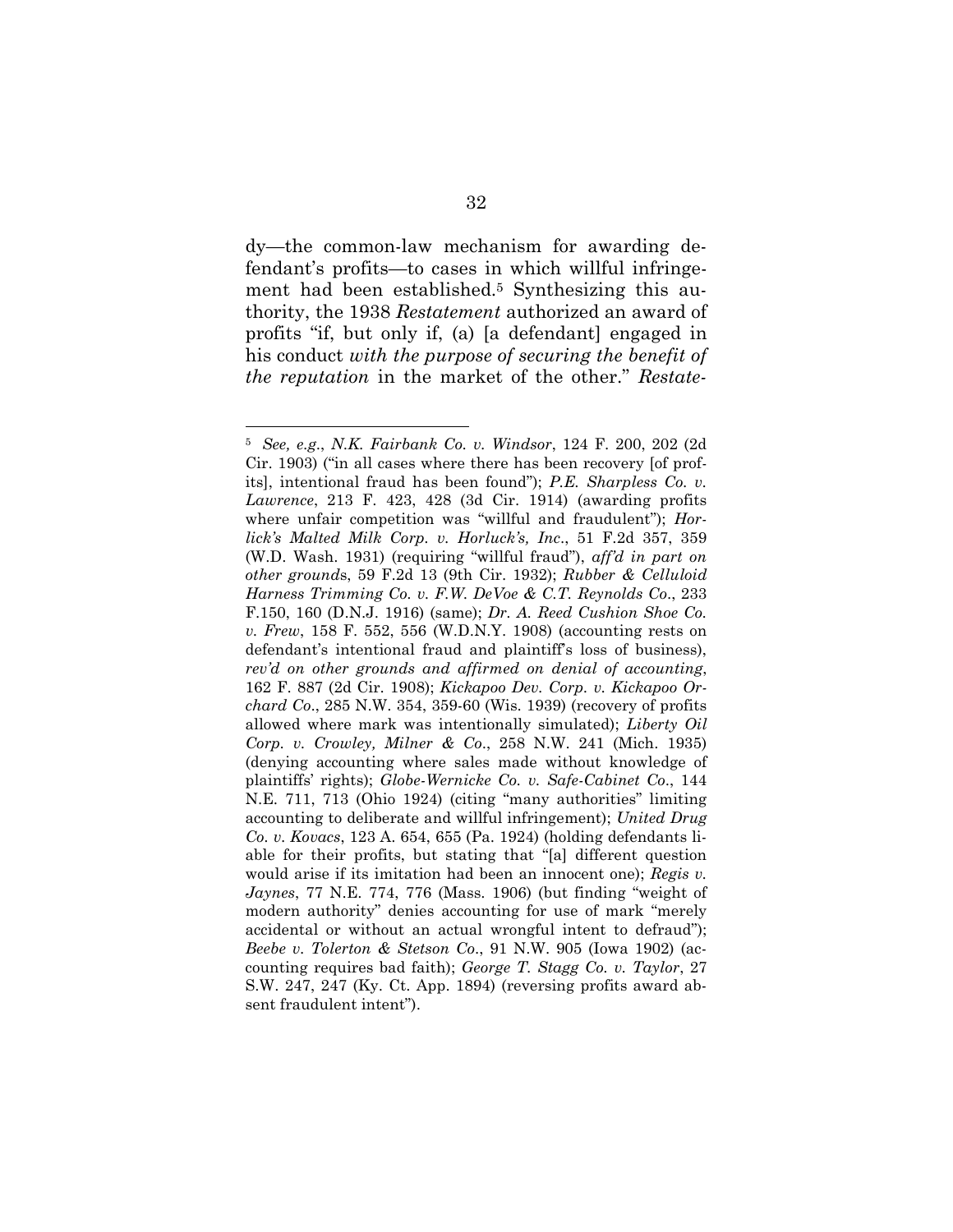*ment (First) of Torts* § 747 Profits (1938) (emphasis added).

When the Lanham Act was adopted in 1946, it specified that a plaintiff could—"subject to the principles of equity"—recover "defendant's profits." 15 U.S.C. § 1117(a). Congress plainly, and expressly, incorporated the pre-existing common law rule into the Lanham Act. Indeed, the inclusion within Section 1117(a) of the reference to "the principles of equity" was expressly intended to make clear that the legislation preserved the common law "principles of equity in respect of allowances of and defenses to an accounting of profits." *Hearings on H.R. 102, H.R. 5461, and S. 895 Before the Subcomm. on Trade-Marks of the House Comm. on Patents*, 77th Cong., 1st Sess. 228 (1941) (testimony of Prof. Milton Handler).

That is consistent with the Lanham Act's purpose, which was "to codify and unify the common law of unfair competition and trademark protection." *Inwood Labs., Inc. v. Ives Labs., Inc.*, 456 U.S. 844, 861 n.2 (1982) (White, J., concurring) (citing S. Rep. No. 79-1333 (1946)); *see also Kirtsaeng v. John Wiley & Sons, Inc.*, 133 S. Ct. 1351, 1363 (2013) ("when a statute covers an issue previously governed by the common law, we must presume that Congress intended to retain the substance of the common law") (internal quotation marks omitted).

The Court's decision in *Halo Electronics v. Pulse Electronics, Inc.*, 136 S. Ct. 1923 (2016), confirms that conclusion. Although Patent Act Section 284 contains "no precise rule or formula" for enhancing damages in patent infringement actions, *Halo* directs that a court's "discretion should be exercised in light of the considerations" underlying the grant of that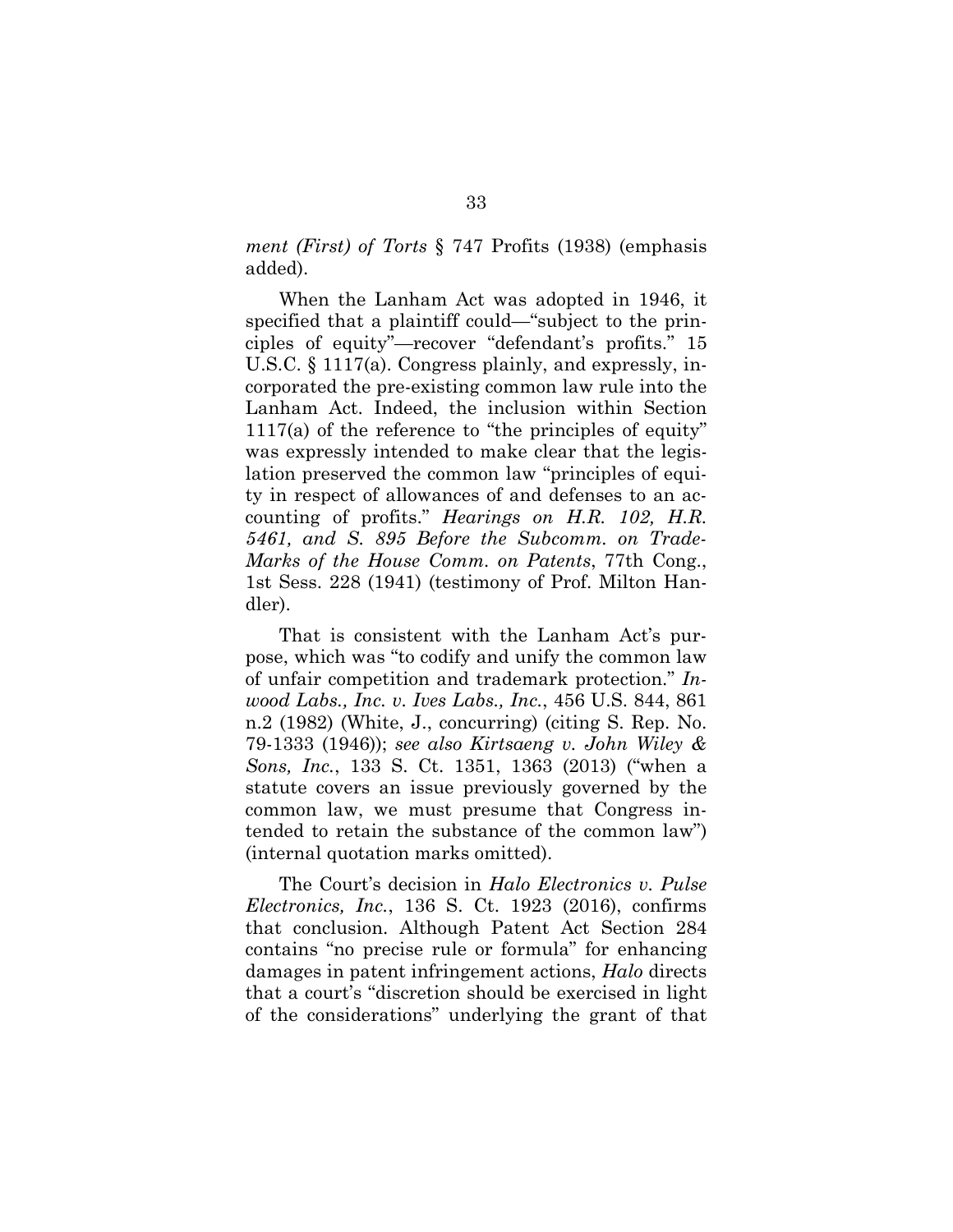discretion; namely, more than two centuries of case law establishing a bright-line requirement of willful infringement as a prerequisite to enhancing damages. 136 S. Ct. at 1932 (internal citation omitted).

Here, it is even clearer that Section 1117(a)'s "principles of equity" must be informed by the common law rules that preceded it. It plainly required proof of willfulness to permit an accounting.<sup>6</sup>

### *2. The 1999 Amendment Did Not Alter The Standard For An Accounting.*

Romag argued below that this history is irrelevant because the 1999 amendment supposedly abrogated any willfulness requirement that existed prior to that date. That argument—rejected by both the Federal and Ninth Circuits—fails for multiple reasons.

First, Congress in 1999 did not amend, reenact, or alter in any way the statutory text that is the source of the willfulness requirement—the portion of Section  $1117(a)$  stating that the plaintiff's "entitle[ment]" to the specified monetary remedies, including "defendant's profits," is "subject to the principles of equity." Congress's addition of the word "willful" in another clause of the provision could not alter the meaning of words enacted 53 years earlier.

Second, the statutory context makes clear that "the limited purpose of the 1999 amendment was simply to correct an error in the 1996 Dilution Act" relating to claims under Section 1125(c), which could

<sup>6</sup> Romag's claim that willfulness is "atextual" (Pet. 4) is belied by the text's express incorporation of "the principles of equity," which provides a clear textual basis for the willfulness requirement.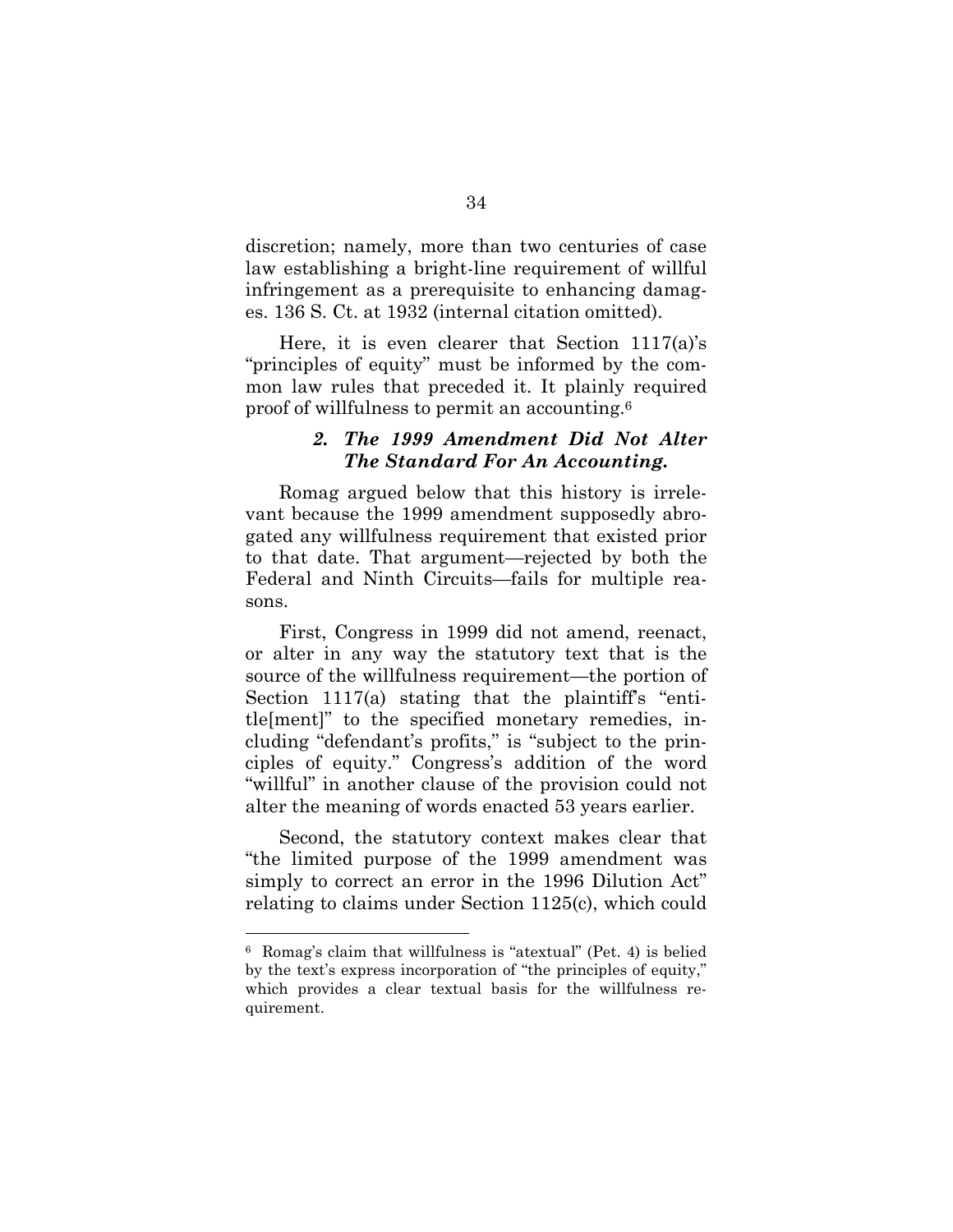prevent dilution plaintiffs from obtaining the monetary remedy that Congress granted in 1996. Pet. App. 29a. Congress did not contemplate or intend "any change to the willfulness requirement for violations of § 1125(a)." Pet. App. 29a.

In particular, Congress did not even acknowledge the pre-1999 willfulness standards for trademark infringement claims adopted by the courts of appeals, let alone indicate any intention to address that issue. "Given the alleged significance of the purported change, one would have expected to see an acknowledgement or discussion from Congress of the courts of appeals cases in the relevant area if Congress had intended to resolve the circuit conflict." Pet. App. 30a; *accord Dir. of Revenue of Mo. v. CoBank ACB,* 531 U.S. 316, 323 (2001) ("[I]t would be surprising, indeed, if Congress \* \* \* made a radical—but entirely implicit—change \* \* \* [with a] 'technical and conforming amendment[].'") (internal citation omitted); *Whitman v. Am. Trucking Ass'ns, Inc.,* 531 U.S. 457, 468 (2001) (Congress does not "hide elephants in mouseholes.").

Third, as the court of appeals explained, the inserted language "does not create a negative pregnant that willfulness is always required in dilution cases but never for infringement," because "the cases relied on by Romag where a negative pregnant was inferred involve statutory provisions enacted at the same time." Pet. App. 31a; *accord Stone Creek*, 875 F.3d at 442. "We do not think that Congressional intent [regarding the meaning of 'principles of equity'] can be inferred from an amendment passed years after the fact to address a drafting error." *Id*. at 31a.

Moreover, the "willful violation" language serves two important purposes unrelated to Section 1114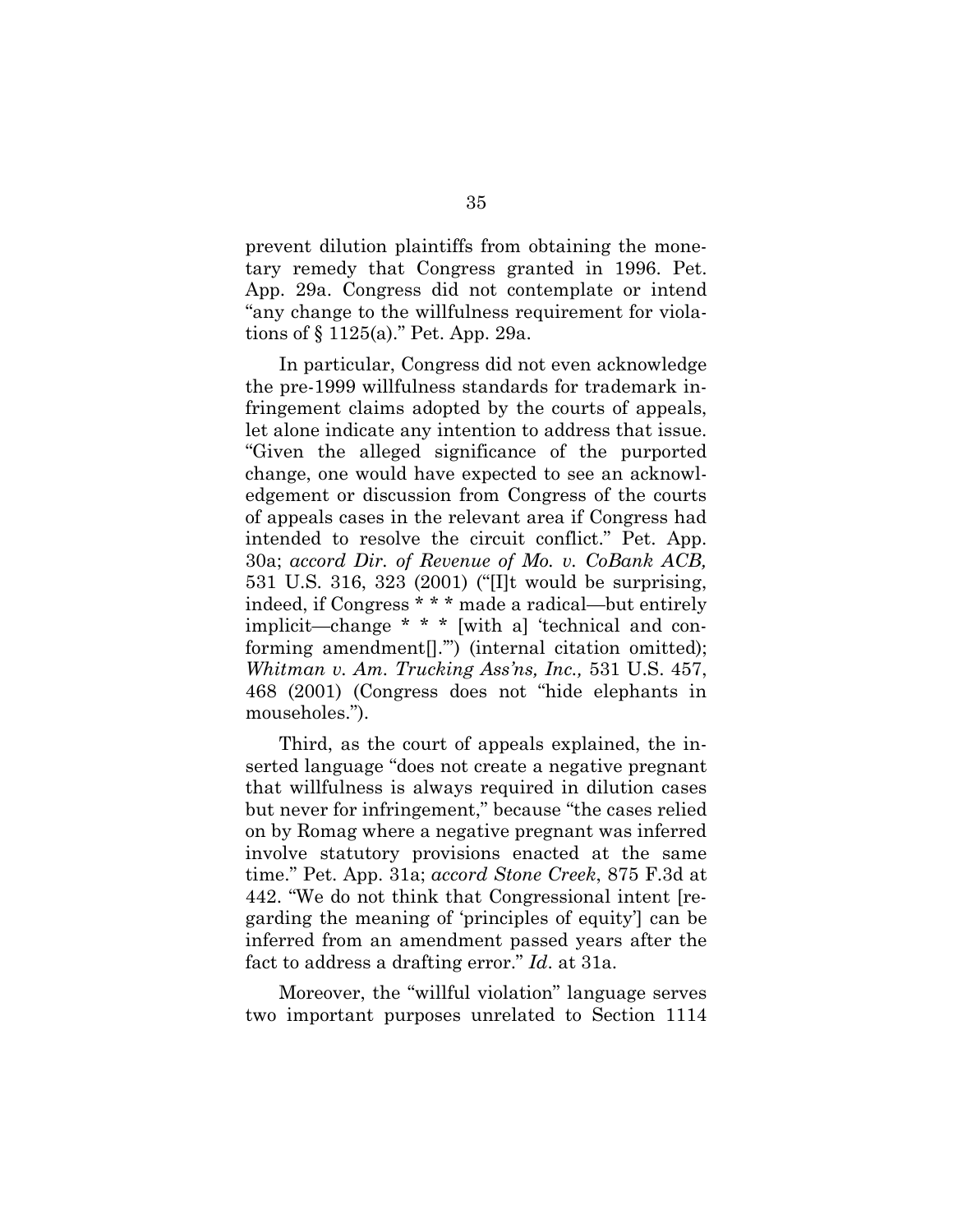and Section 1125(a) claims. Because damages (as opposed to profits) are available in trademark infringement cases without proof of willfulness—but Congress wanted to limit all monetary remedies for dilution claims, including damages, to cases of willful misconduct—the language was necessary to distinguish between the two types of claims. And "even with respect to awards of profits in dilution cases, the addition of 'willful violation' was necessary to establish a uniform rule," because courts otherwise might apply their precedents in the infringement context to hold that awards of profits without proof of willfulness were permissible in dilution cases. Pet. App. 31a-32a.

In sum, the court below correctly held that the 1999 amendment has no effect on the standard for an accounting of defendant's profits in Section 1125(a) trademark infringement actions. Under the governing common law standard, adopted in the Lanham Act, willfulness is a prerequisite to such an award of profits.